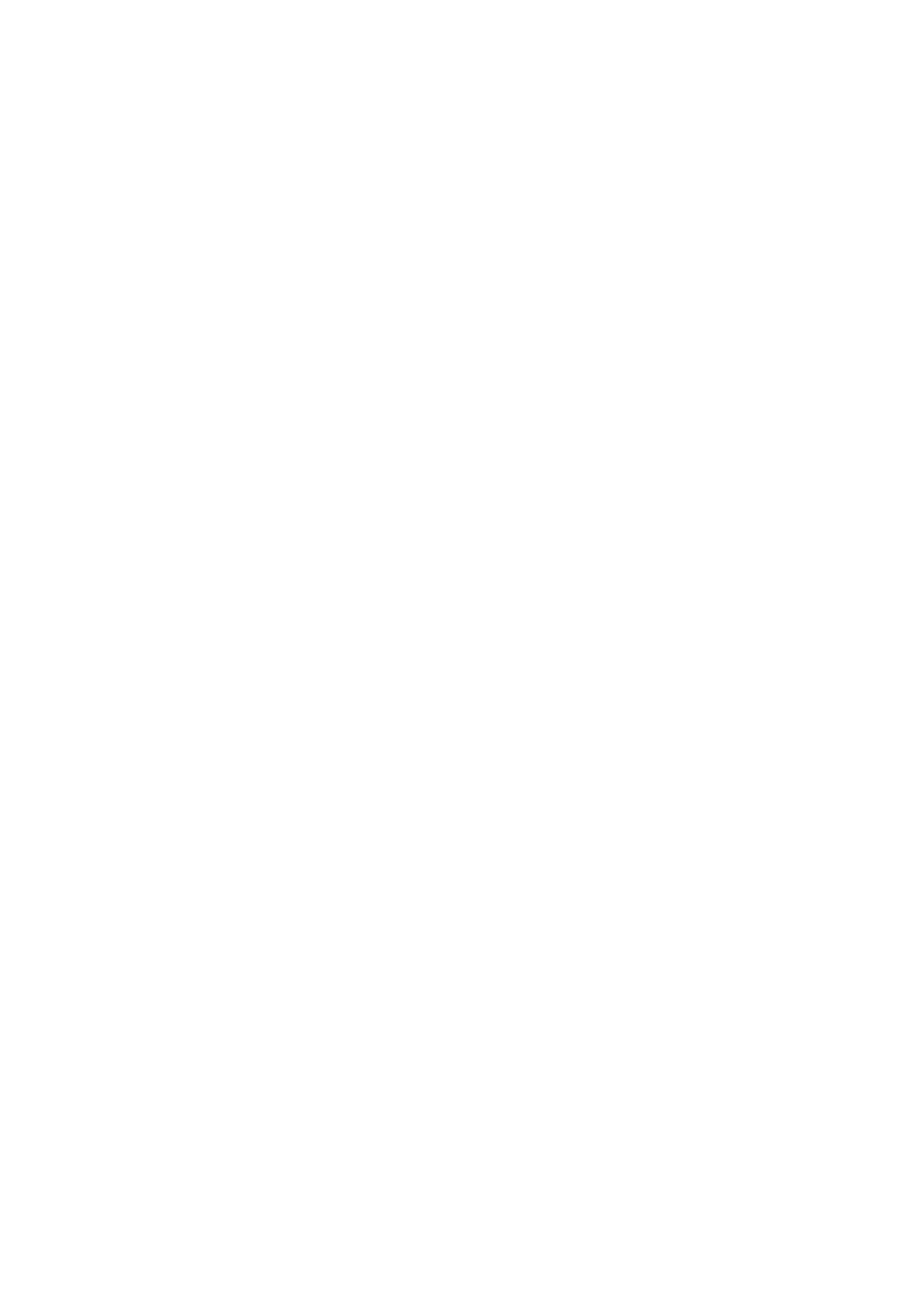# **Foreword**



Corruption was the most commonly voiced concern in the world in 2010 and 2011 according to the BBC. It is a central factor in national unrest, as in Libya, Egypt, and Tunisia, and in conflict environments such as DRC, Mali, and Afghanistan. Failure to address corruption blights the lives of the people there and increases the likelihood of relapse into conflict.

Peacekeeping and other conflict-related missions, which are the subject of this report, are seriously affected by corruption. Conflict environments are difficult, and the fact that corruption is often rife complicates the work of the UN and other international organisations immensely. Powerful local stakeholders are often corrupt, but cannot be ignored by peacekeepers and policymakers. Ignoring corruption embeds it more deeply and damages the legitimacy of key institutions, putting the long-term success of international interventions at risk.

Our report makes three powerful arguments. First, it recognises that endemic corruption is an issue that directly affects the success of the mission, and that failure to act allows it to be more deeply embedded. This plays to organised crime—especially in the transnational context—and the threat that this can pose to regional security. Second, it demonstrates that the problem should not be placed in the 'all too difficult' category. It is possible—indeed essential—to understand the corruption risks in a way that allows for better decision-making. Finally, we believe it is realistic and practical to establish a robust framework that can form the basis of UN policy, practice and guidance on this subject.

The report also focuses on accountability. The UN needs to be more accountable externally, both to Member States and to the host nation and its people. It should do its utmost to prevent corruption from becoming more deeply rooted in countries emerging from conflict or disaster. At the same time, the UN system needs to be more accountable internally in the way it manages and monitors the corruption risks its peacekeeping operations face.

I hope this report will stimulate a serious and focused debate inside and outside the UN. Policy-makers and practitioners in UN Peacekeeping should focus on how to address corruption by assessing its impact on the ability to implement mandates. Member States and the UN Secretariat itself also have an important role to play.

aik Lynan

Mark Pyman Programme Director Defence and Security Programme Transparency International UK October 2013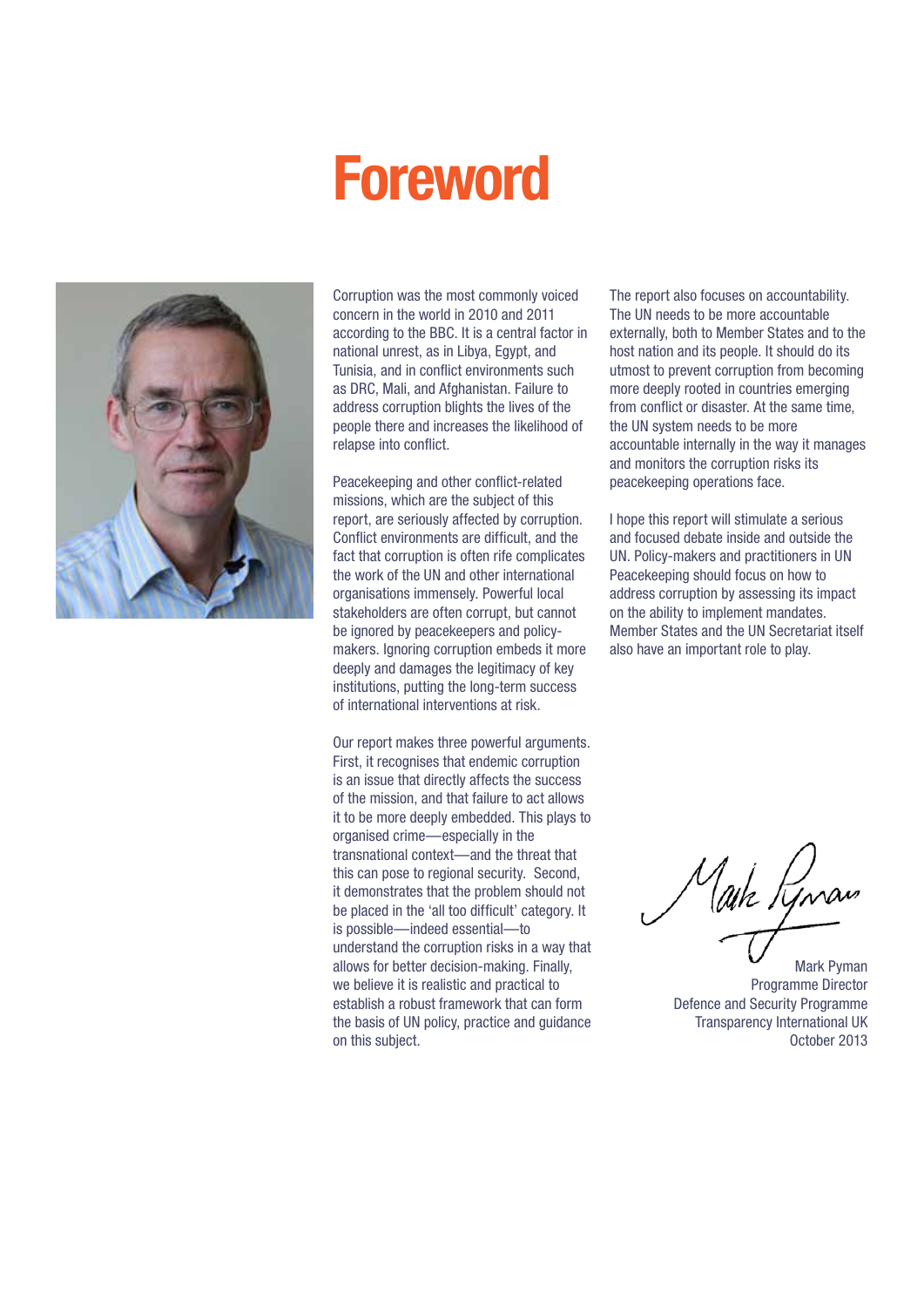# **Contents**

| <b>Executive summary</b>                                         | 3  |
|------------------------------------------------------------------|----|
| <b>Introduction</b>                                              | 12 |
| <b>Corruption &amp; conflict</b>                                 | 16 |
| <b>Analytical framework</b>                                      | 19 |
| <b>Political framework:</b><br><b>Mandates &amp; settlements</b> | 24 |
| <b>Troop and police contributing countries</b>                   | 34 |
| <b>Mission operations</b>                                        | 40 |
| <b>Corruption risks in UN central</b><br>procurement             | 46 |
| UN oversight & whistle-blowing                                   | 47 |
| <b>Recommendations</b>                                           | 52 |
| <b>Annex: Guidance &amp; tools</b>                               | 57 |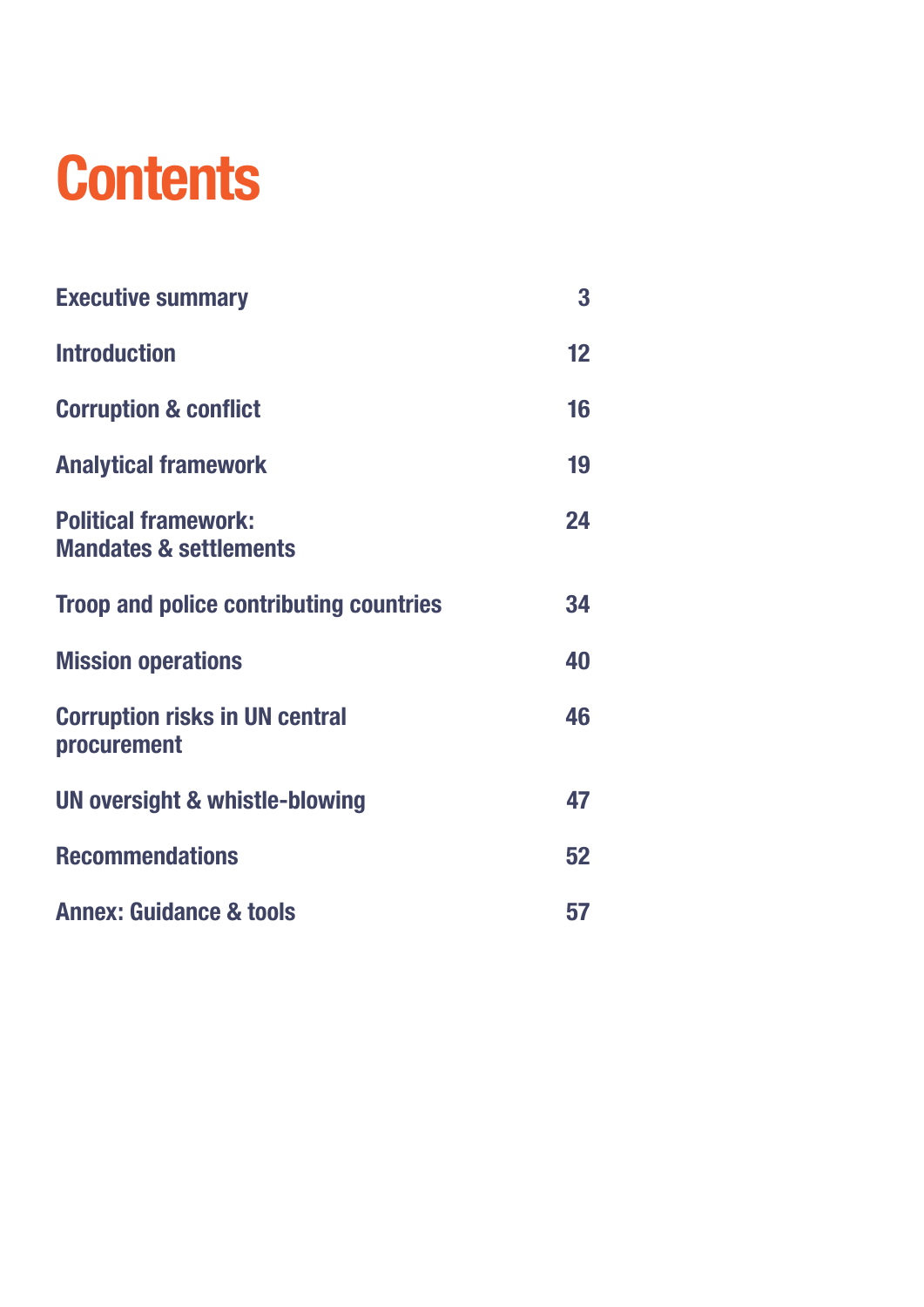# **Executive summary**

**This report articulates the need for the UN and its Member States to initiate a serious discussion on how to consider addressing corruption in the context of peacekeeping.**

## **www.defenceindex.org www.ti-defence.org**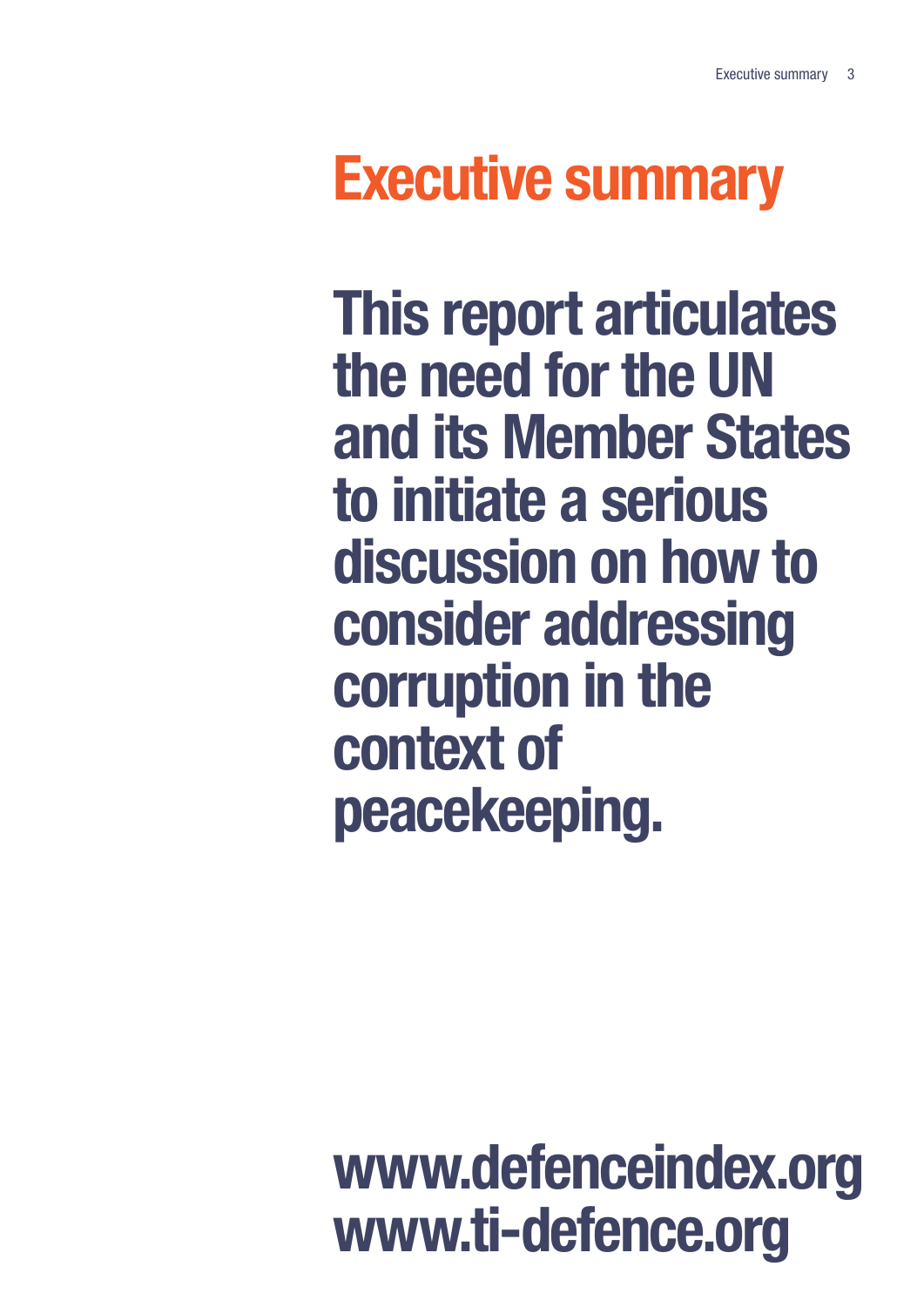#### **The problem**

Corruption is both a cause and a consequence of conflict. Conflicts and revolutions may start because of the excesses of ruling regimes and they perpetuate when corruption becomes more deeply entrenched, so that the warring parties benefit from continuing the conflict and actively seek to prolong it. Corruption is also a consequence of conflict in that it can destroy already weak institutions and potentially expand to compromise the integrity of a state. This is often fuelled by post-conflict money flows, the influence of organised crime or as a result of a postconflict peace deal entrenching corrupt factions.

Peacekeeping forces coming into such environments have the difficult job of making progress despite the endemically high levels of corruption.

Yet explicit guidance on corruption is largely absent from almost everything to do with peacekeeping. There is no general UN Peacekeeping policy relating to corruption. Peacekeeping mandates rarely, if ever, mention it and peacekeeping training centres currently do not include specific training on how to identify risk or address corruption. The 157-page DPKO-OROLSI 'Planning Toolkit for Peacekeeping Missions' mentions corruption just five times, typically as a general caution or afterthought on 'governance'. There is a sense among peacekeeping and foreign policy professionals that—because corruption is difficult—it is better to adapt and to cope with it than to recognise it more formally and address it.



Peacekeeping forces have the difficult job of making progress despite the endemically high levels of corruption. Photo credit: UN Photo/Staton Winter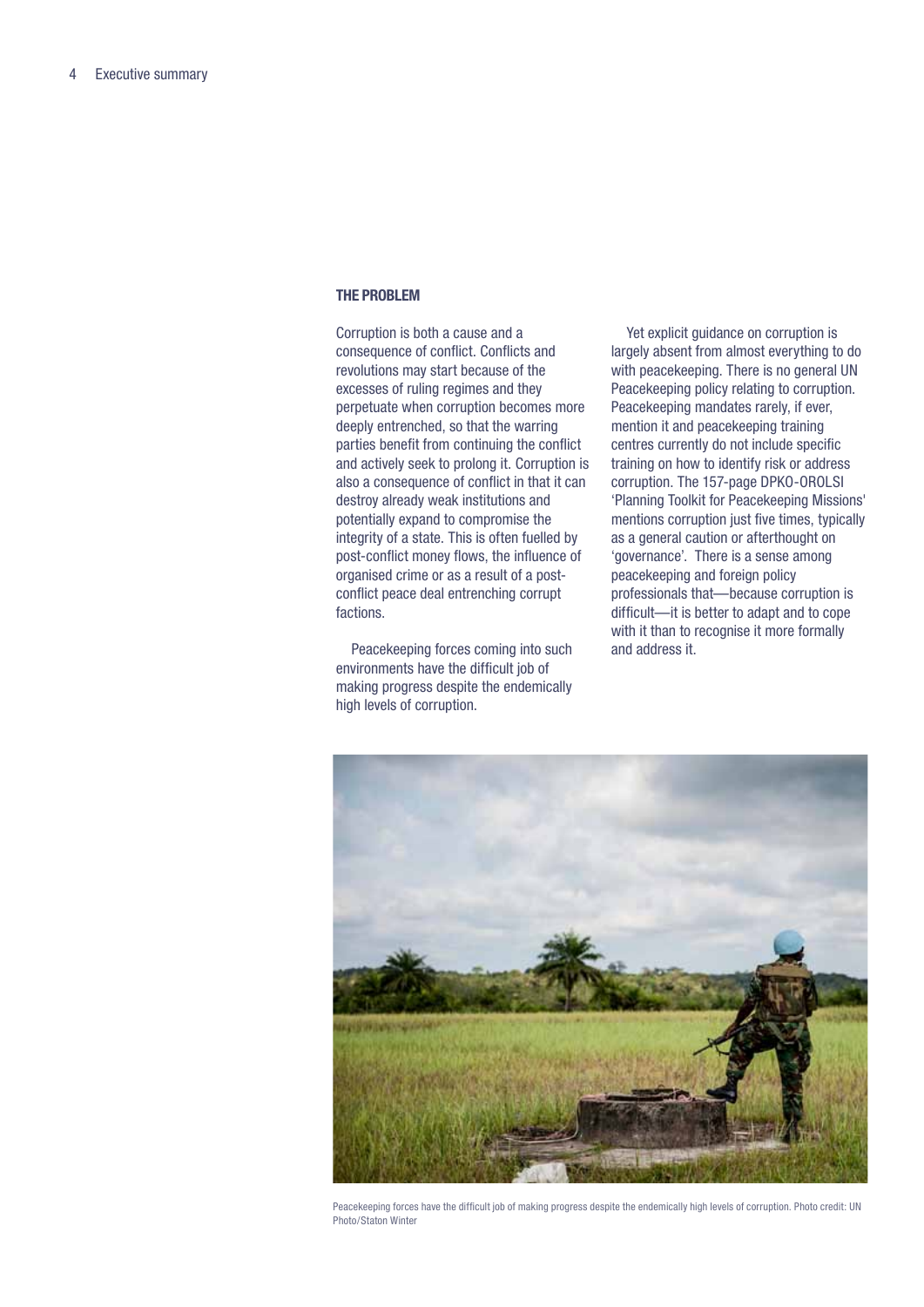This is an almost universal mental model for diplomats, policy-makers and peacekeeping practitioners. Policy analysts, for example, did not anticipate the emergence of the Arab Spring in 2010, despite signs of growing social discontent with governments that was significantly provoked by endemic corruption. Equally, it was only after nine years of international military involvement in Afghanistan—one of the largest interventions in history—that even modest international action on corruption started to take place.

In addition, there is an internal dimension to corruption risks. Whilst peacekeeping missions are expected to behave with integrity themselves, their record is replete with instances where they have directly contributed to increased corruption levels either by the misdeeds of a few individuals or a failure to understand the consequences. UN oversight institutions also have a poor record of investigating and prosecuting corruption.

The issue is, of course, not an easy one. Peacekeeping forces have to balance a number of competing goals and objectives. They may have no option but to work with local actors involved in corruption in order to help stabilise a particular region. Yet they must also consider the reputational implications; it is never politically easy to 'accept' a given level of corruption and doing so can compromise the success of the force and of its mandate.

But the fact that the issue is difficult does not mean it should be ignored. The actors involved can and should do better. In particular:

- This report articulates the need for the UN and its Member States to initiate a serious discussion on how to consider corruption in the context of peacekeeping missions.
- It goes on to suggest a framework for doing this. While tackling corruption early on may increase the complexity of the early stages of a mission, it is likely to pay dividends in terms of subsequent institution building and stability. It is in the UN's self-interest to get this right so that the outcomes are improved and can be delivered at a lower cost both to the host nation and the international community as a whole.
- The UN needs to be more accountable internally in relation to corruption, and needs to strengthen its system of internal oversight.

#### **Transparency International engagement**

Since 2004, Transparency International UK's Defence and Security Programme (TI- DSP) has actively engaged defence and security ministries, armed forces, police, defence contractors, and peacekeepers to counter corruption in the defence and security sectors. Our emphasis has been on practical measures that reduce corruption risk, each of them trialled in a real-world national environment. Our work is designed to aid policy-makers and those engaged with managing defence and security institutions to increase transparency and accountability, recognise the threat posed by corruption, and encourage the development of 'clean' establishments.

The main authors of this report are experienced policy-makers and practitioners in anti-corruption, in peacekeeping, and in post-conflict environments.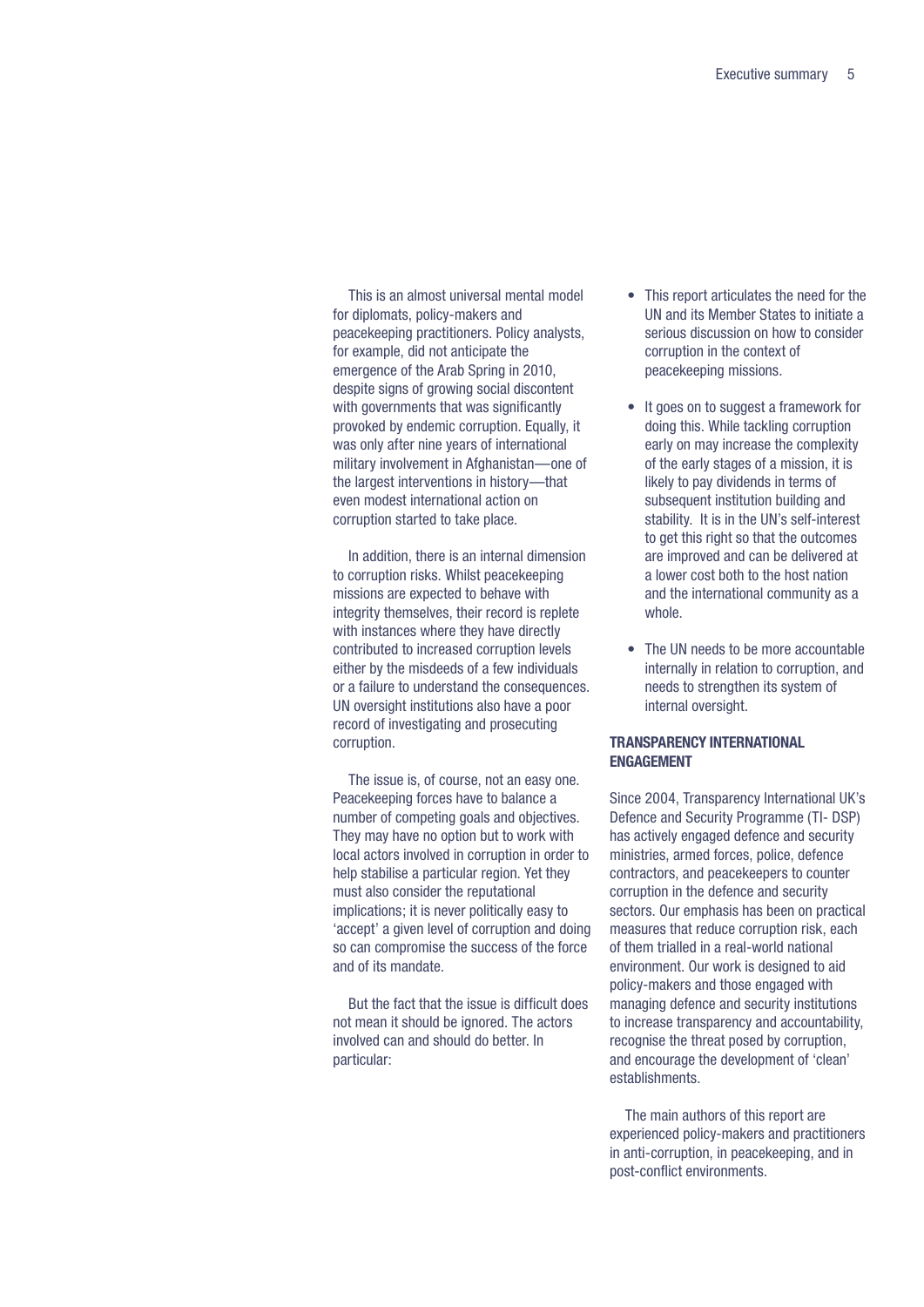#### **The way forward**

The UN needs to put in place systems that enable peacekeeping missions to contribute to a reduction of corruption in conflict and post-conflict situations in the host nation. Staff members should also have more clarity on what to do and more accessibility to the tools that will help them achieve this. These new systems needs to be codified into the following:

- policies, rules and regulations on recognising risk and addressing corruption
- guidance on what peacekeeping forces may or may not do in corrupt situations
- training requirements for Special Representatives of the Secretary General (SRSGs), their staff, and peacekeeping forces
- a strengthened system of oversight

Taking corruption explicitly into account in a mission represents a change from the way things operate today. But given that the anatomy of conflict and our understanding of it have changed, reform is essential. In addition, public engagement and participation have brought the issue of corruption to the forefront more than ever before. Whilst it will no doubt take a lot of effort to put such systems into place, it will strengthen the UN's reputation and lead to more durable and lasting peacekeeping outcomes at lower overall cost to the host nation and for the international community.

Work by Transparency International UK's Defence and Security Programme and others in the field has shown many ways in which the issue of corruption can be better recognised and better addressed than it is today.

In this report we first present a new way of distinguishing and categorising corruption issues that afflict a peacekeeping mission and the host nation. This helps frame the discussion and allows guidance material to be developed that is practical and constructive, rather than being simply descriptive of the problem.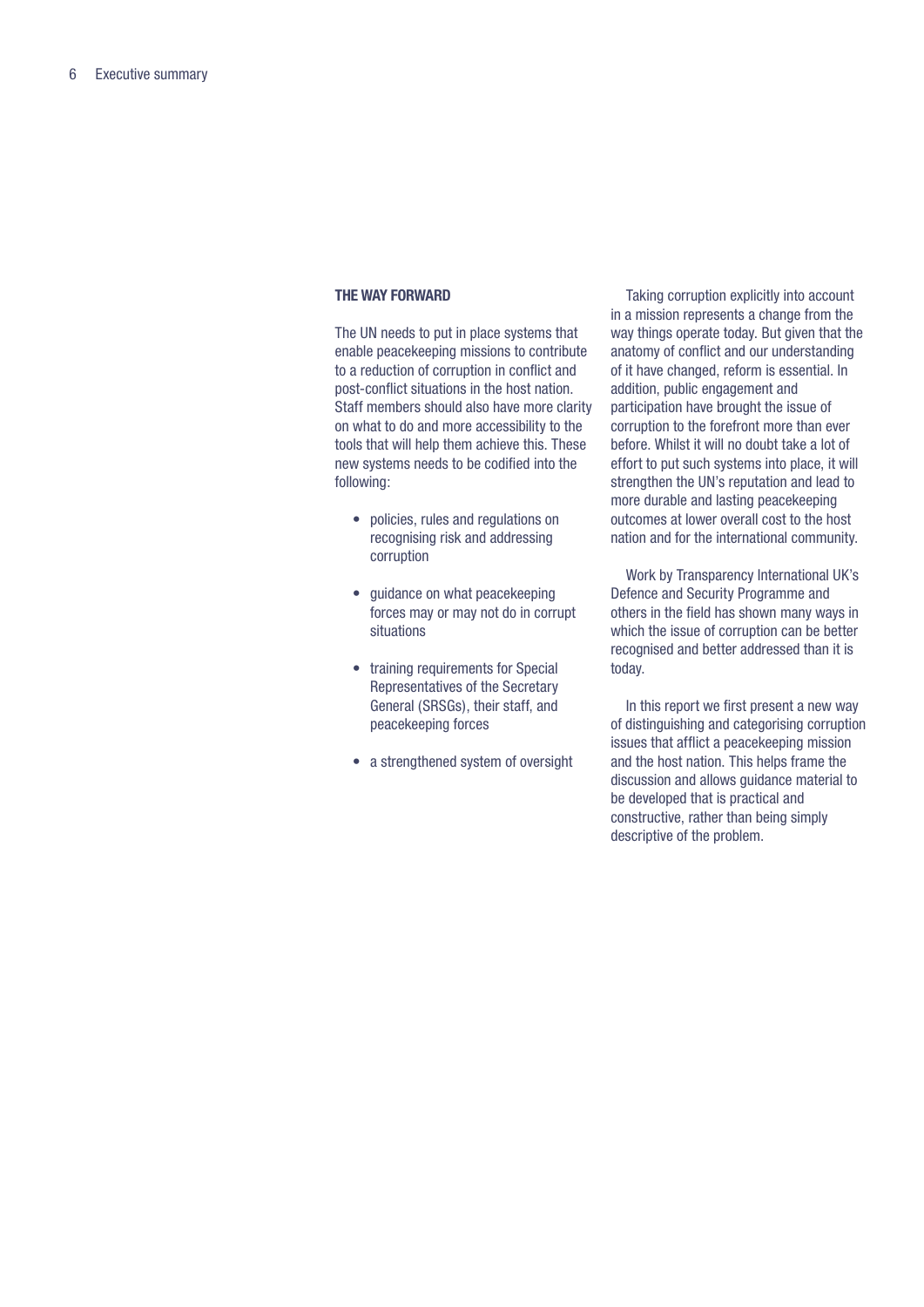We lay out a typology of the corruption risks in peacekeeping. This typology is structured around five different areas of corruption risk:

- **1.** corruption risk arising from the political settlement framework
- **2.** corruption risk arising in the troop contributing countries
- **3.** corruption risk within the Mission and emerging from it
- **4.** corruption risks in central UN Peacekeeping procurement
- **5.** the quality of local and central oversight, whistleblowing and investigation of corruption allegations

These five categories are then further broken down into specific corruption risk areas, as shown in the typology opposite. Each of these risks is discussed in the report, with examples from past missions.

#### **FIGURE 1 | PEACEKEEPING CORRUPTION RISKS TYPOLOGY**

| <b>POLITICAL FRAMEWORK</b>                        | <b>MISSION OPERATIONS</b>          | <b>OVERSIGHT</b>           |
|---------------------------------------------------|------------------------------------|----------------------------|
| Mandate                                           | <b>Bribery</b>                     | Central oversight          |
| Settlement                                        | <b>Theft</b>                       | Field oversight            |
| <b>Mission planning</b>                           | <b>Trust funds</b>                 | Whistle-blowing            |
| Conduction operations in a<br>corrupt environment | Natural resource exploitation      | Investigations             |
| <b>TROOP CONTRIBUTING</b><br><b>COUNTRIES</b>     | Field procurement                  | <b>CENTRAL PROCUREMENT</b> |
| Selection of troops & police                      | Sexual exploitation & abuse        | Single sourcing            |
| <b>TCC/PCC</b> reimbursement                      | <b>Exploitation of local staff</b> | Agents/brokers             |
| Mission subsistence allowance                     | Withdrawal of mission              | Vendor selection           |
| Skimming of salaries                              | Asset disposal                     | <b>Collusive bidders</b>   |
| Contingent owned equipment                        | Central procurement                | Information broking        |
|                                                   |                                    |                            |

#### **28 Peacekeeping corruption risks**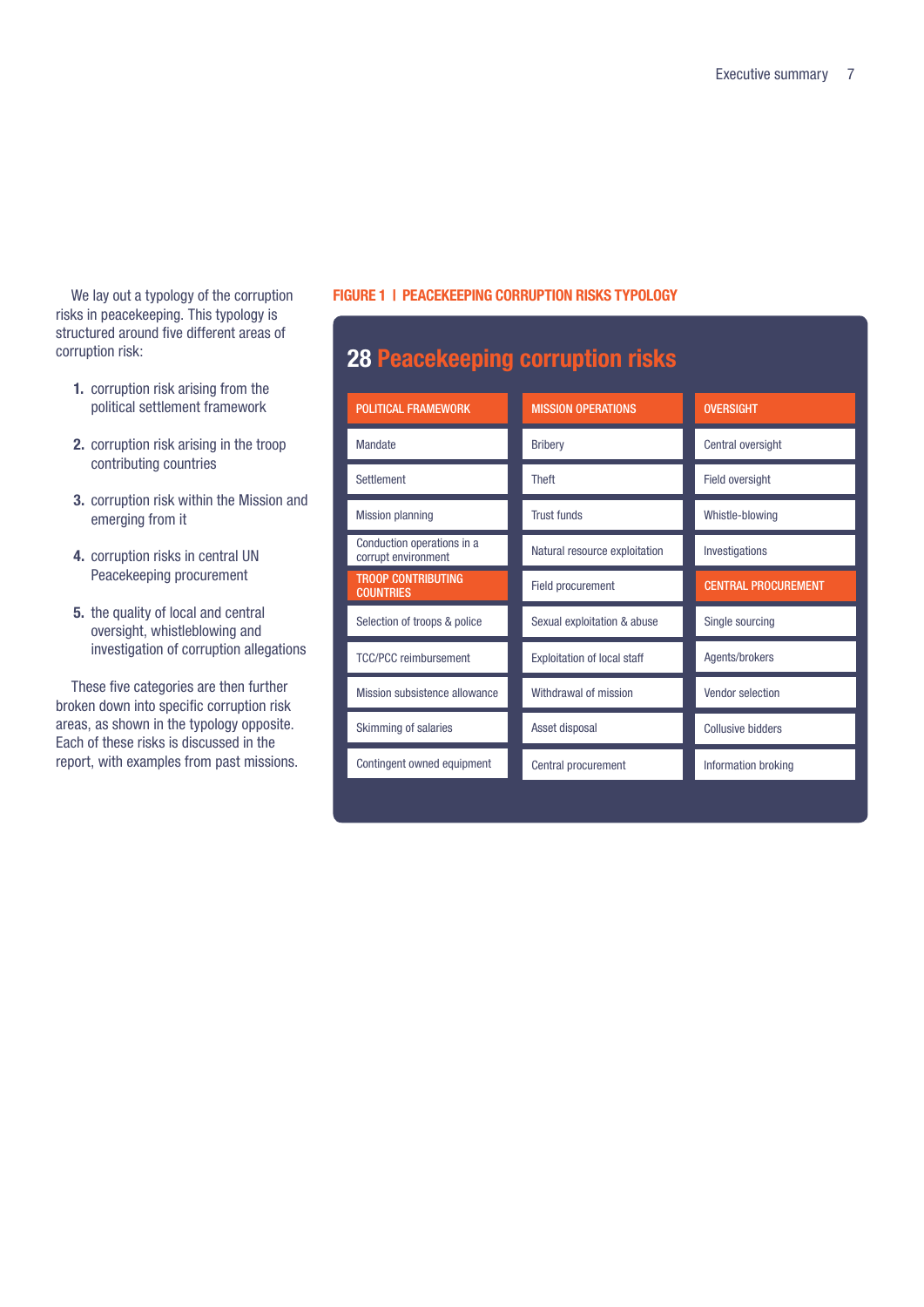#### **Recommendations**

There is no 'one-size-fits-all solution' to the problem of corruption in peacekeeping. However, a passive approach, in which corruption is seen as an inevitable part of the context in which the mission must operate, is insufficient. We believe that many in the UN and peacekeeping worlds agree.

Failure to act allows corruption to become more deeply embedded alongside organised crime at both a local and transnational level. Taking a more robust line on corruption will have a significant and positive impact on mission capability, and thus on the success of a peacekeeping mission in achieving its mandate.

The study suggests a policy framework that the UN can develop and adapt for its own use. This framework consists of a clear statement of UN policy towards recognising corruption, guidance and training requirements, and a more independent and professionalised UN oversight capability.

There are eight actions we suggest the UN can undertake to prevent corruption confronting its peacekeeping missions:

#### **1. The UN Secretary General should make a strong statement of UN Policy towards recognising the threat posed by corruption**.

This should address the need to prevent corruption arising within the mission and from mission operations, and to stop embedding corruption more deeply in the host nation. The UN, through the Secretary General, should make clear how the Organisation views corruption and peacekeeping, failing-state and other

conflict and post-conflict environments, and how it will develop and implement the necessary action and guidance in its various operations.

The development of this statement and accompanying practical guidance could take various forms: from the most high-profile route of a Security Council Resolution, as was the case for mainstreaming Gender; through to a Guidance Note of the Secretary General supported by the development of appropriate policy documentation. Clearly this will need the support and approval of Member States as has been the case in addressing other cross-cutting issues such as sexual exploitation and abuse (SEA) or gender.

**2. In the light of this report Member States should consider how they can contribute to strengthening the UN's ability to understand endemic corruption and its implications.** 

This will enable peacekeeping missions to implement mandates more effectively and to draw lessons for their own participation in peacekeeping operations. Member States are part of several initiatives, such as the Challenges Forum where better approaches to peacekeeping are already being discussed. They could also stimulate a debate outside formal UN structures on countering corruption confronting peacekeeping missions that could assist the development of the policy referred to above, and possibly lead to a resolution in the UN General Assembly.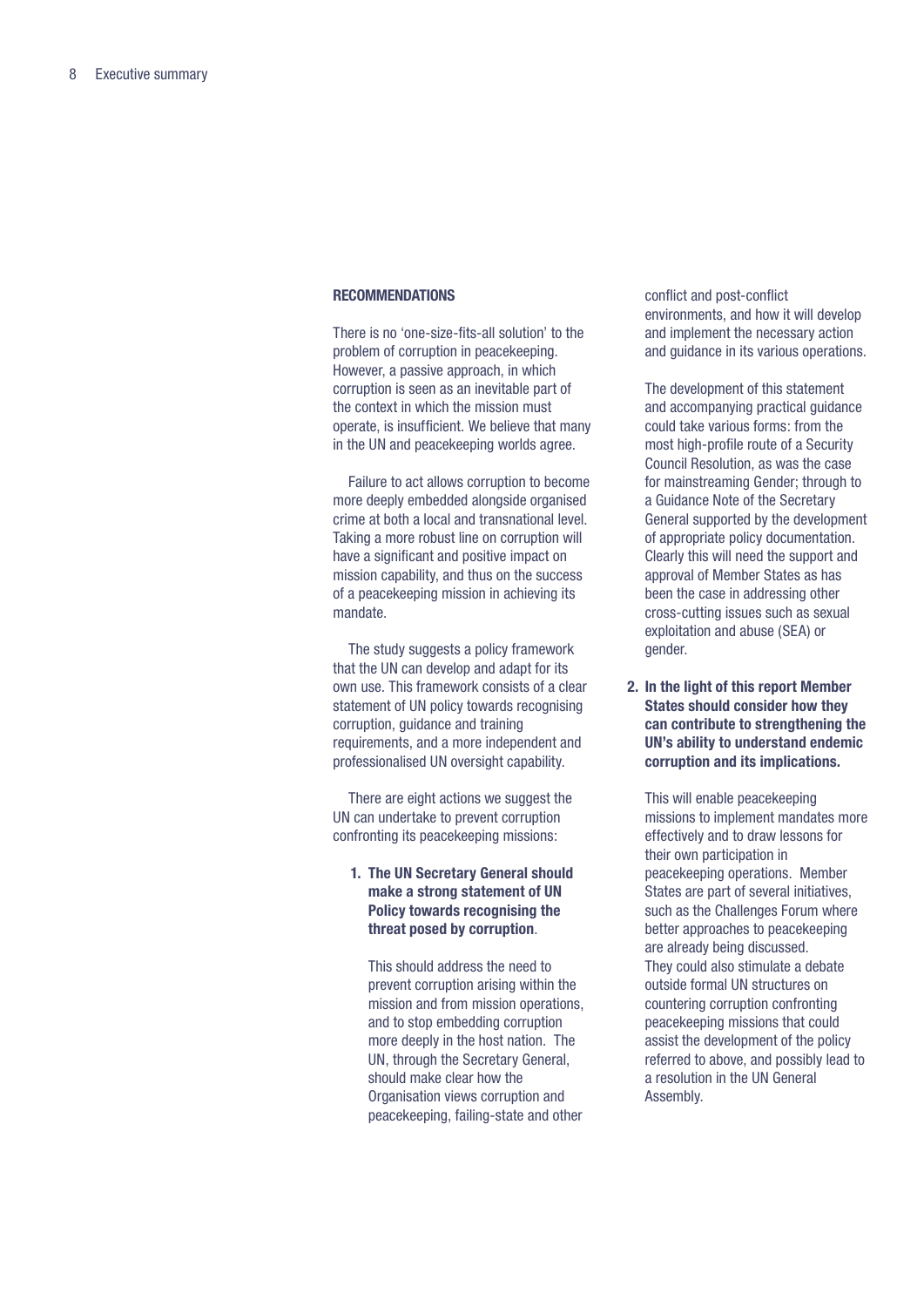**3. The UN should prepare Guidance on how to approach corruption issues in the design of the Settlement and Mission Mandate**.

This guidance should be specific for each of the stages of the mandate: before it begins, for its adoption, and for its negotiating and implementation phases (details on page 53).

**4. The UN Secretariat should prepare guidance for Special Representatives of the Secretary General (SRSGs), their staff and peacekeeping forces on addressing corruption in implementing mandates.** 

Guidance should also address host nation corruption issues and their impacts on the mission. It should address corruption inside Mission operations, and recognise host nation corruption issues and their impact on the Mission.

**5. Guidance should be prepared on all areas where there is corruption risk.** 

This should include selection of troops and police, troop contributing countries (TPP) and police contributing countries (PCC) reimbursement, and Mission Subsistence Allowance (MSA), amongst others.

**6. The UN Secretariat should establish training requirements for SRSGs, their staff and peacekeeping to recognise and limit corruption risk.**

There is an extensive network of training centres for peacekeeping and peace support operations. Until recently, however, none of these had conducted specific training on corruption risk, either as a standalone topic or in conjunction with related topics.



There is an extensive network of training centres for peacekeeping and peace support operations. Until recently, however, none of these had conducted specific training on corruption risk, either as a stand-alone topic or in conjunction with related topics. Photo credit: UN Photo/Marie Frechon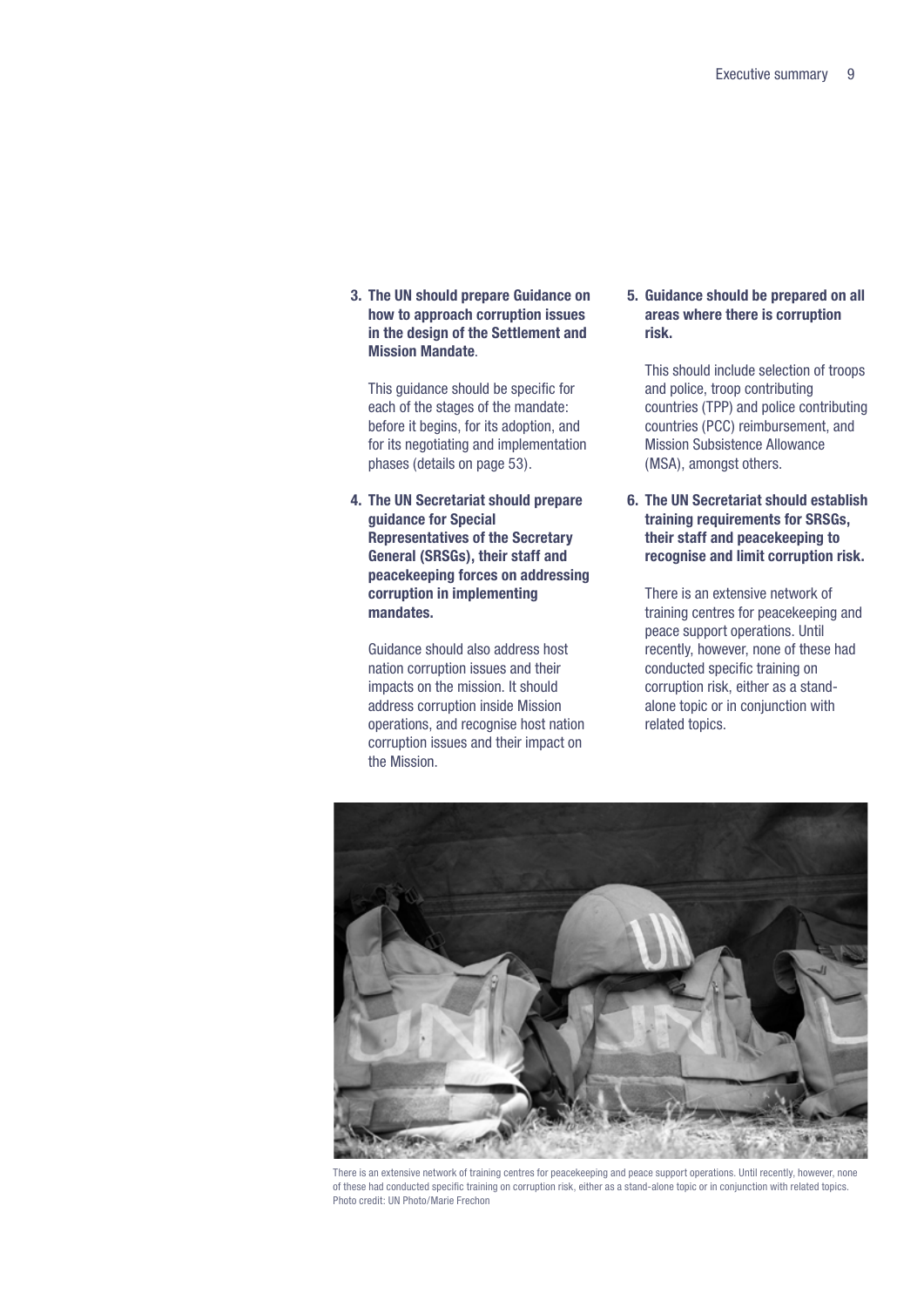At a more senior level, relevant counter-corruption training should be included in the UN Senior Mission Leaders' Course for prospective senior appointees, the Senior Leader Programme run for senior appointees and as part of the induction programme for newly appointed SRSGs.

**7. The UN should establish a more independent and professionalised oversight and investigation capability. Work is underway in a number of areas designed to improve the UN's oversight and investigation capability.**

> Internal UN bodies such as the Joint Inspection Unit (JIU), the Office of Internal Oversight Services (OIOS), the Ethics Office and other Secretariat departments have been involved in this for a number of years. However, this activity has not resulted in a more independent, transparent and professional system. Nor has the UN yet fully absorbed the lessons learned by other organisations such as the World Bank. Internal discussions inevitably generate internal conflict and ineffective compromise. Despite recent specific initiatives involving OIOS, the JIU and the UN Ethics Office, the Secretary-General should commission a strategic review by an outside organisation designed to establish a clear direction of travel and take the best of the progress already made. Civil society organisations and others with a professional interest in counter-corruption work should be asked to contribute to this review.

The UN Secretariat should strengthen mechanisms through which concerns—whether raised by UN staff, peacekeepers or host nation citizens—can be reported locally and followed up in a transparent and robust way.

**8. The UN must initiate a serious and focused discussion on corruption and practical anti-corruption measures.** Although it is the UN which should initiate the debate and be prepared to implement the outcome, it may be that most of the detailed discussion would be best conducted outside the formal framework of the Organisation. This could follow the example of work facilitated by Liechtenstein on the definition of 'aggression', where moving a difficult debate away from established UN forums produced results.

**The UN should invite NGOs to join this discussion**, as they are both part of the solution and sometimes part of the problem. They can also advise on how best to strengthen host nation civil society in encouraging the reporting of corruption concerns.

We hope that as a result. Peacekeeping Missions will become more effective, and the UN will become more attuned to recognising corruption as a business-critical issue. The Organisation should also become more accountable to its Member States and to the nations hosting peacekeeping and other conflict-related missions.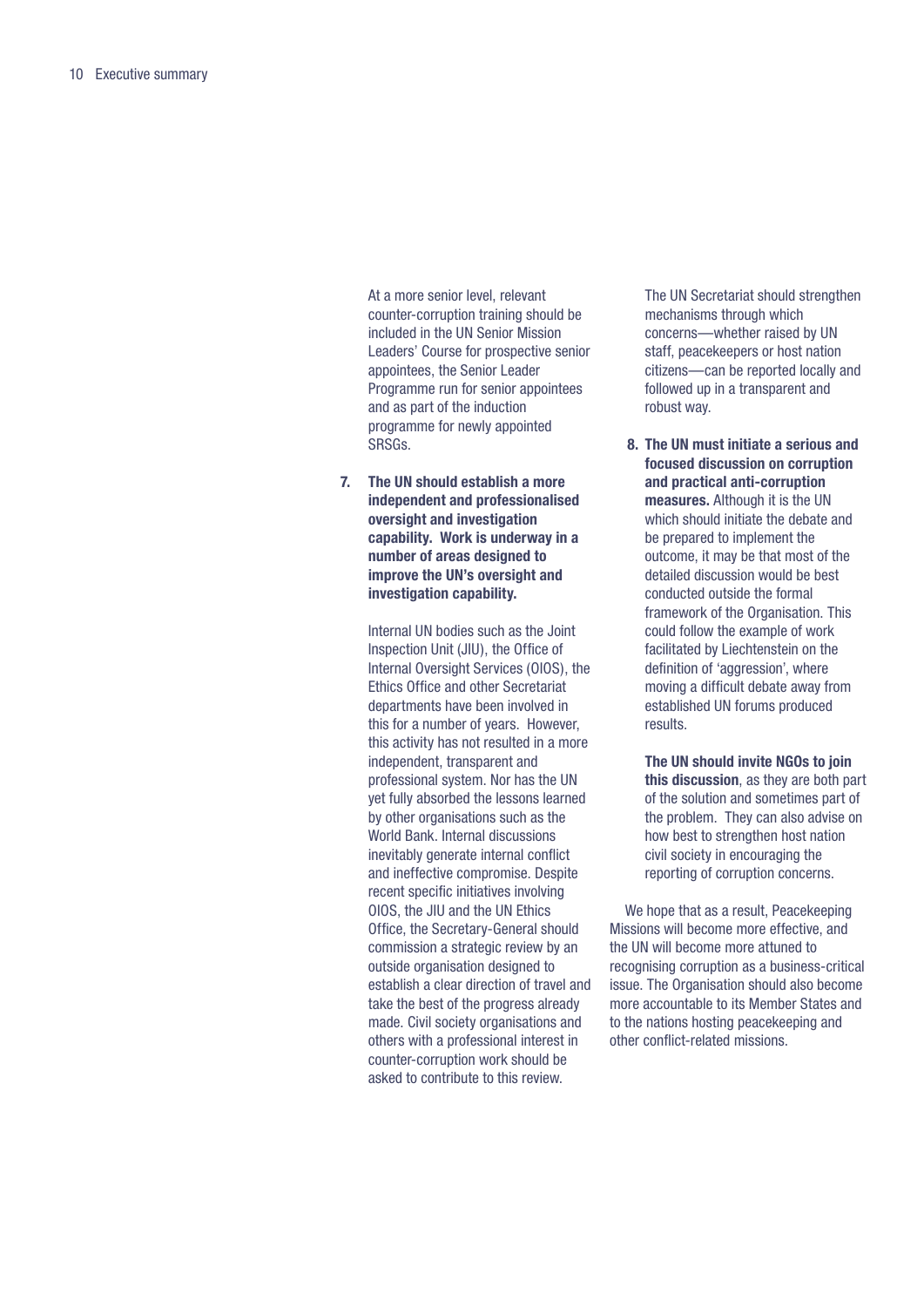## **The Peacekeeping<br>
Missions will<br>
become more<br>
effective if the UN<br>
becomes more Substitution of the Corruption as a**<br> **Substitution issue. Peacekeeping Missions will become more effective if the UN becomes more attuned to corruption as a business-critical issue.**

**ency**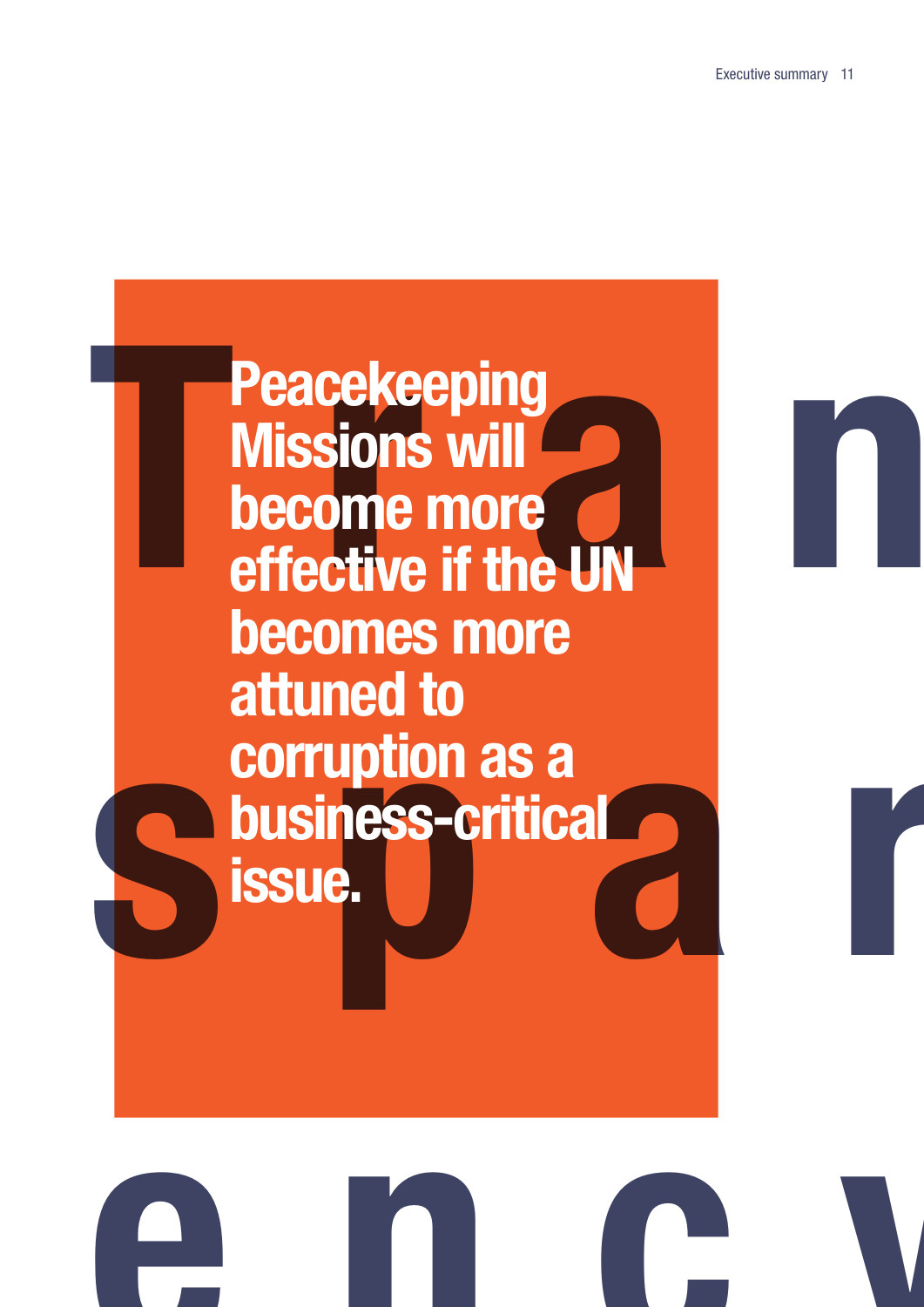## **Introduction**

Peacekeeping forces and missions need to be made more effective in highly corrupt environments. Recognising the impact that corruption has on a mission's ability to implement its mandate, the OECD principle of 'Do No Harm' highlights the importance of the linkages between corruption and conflict in designing sustainable settlements (see box below). It also addresses the unintended impact international interventions can have in stimulating and sustaining corruption through, for instance, ineffective contracting and procurement practices.<sup>1</sup>

Peacekeeping operations are large consumers of international funds. The UN Peacekeeping budget was USD 7.9 billion for the fiscal year July 2011 – June 2012; and the estimated cumulative total spend since 1949 is USD 69 billion.<sup>2</sup> With the increasing number and complexity of peacekeeping missions, their annual cost has risen considerably in recent years: the current budget has more than doubled since 2004 when it was only USD 2.8 billion.<sup>3</sup> There is clear potential for corruption in financing troops and equipment, which this report finds are currently subject to ineffective oversight.

#### **Definition of peacekeeping**

Peacekeeping operations do not occur in isolation. Typically, countries requiring international interventions to bring about stability already host international development and aid organisations. The Brahimi Report advised dividing UN Peace Missions into peacekeeping and peacebuilding operations (see figure 1).

#### **Definitions of Corruption**

The definition of corruption used by Transparency International is 'the abuse of entrusted authority (public or private) for illegitimate (private or group) gain'.[4](#page-63-3) The concept of corruption is broadly similar around the world and generally understood,

#### **OECD Principles for Fragile States and Situations #2: Do No Harm**

"International interventions can inadvertently create societal divisions and worsen corruption and abuse, if they are not based on strong conflict and governance analysis, and designed with appropriate safeguards. In each case, international decisions to suspend or continue aid-financed activities following serious cases of corruption or human rights violations must be carefully judged for their impact on domestic reform, conflict, poverty and insecurity.

Harmonised and graduated responses should be agreed, taking into account overall governance trends and the potential to adjust aid modalities as well as levels of aid. Aid budget cuts in-year should only be considered as a last resort for the most serious situations.

Donor countries also have specific responsibilities at home in addressing corruption, in areas such as asset recovery, anti-money laundering measures and banking transparency. Increased transparency concerning transactions between partner governments and companies, often based in OECD countries, in the extractive industries sector is a priority."

Source: OECD, Principles for good international engagement in fragile states and situations, 2007, accessed August 2013, http://www.oecd.org/ development/incaf/38368714.pdf.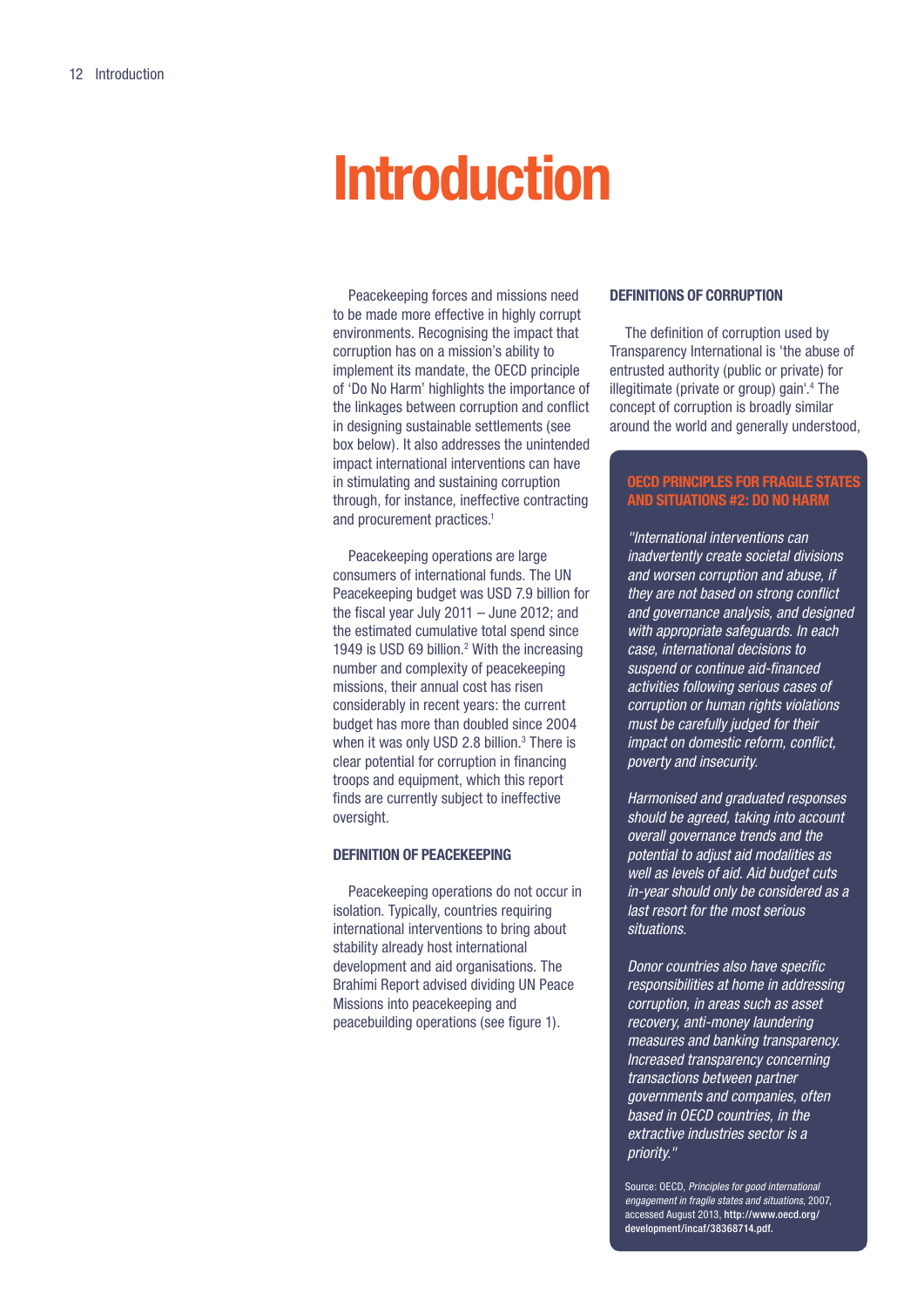but the term is of course contextual, as different nations, cultures and other groups place different meanings on 'corruption'. The definition of corruption used by the UN divides it into two main types: grand corruption and petty corruption.<sup>[5](#page-63-4)</sup> There is a wide literature that explores the definition of corruption in conflict environments in much more depth.<sup>6</sup>

#### **The purpose of this report**

This report is designed to stimulate concrete action to address corruption risk confronting peacekeeping. Our objective is that the UN, through the Secretary General, makes a strong statement on the way in which he and the Organisation view corruption and peacekeeping and other relevant environments, and how they will develop and implement the necessary action and guidance to address it. This includes how to minimise any deeper embedding of corruption within the post-conflict country, particularly in situations that are inherently unstable and offer numerous opportunities for the unscrupulous. The development of this statement and accompanying practical guidance could take various forms: from the most high-profile route of a Security Council Resolution—as was the case for mainstreaming Gender, or language included in other resolutions as has been the case with Sexual Abuse and Exploitation, through to a Guidance Note of the Secretary General supported by the development of appropriate policy documentation.





**lict**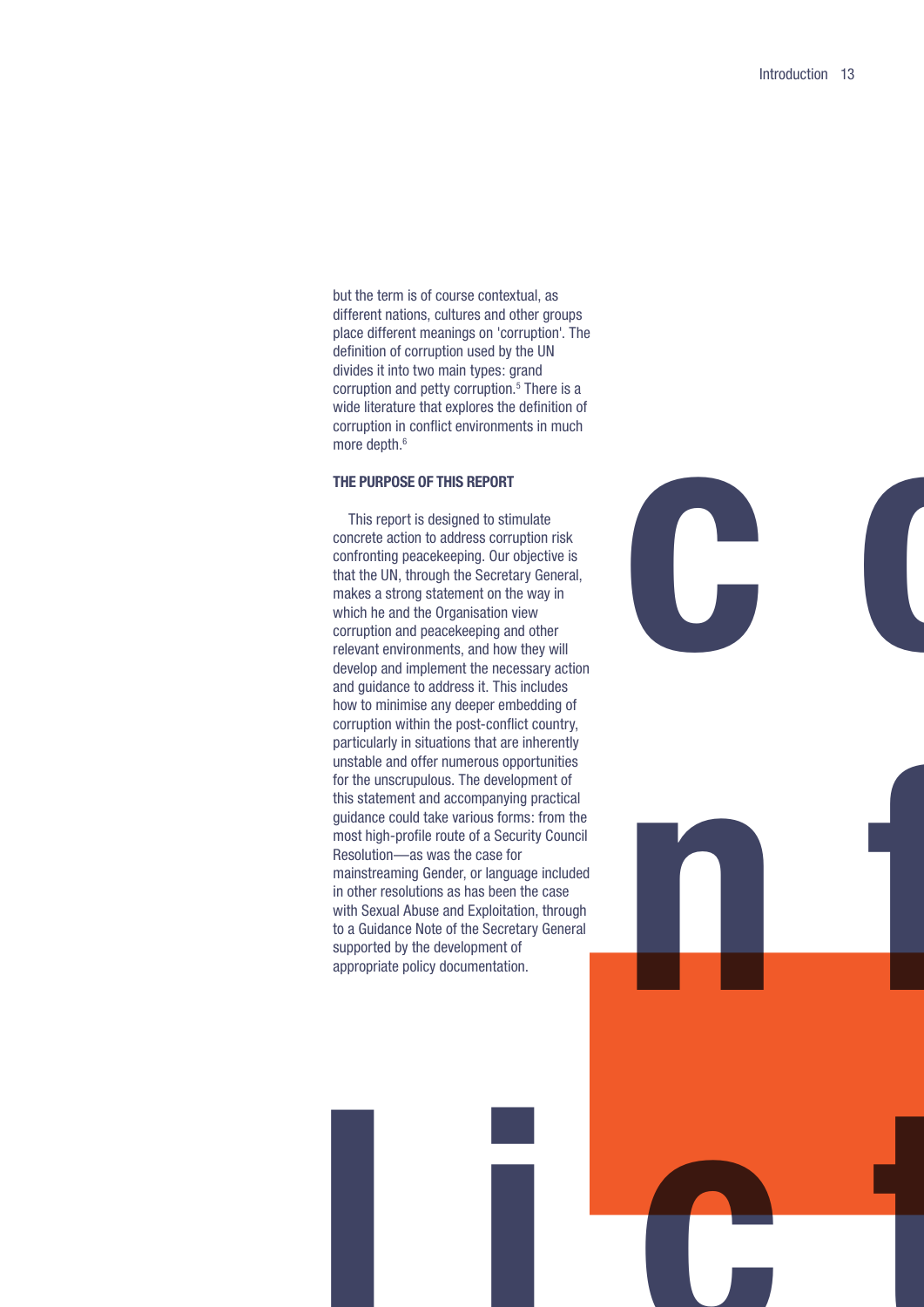In addition, we look to the UN to develop guidance on the nature of the corruption challenge in peacekeeping environments, and to develop suitable training for SRSGs, their staff and peacekeeping forces, so that they are better equipped to address this issue. We hope that this report will provide a basis for developing such guidance and training so that SRSG's and their Missions can be held properly accountable in real time.

Finally, despite some recent improvement, we believe it is essential that the UN significantly strengthens its monitoring, oversight and whistle-blowing arrangements, both at UN headquarters and in the field. Senior management responsibilities should be clearly spelled out and appropriate expert support provided.

#### **FIGURE 2 | Roles of a Peacekeeping Operation**

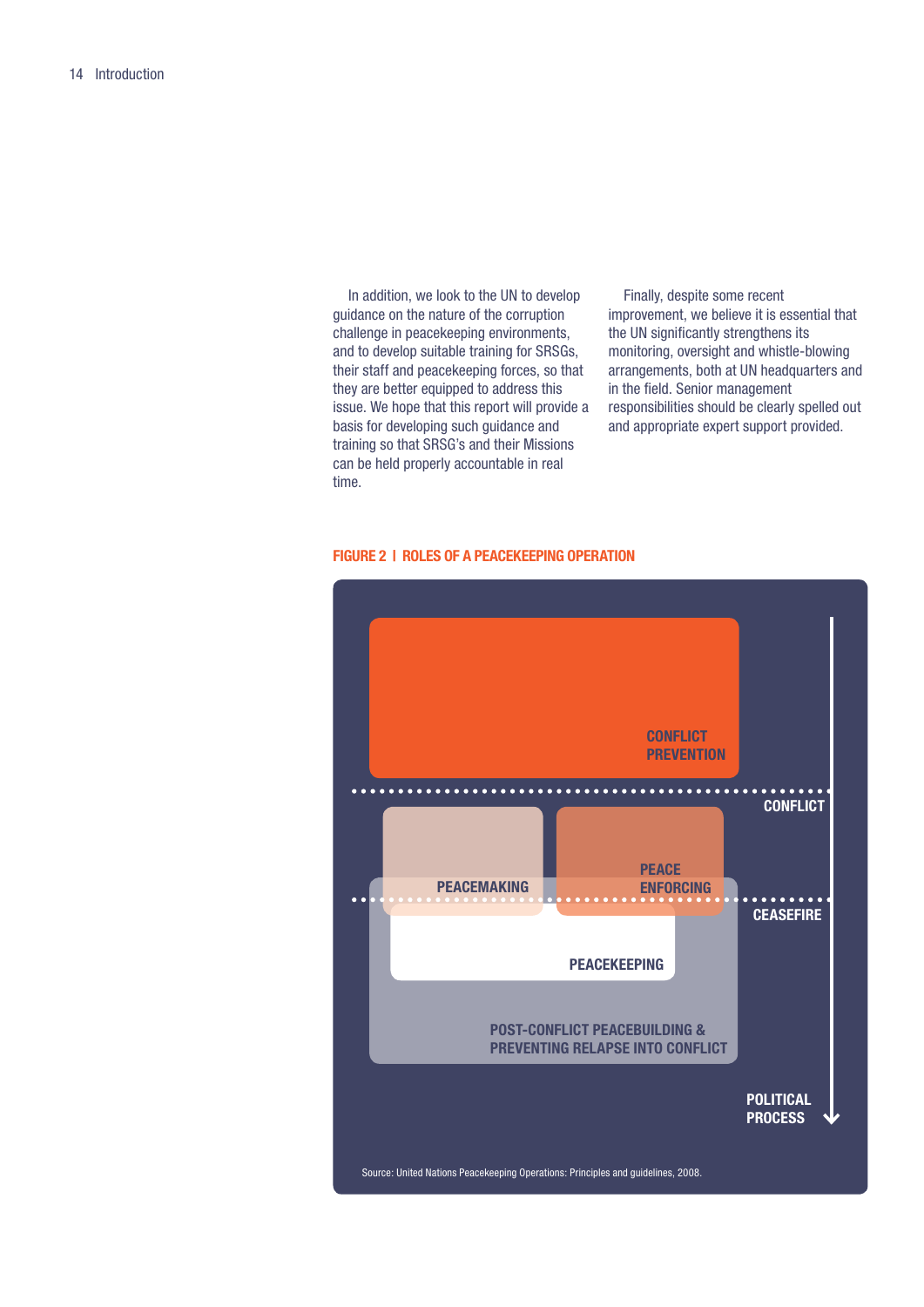## **This report is designed to stimulate concrete action to address the corruption risks confronting peacekeeping.**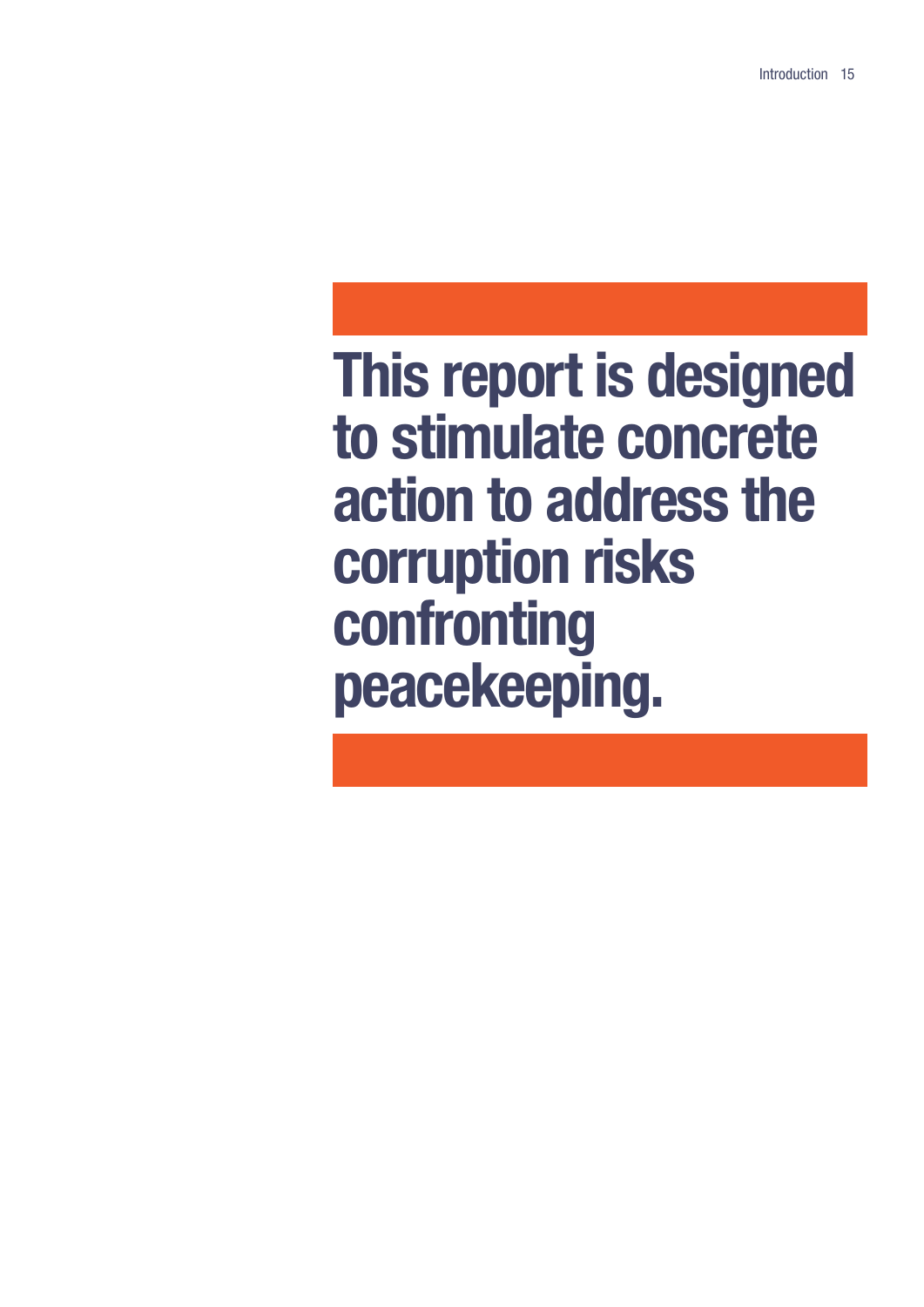## **Corruption & conflict**

Corruption and conflict will always be linked. Corruption is often a major cause of conflict, it is an almost inevitable consequence of it, and it can become a reason for continuation of conflict so as to continue to provide benefits for the protagonists.<sup>[7](#page-63-6)</sup>

Conflicts that begin for ideological, economic or political reasons can often be taken over by individual interests.<sup>8</sup> It is all too easy for a respectable cause to become tainted by the theft and political manipulation of state resources. Grievances based on economic issues can easily be rooted in corruption, which was much of the fuel for the Arab Spring and other environments such as Iraq and South Sudan.<sup>9 [10](#page-63-9) 11</sup> Conflict often causes institutions to deteriorate and it becomes easier for security forces trying to hold a situation together to behave with impunity.

Prolonged conflict also gives pro-criminal and other antigovernment groups greater freedom of manoeuvre. Groups not already exploiting lawlessness for their own financial gain can become corrupted, either through their own abuse of authority, or by collusion with increasingly organised criminal elements, both within the country concerned and transnationally[.12](#page-63-11)

These entanglements lead to major dilemmas for negotiators, policymakers and peacekeeping missions. These situations would generally be less complicated if, despite the difficulties, corruption were addressed from the outset and its effects pre-empted as early as possible.

#### **Figure 3 | Improvement in control of corruption for post-conflict countries**

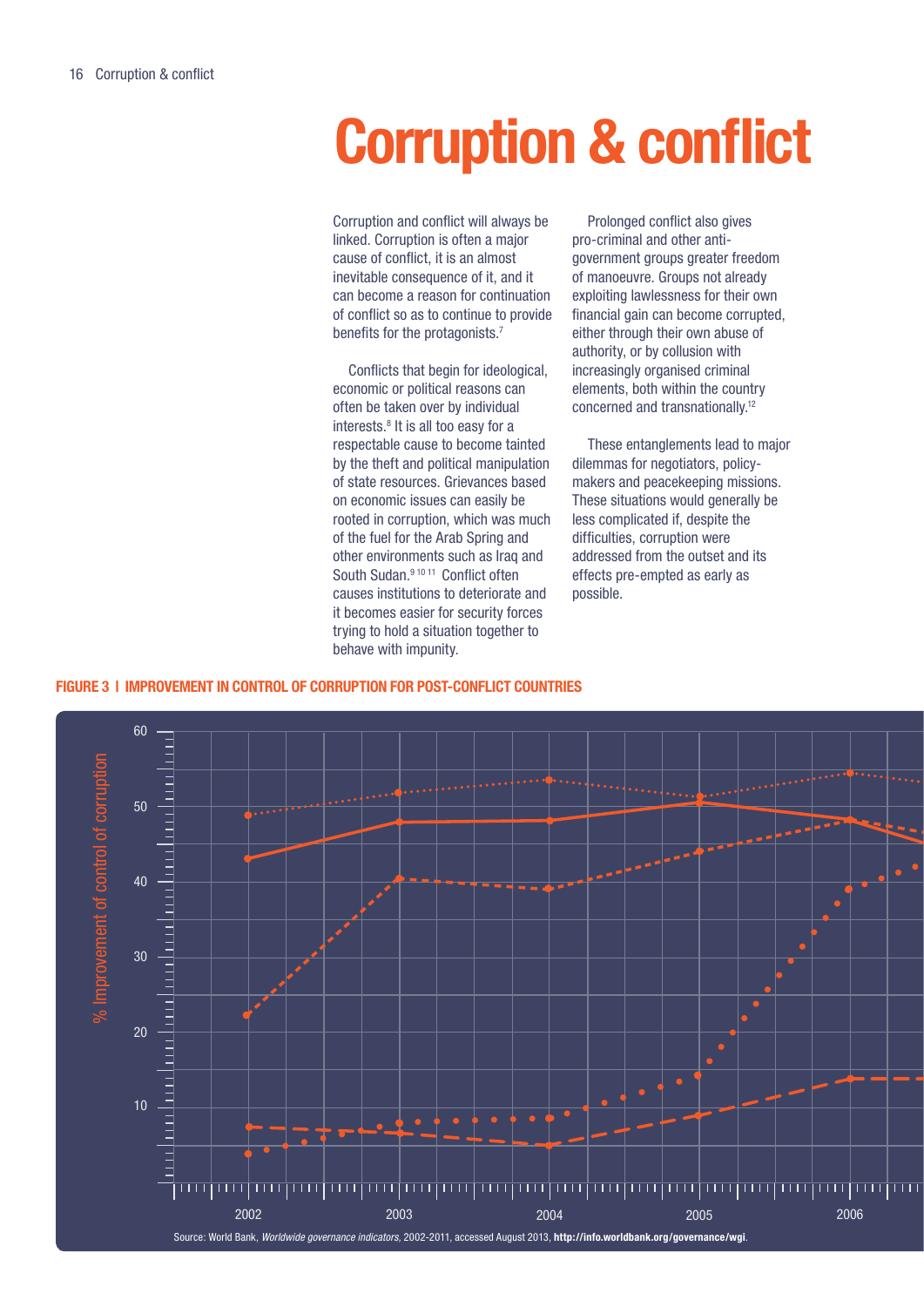In the process of negotiating a settlement to a conflict there will be arguments for turning a blind eye—at least temporarily to certain corrupt practices in the interests of securing a broader deal (e.g. smuggling within the states of the Former Yugoslavia as part of the Dayton Agreement on Bosnia & Herzegovina)[.13](#page-63-12) This may be done in the full knowledge that it could lead to trouble later on which may prove difficult to put right, such as deeply embedded organised crime or state capture.

Within this difficult and shifting environment, it is important that negotiators, peacekeepers and those supporting state reconstruction are conscious of and able to address institutional corruption and avoid inadvertently amplifying corrupt practices[.14](#page-63-13) They also need to understand the threat corruption can pose to their ability to implement their mandate. This requires local contextual knowledge and sensitive judgments about the institutional and political landscape. Too often the necessary understanding, commitment, expertise and preparation are lacking.

Too often too, and under pressure to achieve results, a delicate and difficult matter like corruption winds up getting painted in large brush strokes and often mis-diagnosed, typically under the heading of 'governance'. It can be particularly easy to give into the temptation to overlook corruption in the defence and security sectors since the need to re-establish domestic law and order can often be overriding[.15](#page-63-14) Tackling these issues requires a robust analytical framework, including a clear understanding of the key corruption risks in countries subject to conflict or with the potential for conflict.

There is evidence that, with the right approach, post-conflict nations can make real progress in fighting corruption. The illustration below shows this for a number of post-conflict countries. Data from the World Bank Institute on the 'control of corruption' shows significant improvement over a ten-year period for a number of them. For example, Serbia roughly tripled its scores in the World Bank's Worldwide Governance Indicators (WGI) 'Control of Corruption' metric between 1998 and 2009.

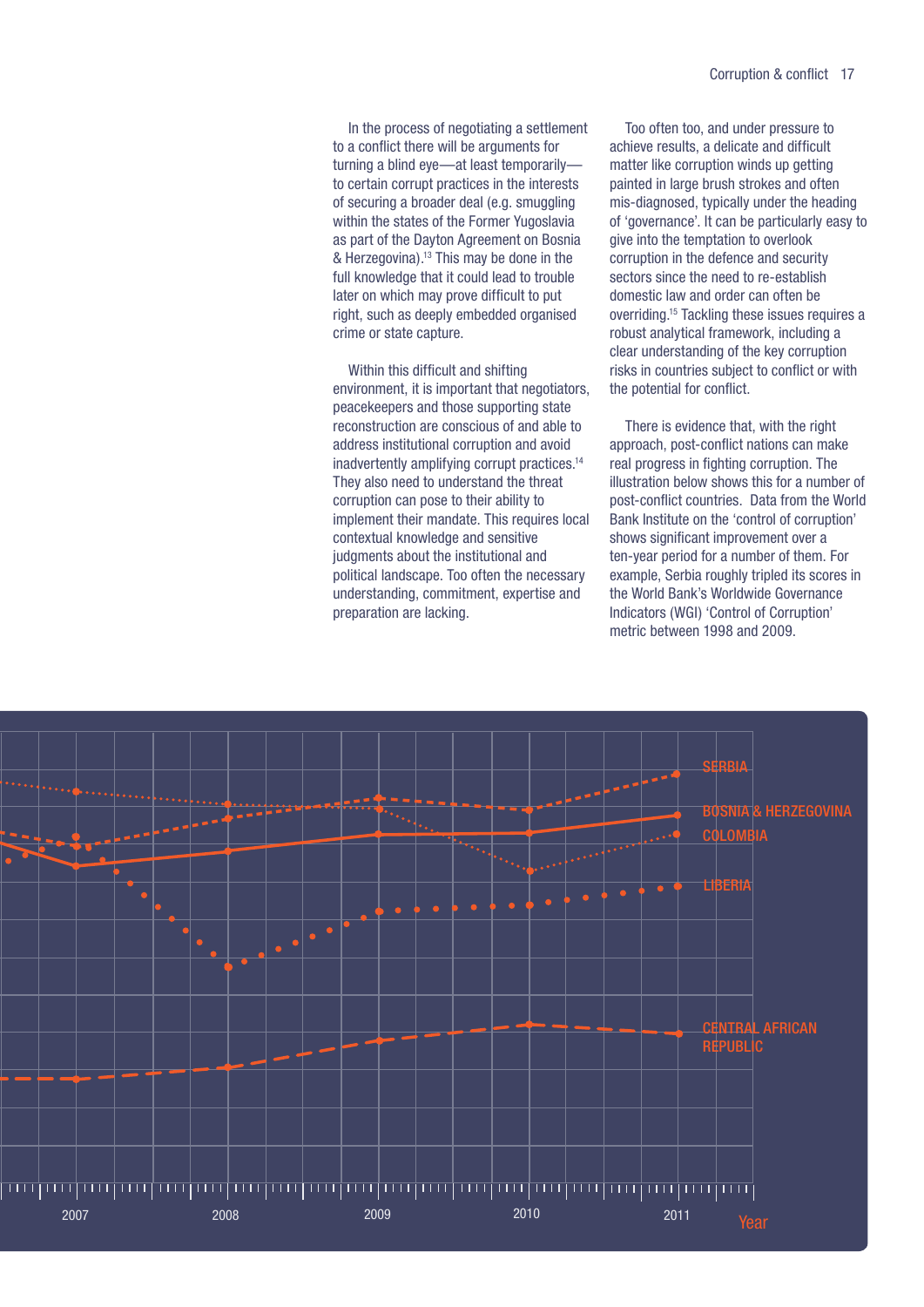#### **Figure 4 | BREAKING THE VICIOUS CYCLE OF CORRUPTION & CONFLICT**

The nexus between corruption and conflict, explored in detail in this report, is depicted in the diagram below.



#### comprehensive reconstruction > Stability

Transparency International's Defence and Security Programme (TI-DSP) has developed a mapping of corruption risks in conflict situations which illustrates how corruption feeds into conflict and perpetuates a vicious cycle that can be hard to break. Within the cycle, the 'settlement' phase can and should act as the driver for change.

To make this happen those involved in negotiating an end to conflict and managing the aftermath must avoid the temptation to prioritise stability. Lasting solutions will be better achieved if a comprehensive counter-corruption strategy is in place from the start, aimed initially at the defence and security establishments.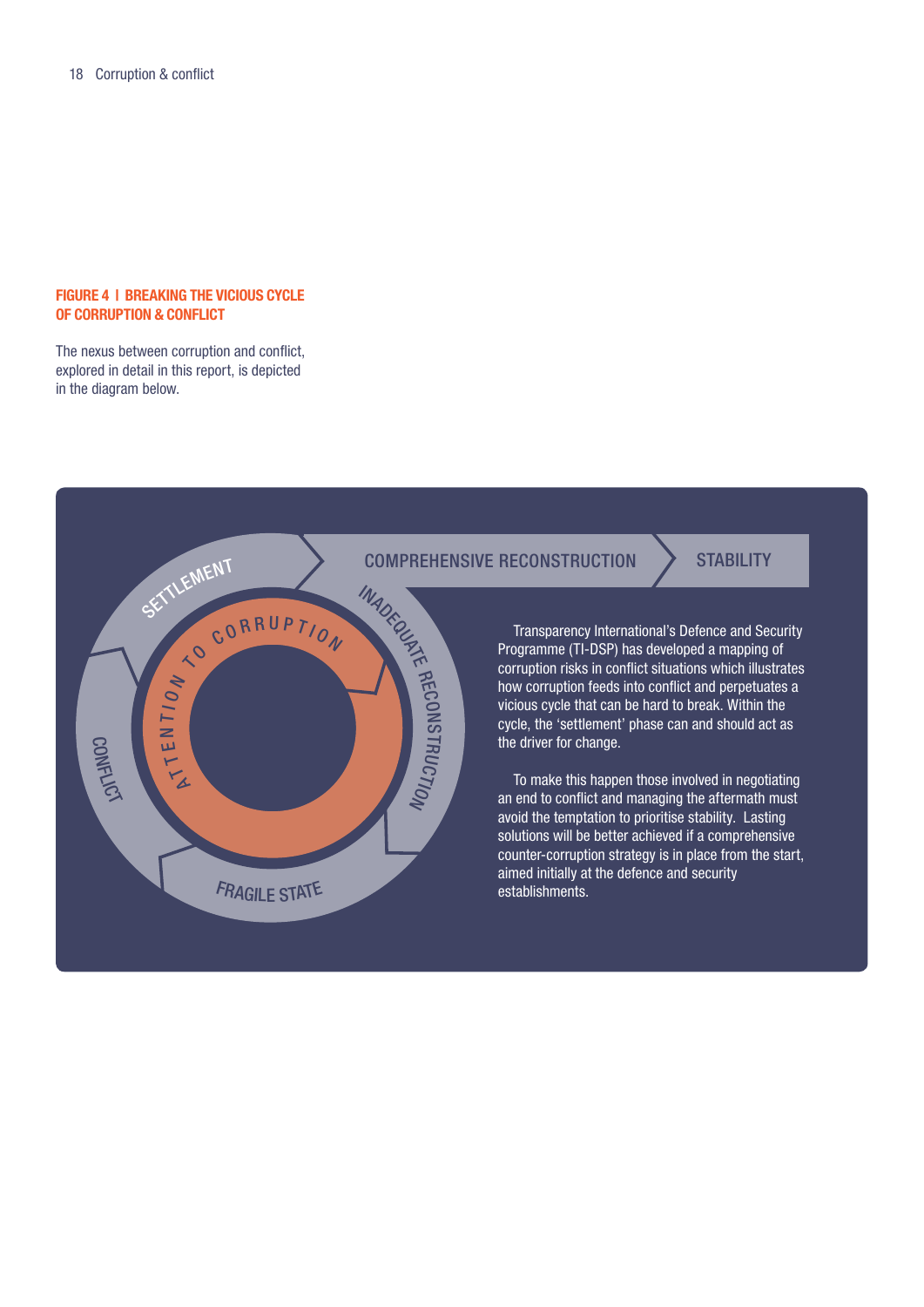# **Analytical framework**

#### **Risk typology**

To identify corruption risks in peacekeeping and peace support missions, this report offers a framework of the different corruption risk areas confronting peacekeeping. This is presented as a 'typology' of the corruption risks that exist from the early planning stage of the mission, through to the operational stage and its withdrawal.

These typologies have proved a useful tool for Transparency International's work in defence and security corruption. We have developed a corruption typology for defence forces that is being used successfully with armed forces and defence ministries in many nations, and a second one for police forces. Bringing together all the risk areas into a single framework provides a powerful overview of the different corruption issues involved. It also means that the very broad issue of 'corruption' can be broken down into specific risks that can be more easily managed. For example, the defence typology was used with the Afghan military and police chiefs to lay out the range of corruption risks faced by the country. The defence typology and the application to Afghanistan are shown in pages 22 and 23.

For peacekeeping, we identify five distinct areas in which corruption is an issue:

**1. Political framework**: The peace settlement and the resulting UN mandate will often be applied in an environment where corruption is endemic and frequently compounded by external interference. The mandate and settlement will thus have a major impact on the way in which corruption develops subsequently. They will set the policy framework for the effort needed to understand corruption in the political context, for the countercorruption measures needed to fulfill the mandate, and for metrics of

progress. Factors that can increase corruption risk include organised crime, perhaps linked to drugs or a scramble for natural resources; a political leadership that is prepared to put its own self-interest over the national interest; and a lack of accountability and systemic corruption in the police, military and other national institutions.

**2. Mission operations:** Corruption may occur within the mission itself, either as a consequence of the mission presence, or in areas that are the responsibility of contributing nations. The senior leadership of the mission has a particularly important role in addressing these areas of corruption risk. These risks will influence the mission's interaction with national actors and civil society, and affect its approach to the design of postconflict programmes. Without full awareness of the ways in which corruption can affect the mission's mandate, the mission leadership may risk being seen as condoning corruption or even as being complicit.

Robust guidance and internal systems are needed to address these types of corruption risk. The key principles are to ensure that mission staff:

- Understand that, based on experience of many international interventions, corruption is both a cause and consequence of conflict.
- Take corruption risk into account when conducting assessments, planning programmes and undertaking operations.
- Include building integrity and counter-corruption measures in key programmes such as security sector rfeform.
- Cultivate a culture of personal accountability and external, real-time oversight.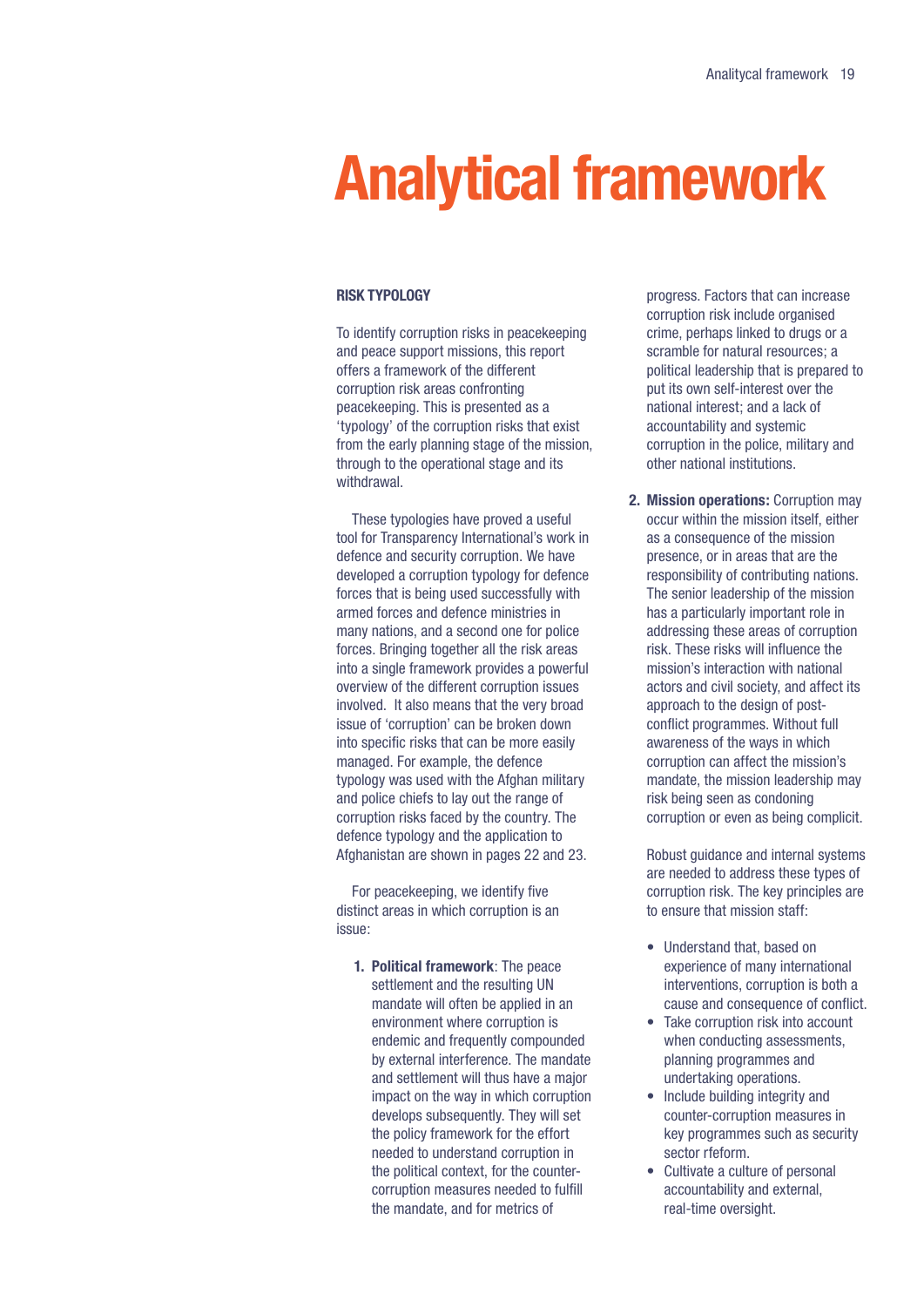



- Know how to identify and address corruption and be aware of the consequences of ignoring or delaying action against it.
- **3. Troop Contributing Countries:** Troop Contributing Countries (TCCs) and Police Contributing Countries (PCCs) are at the heart of peacekeeping missions. Strengthening their capacity to operate in corrupt environments would greatly improve the effectiveness of peacekeeping operations. There is a range of corruption risks that can affect them, both in relation to personnel and equipment, and in terms of accounting for reimbursement paid to governments under assessed contributions
- **4. Central procurement:** Although central UN procurement for peacekeeping may be in a more controlled environment than in the field, it still has its own corruption risks. The case of Alexander Yakovlev, a former UN Procurement Officer who was charged for receiving close to

USD 1 million in bribes and kickbacks from numerous contractors via the Oilfor-Food Programme in Iraq, illustrates those risks (see Box on page 46). On the plus side, the UN has significantly strengthened central procurement as a result of the Yakovlev experience. The Procurement Task Force recommended and implemented many of those changes.

**5. Oversight:** Inadequate whistle-blower protection and investigations or politically motivated oversight can seriously undermine measures put in place to reduce corruption risk within an operation.

Developing a robust version of this typology should be an important early step in UN action to develop guidance on corruption risk in peacekeeping. Meanwhile, the version opposite should be sufficient to serve as a basis for consideration of different corruption risks peacekeepers have faced over the last decade.

In the next sections, the individual risks are discussed in more detail.

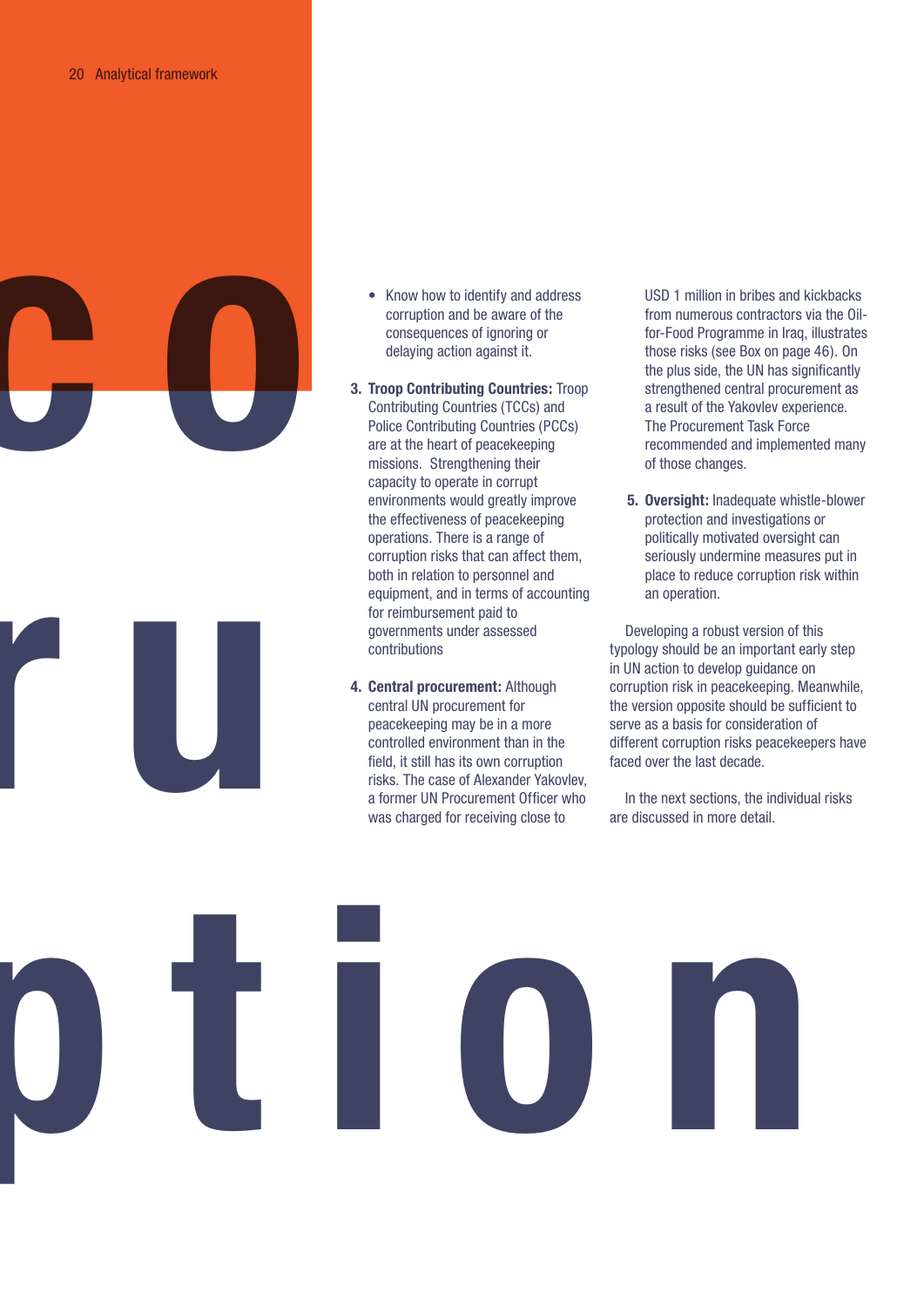#### **Figure 5 | Peacekeeping corruption risks typology**

| <b>28 Peacekeeping corruption risks</b>           |                                    |                            |  |  |
|---------------------------------------------------|------------------------------------|----------------------------|--|--|
| <b>POLITICAL FRAMEWORK</b>                        | <b>MISSION OPERATIONS</b>          | <b>OVERSIGHT</b>           |  |  |
| Mandate                                           | <b>Bribery</b>                     | Central oversight          |  |  |
| Settlement                                        | <b>Theft</b>                       | Field oversight            |  |  |
| <b>Mission planning</b>                           | <b>Trust funds</b>                 | Whistle-blowing            |  |  |
| Conduction operations in a<br>corrupt environment | Natural resource exploitation      | Investigations             |  |  |
| <b>TROOP CONTRIBUTING</b><br><b>COUNTRIES</b>     | <b>Field procurement</b>           | <b>CENTRAL PROCUREMENT</b> |  |  |
| Selection of troops & police                      | Sexual exploitation & abuse        | Single sourcing            |  |  |
| <b>TCC/PCC</b> reimbursement                      | <b>Exploitation of local staff</b> | Agents/brokers             |  |  |
| Mission subsistence allowance                     | Withdrawal of mission              | Vendor selection           |  |  |
| Skimming of salaries                              | Asset disposal                     | Collusive bidders          |  |  |
| Contingent owned equipment                        | Central procurement                | Information broking        |  |  |
|                                                   |                                    |                            |  |  |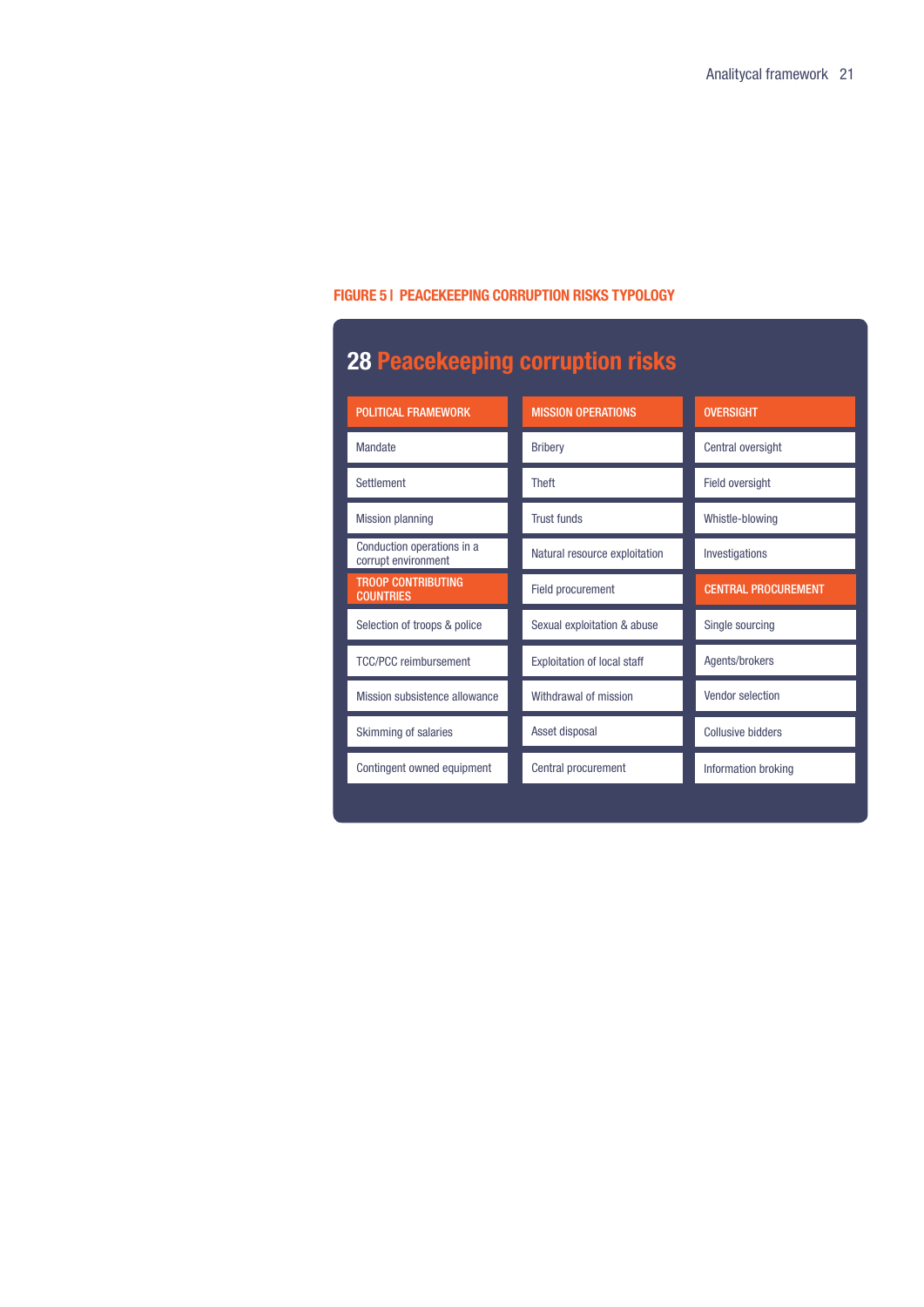# **Security**

#### **Figure 6 | DEFENCE corruption risks typology**

| <b>29 Defence Corruption Risks</b>           |                                                 |                                                     |  |  |
|----------------------------------------------|-------------------------------------------------|-----------------------------------------------------|--|--|
| <b>POLITICAL</b>                             | <b>PERSONNEL</b>                                | <b>PROCUREMENT</b>                                  |  |  |
| Defence and Security Policy                  | Leadership Behaviour                            | <b>Technical Requirements / Speci-</b><br>fications |  |  |
| <b>Defence Budgets</b>                       | Payroll, Promotions, Appoint-<br>ments, Rewards | <b>Single Sourcing</b>                              |  |  |
| Nexus of Defence &<br><b>National Assets</b> | Conscription                                    | Agents / Brokers                                    |  |  |
| <b>Organised Crime</b>                       | <b>Salary Chain</b>                             | <b>Collusive Bidders</b>                            |  |  |
| Control of Intelligence<br><b>Services</b>   | Values & Standards                              | <b>Financing Packages</b>                           |  |  |
| <b>Export Controls</b>                       | <b>Small Bribes</b>                             | <b>Offsets</b>                                      |  |  |
| <b>FINANCE</b>                               | <b>OPERATIONS</b>                               | <b>Contract Award, Delivery</b>                     |  |  |
| <b>Asset Disposals</b>                       | Disregard of Corruption in<br>Country           | Subcontractors                                      |  |  |
| <b>Secret Budgets</b>                        | <b>Corruption within Mission</b>                | Seller Influence                                    |  |  |
| Military-owned businesses                    | Contracts                                       |                                                     |  |  |
| <b>Illegal Private Enterprises</b>           | <b>Private Security Companies</b>               |                                                     |  |  |
|                                              |                                                 |                                                     |  |  |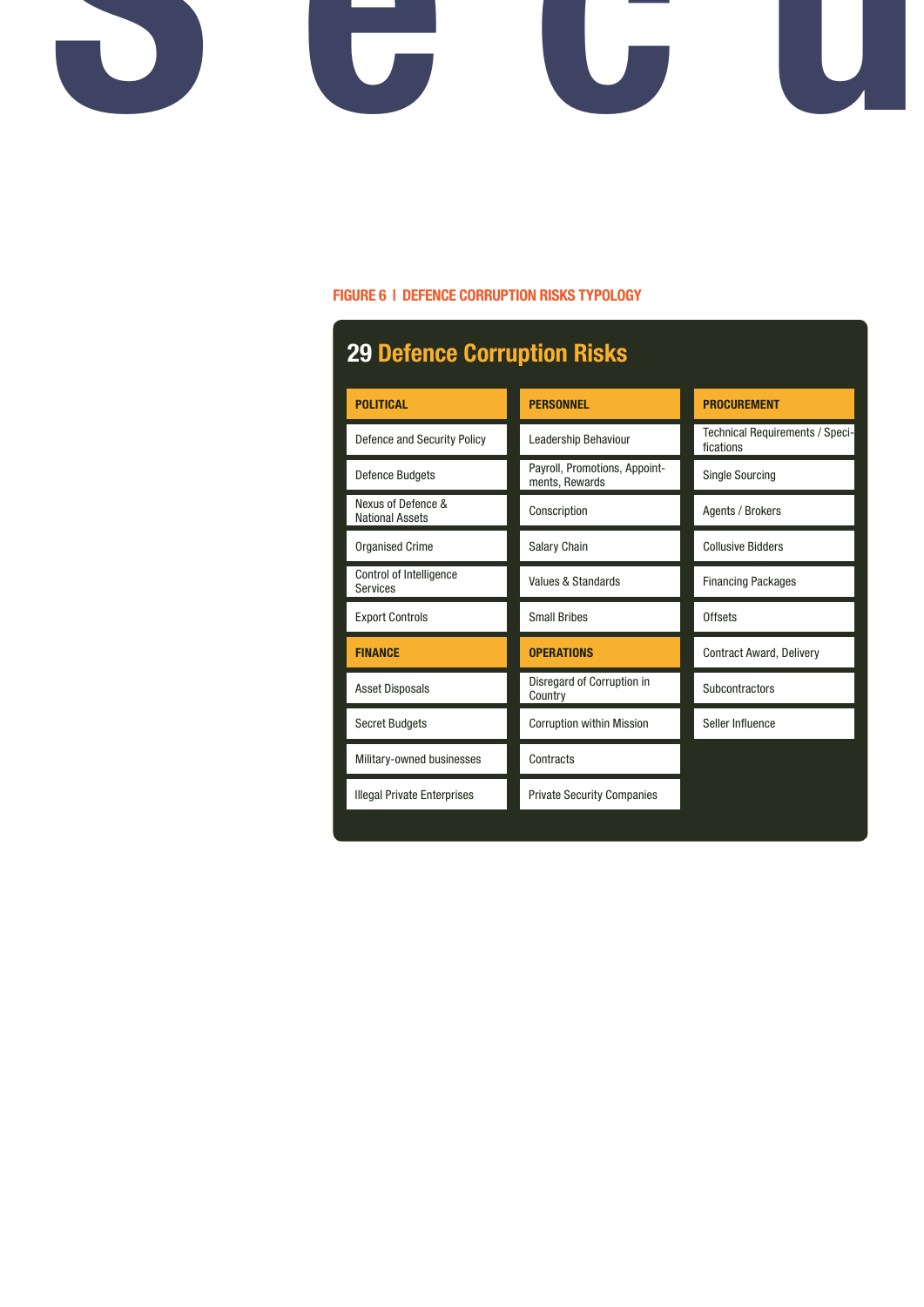#### **Figure 7 | DEFENCE corruption risks IN AFGHANISTAN**

**Security**

| <b>RULE OF LAW/</b><br><b>GOVERNANCE</b>                                  | <b>SECURITY</b>                               | <b>CONTRACTS</b>                                                    | <b>SMALL BRIBES</b>                                           |
|---------------------------------------------------------------------------|-----------------------------------------------|---------------------------------------------------------------------|---------------------------------------------------------------|
| Corrupt senior<br>appointments;<br>officials' abuse of power              | Lack of transparency of<br>security spending  | No transparency<br>of contracts                                     | Overly complex daily<br>processes; bribes needed              |
| Lack of punishment of<br>corrupt senior officials                         | Salary theft (e.g. ghost<br>soldiers, police) | Non-delivery/poor<br>quality of outcome,<br>especially construction | <b>Extraction of money</b><br>by militias & at<br>checkpoints |
| Lack of meritocracy in<br>public positions                                | Security outsourcing                          | <b>Cabals controlling</b><br>procurement                            |                                                               |
| Narcotics; and narcotics<br>mafia inside government                       | Lack of control over<br>armed groups          | Multiple sub-contractor<br>layers                                   |                                                               |
| Organised crime                                                           | Bribes for protection of<br>convoys           | Minimal use of local<br>contractors                                 |                                                               |
| Lack of spending<br>transparency                                          | Sale of weapons/<br>equipment                 |                                                                     |                                                               |
| Lack of spending of aid<br>flows                                          | Inadequate border<br>controls                 |                                                                     |                                                               |
| Corrupt management<br>of national assets (e.g.<br>mining, land, licenses) |                                               |                                                                     |                                                               |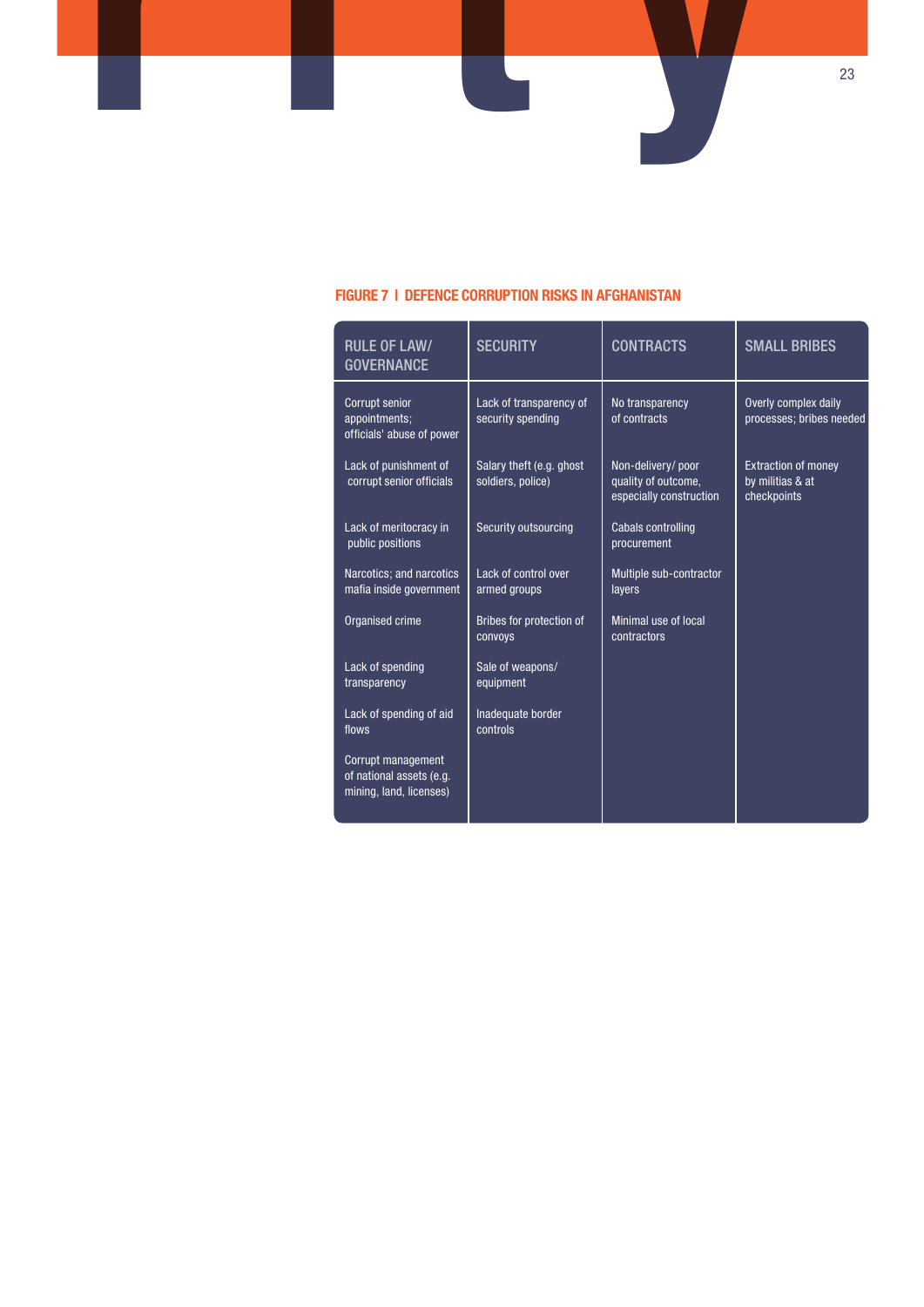### **Political framework: Mandates & settlements**

#### **Introduction**

This section examines the stages of a mandate's development and implementation. It highlights the corruption risks involved and outlines measures designed to address those risks.

The growing complexities of contemporary peacekeeping have resulted in a proliferation of mandated tasks, but this has not always been matched by the resources and expertise needed to implement those tasks effectively. In a 2009 review of these challenges<sup>16</sup> the Department of Peacekeeping Operations (DPKO) and the Department of Field Support (DFS) emphasised the importance of 'clear and achievable mandates' as 'the foundation of an effective mission strategy', echoing the point made in the Brahimi report a decade earlier. Attempts are being made to enhance the capability to implement new and complex tasks, such as protection of civilians. Nevertheless, the focus of these efforts tends to be on addressing physical shortfalls in capability rather than policy requirements.

Frequently a compromise has been reached with a mission's mandated tasks being qualified 'within its capabilities and its areas of deployment'. Such devices may provide an answer in some short-term circumstances, but they are not an answer for the longer term. A mandate that calls for a mission to support security sector reform but fails to address issues of endemic corruption within the mission area will be challenged from the outset. There is a need to promote a better understanding within the Security Council and elsewhere of the importance of thinking globally about the long-term implications of the mandate and giving clear direction for their implementation.

Experience suggests that settlements designed at an early stage with statebuilding and 'clean' institutions as primary goals are more durable than those where corruption is put to one side. A good example of this is the experience in Liberia.

Agreements with detailed and explicit anti-corruption provisions negotiated into them stand a better chance of long-term success and sustainability. Countercorruption considerations need to be factored into the negotiating process and the design of international missions on the basis of a clear understanding of the extent of corruption and how—as well as through whom—it operates. Experience in Afghanistan and the DRC, for example, shows that both the reality and perception of extreme corruption can directly threaten the success of an international mission. In Afghanistan, the depth of this threat is now fully recognised by the International Security Assistance Force (ISAF) leadership, though it took almost ten years for this point to become widely accepted.

The Arusha Agreement, signed in 2000 to end the civil war in Burundi, provides a practical illustration of the importance of counter-corruption considerations in securing a durable settlement. The agreement outlined a wide range of explicit and detailed anti-corruption principles targeted at many sectors of society including public administration, health, justice and the economy. International donor assistance helped fund anti-corruption programmes and build capacity to fight corruption. The Agreement's relative success in delivering 'clean' institutions and services is largely attributable to the fact that reform measures were targeted from the Office of the President of Burundi down to the grassroots of society.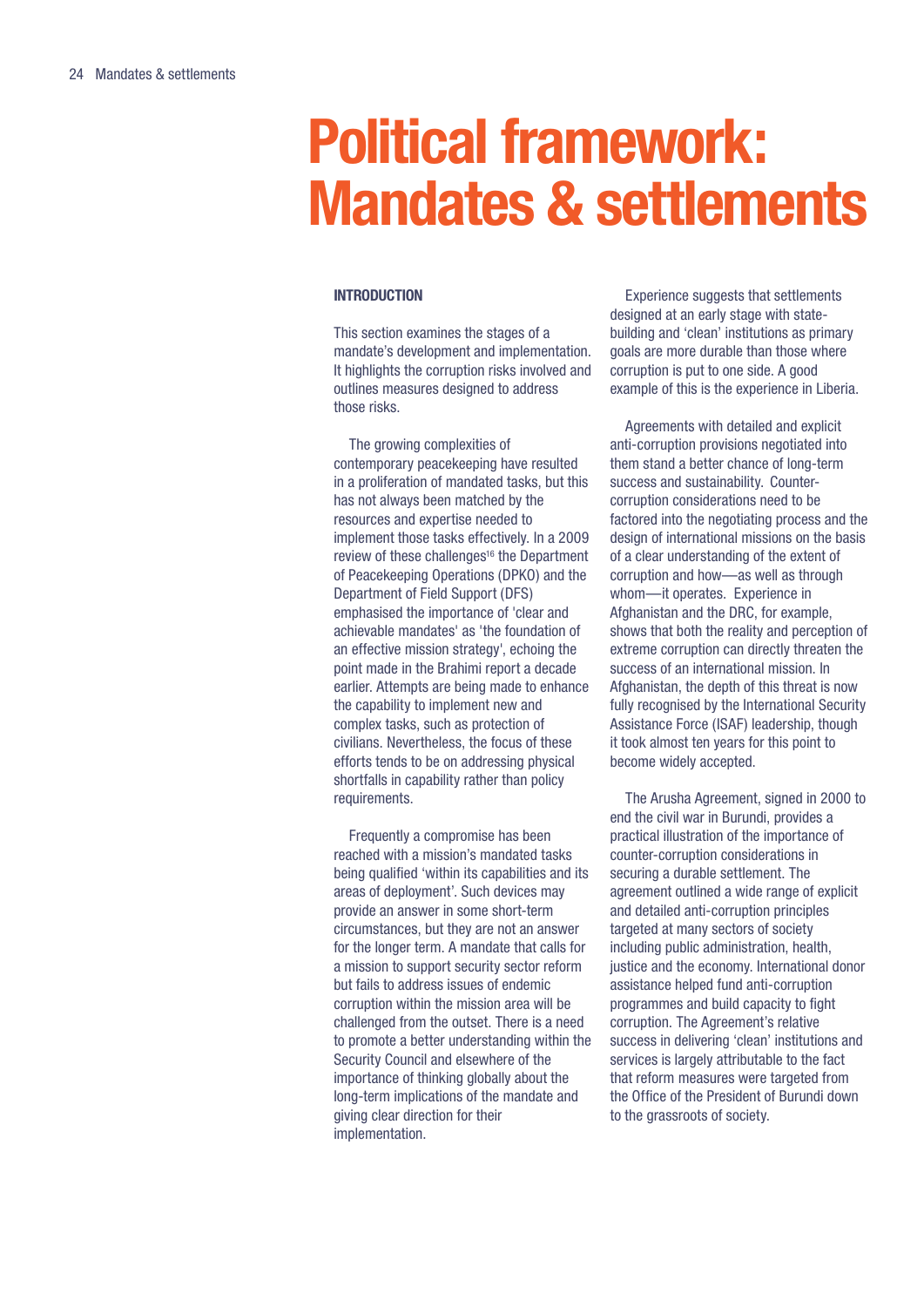

The growing complexities of contemporary peacekeeping have resulted in a proliferation of mandated tasks, but this has not always been matched by the resources and expertise needed to implement those tasks effectively. Photo credit: UN Photo/ Marie Frechon

It is instructive to compare the Arusha process with developments in other countries in the region. A recent study by Bertram Spector, President of the Center for Negotiation Analysis,<sup>17</sup> found that-on average—countries that had integrity provisions negotiated into peace settlements experienced a clear increase in controlling corruption compared to those that did not.

There is real potential in finding ways to harness the force of public opinion in peace negotiations. A good example is Colombia, where public weariness with endemic corruption—especially in the defence and security establishments—was a major political factor in changing the approach towards the Revolutionary Armed Forces of Colombia (FARC) and the drug cartels. The government was able to utilise public antagonism against the traffickers to gain a popular mandate to root out the corrupt elements.

One of the practical problems in working with corruption is that it does not respect functional or organisational divisions. It is an issue both at the highest level of political strategy and at the front-line of peacekeeping. The key point is that, for the reasons set out earlier in this paper, efforts to counter corruption need to become 'mainstreamed' into the policy/planning/ operations frameworks that peacekeepers use.

#### **Current UN Guidance**

The UN currently has no clear general guidance on corruption as an issue in its Missions and its operations. Decision No. 2006/47 of the Secretary General's Policy Committee on the rule of law in the context of conflict and post-conflict settings includes anti-corruption activity among a number of sectors that need to be addressed. Security Council resolutions on Burundi, Somalia and Afghanistan also refer to the need to address corruption risk.

But DPKO's 2010 Defence Sector Reform Policy paper makes no mention of corruption, nor does the 2009 New Horizons Paper or the successor to Policy Committee Decision 2006/47, Decision 2012/13. The same applies to other papers dealing with Justice and Corrections in UN Peacekeeping operations and to the Secretary-General's 2009 Report on Peacebuilding in the Immediate Aftermath of Conflict. A clearer and more systematic policy framework would be of considerable benefit.

#### **Stage I: Before an International Mandate**

Before an international mandate and the appointment of a negotiating team are put in place, the main players are likely to be a mandating international organisation (UN, EU, NATO, AU, etc.), governments with a particular interest in resolving the conflict, or a combination of both. At this stage the key requirement is to collect background information to the conflict and the region by understanding its history, how this may have contributed to the onset of violence, and which potential mediating parties could be co-opted into a proposed peace process. With regard to corruption, three elements are crucial in completing this strategic assessment:

**1. Knowledge of key personalities:** An appreciation of the key personalities within the state, the region and at an international level is crucial in designing a negotiating strategy and establishing an anti-corruption approach. This will help map shared interests and present an opportunity to form an alliance around mutual objectives. Key personalities can be either domestic or international, but in both cases they should encompass not just the main political and security actors, but a larger spectrum from both spheres including religious and cultural leaders, and any significant diaspora that can aid in the implementation of a settlement.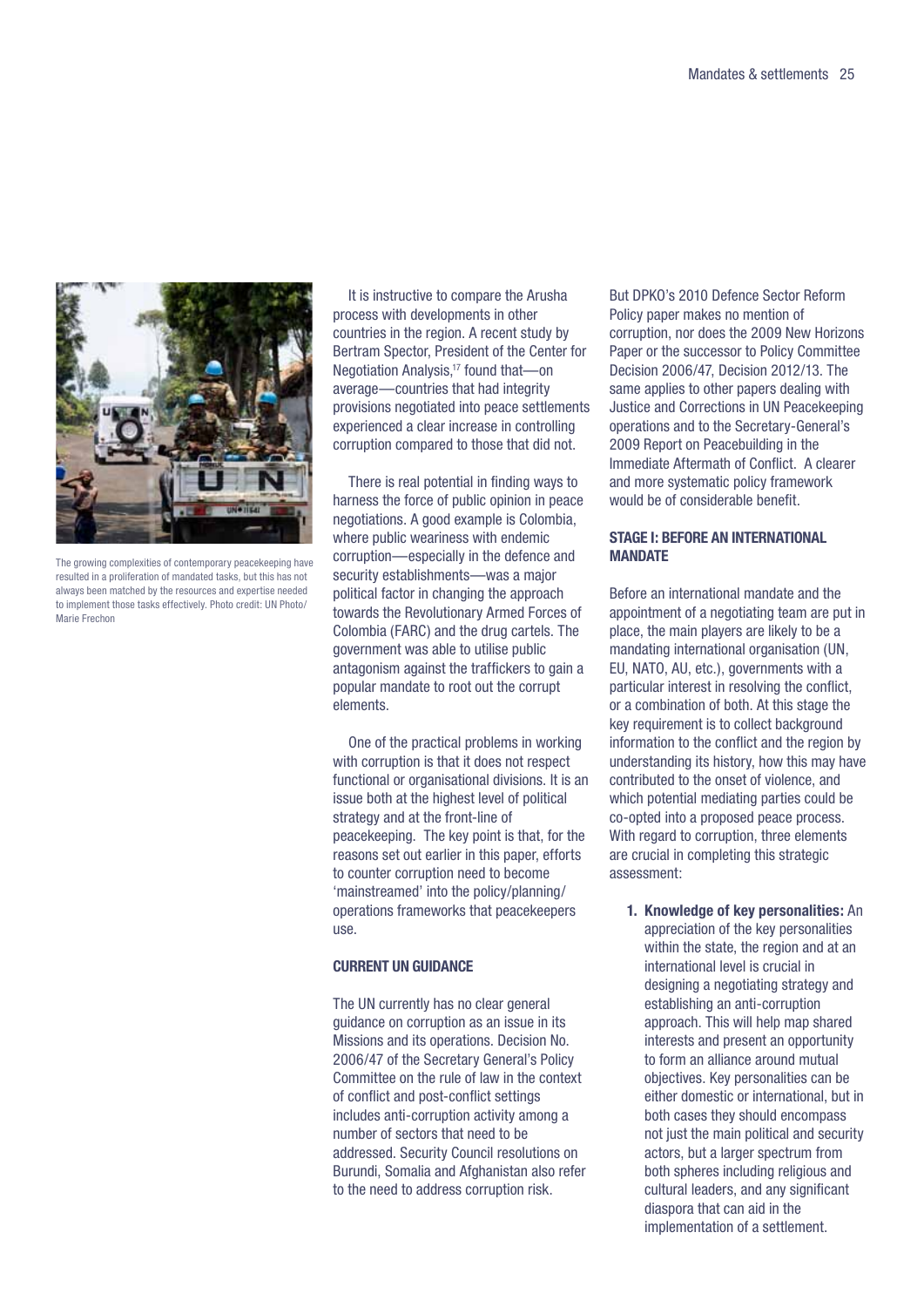Political economy analysis focuses on the distribution of power and resources in different contexts. In particular it emphasises the incentives, structures, personalities, and institutions that ultimately support or undermine change in order to ensure a more realistic expectation of what can be achieved. Such an evaluation should include information

**2. Analysis of the political economy:** 

on how existing institutions are run, structured and owned; how the government extracts income from these establishments and from the economy as a whole; and who it co-opts to do so. Supplemented by an analysis of licit and illicit financial flows into and out of the country, such a study is crucial to the design of a long-term and sustainable settlement.

**3. Tools for mapping licit and illicit resource flows**: Various assessment models have been developed that can help examine societal structures, identify weak points in existing institutions, and determine the disruptive impact of strategically placed corrupt individuals and structures. In their study on political settlements, Thomas Parks and William Cole identify and plot the political constellation of elite groups and analyse the relative strengths of existing institutions in post-conflict societies.<sup>18</sup> Similarly, Tobias Debiel and Ulf Terlinden<sup>19</sup> map relevant actors in fragile states by distinguishing between three types: reformers, preservers, and spoilers. While reformers tend to be the drivers of socio-economic and political transformation; preservers are more often than not the group oriented towards status quo due to their current levels of power and influence

over the ruling elite. Spoilers include those whose power and status is closely linked to maintaining the existing political balance, whether they are in or out of power. Their risk needs to be managed.

The World Bank's Poverty and Social Impact Analysis (PSIA) and Problem-driven Governance and Political Economy (PGPE) framework are designed to facilitate understanding of local political economies. These two tools seek to help analysts and practitioners understand the role of politics in society, the factors that can help shape the political process, and the incentives that can act as drivers for change.

There is as yet no set of standardised tools that can readily be adapted to the needs of a conflict negotiator. Self-evidently, a baseline political analysis is necessary to inform the design of a settlement. Annex 1 gives an overview of some of the guidance tools available.

Experience in Afghanistan suggests that an analysis of licit and illicit financial flows in and out of the affected state can help the international community identify the main actors, provide information on channels being used to divert funds, and identify the key drivers of conflict. In the case of Afghanistan these have included drugs. land, power, and influence amongst others. Very often, this information exists, but a lack of coordination and communication amongst the major players, especially with regards to illicit financial flows, means that it is rarely circulated to those who need it. National crime agencies, the civil and military intelligence services, agencies in neighbouring nations, and authorities in the international banking system all have large, but usually isolated, stores of highly relevant information.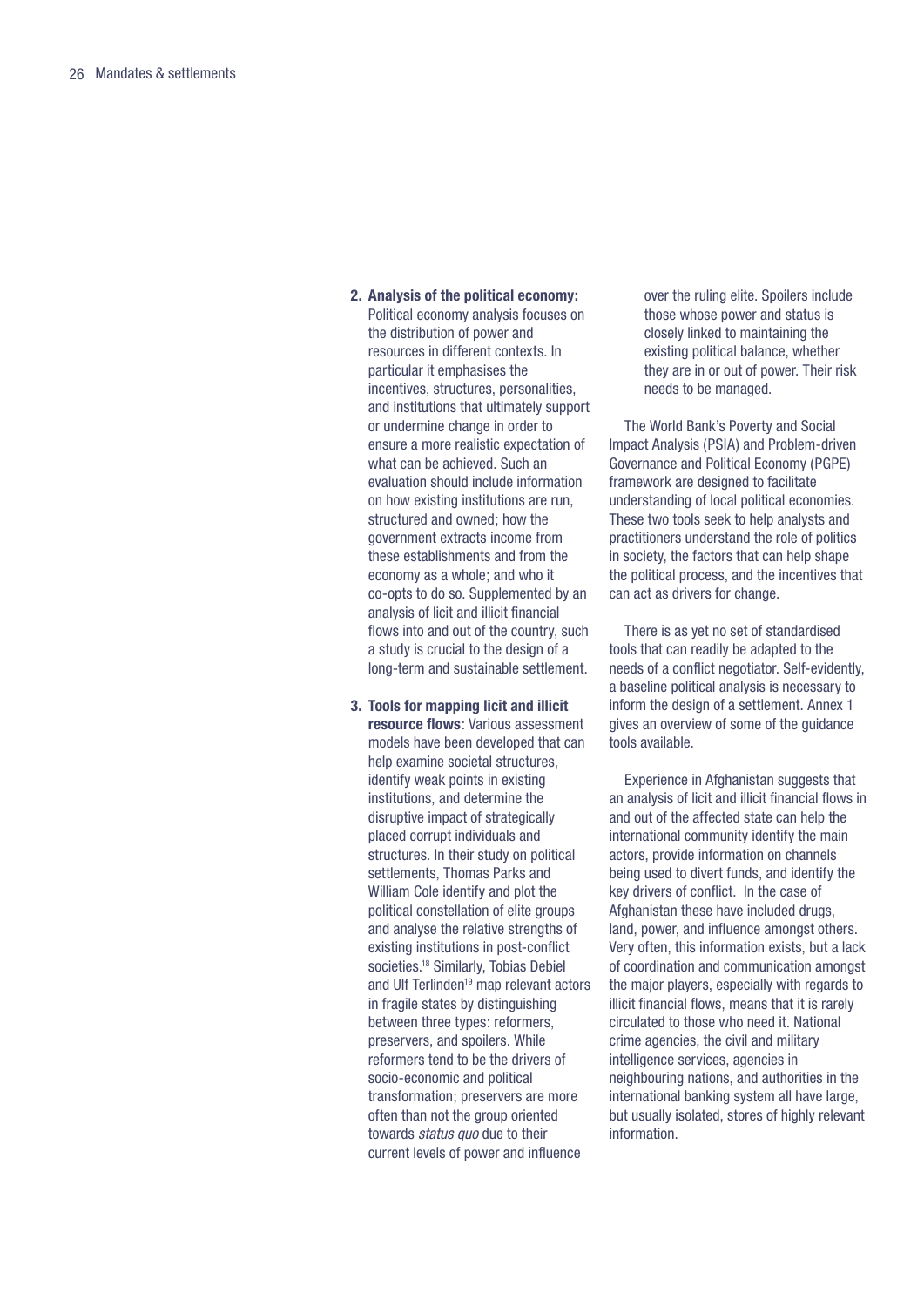A number of models have been used for studying financial flows, including those advanced by international institutions such as the World Bank and the OECD, and private research institutions such as Global Financial Integrity.

It is important that the UN and other international actors begin to examine the impact of outside intervention on corruption levels, with the ultimate objective of minimising any adverse footprint. Security, economic, and development-related expenditures all need to be included as well as the UN's own operational spend. It will be important to identify where the international community and negotiating team can help, whom it can co-opt and whom it should confront, and areas it needs to avoid including potential accusations of obvious vested interests. The UN could make a major contribution by developing the capacity to do this analysis, perhaps as a project undertaken with the help of outside expertise.

#### **Stage II: Adoption of the Mandate**

The information acquired in Stage I of the process will be critical in the subsequent design of an international mandate both to end the immediate conflict and to generate a long-term and sustainable solution. The main players at this stage are likely to be the mandating international organisation, the Member States who approve or significantly contribute to the mandate, and collaborating international bodies which may be delivering part of a UN Mandate, such as the African Union or the European Union. The scope of the mandate will be crucial in establishing the requirements of the toolkit. It will directly influence the appointment of key negotiator(s) and other mission-critical personalities such as a Special Representative or military commander; and the requirements needed for a successful outcome.



It is important that the UN and other international actors begin to examine the impact of outside intervention on corruption levels, with the ultimate objective of minimising any adverse footprint. Photo credit: UN Photo/Olivier Chassot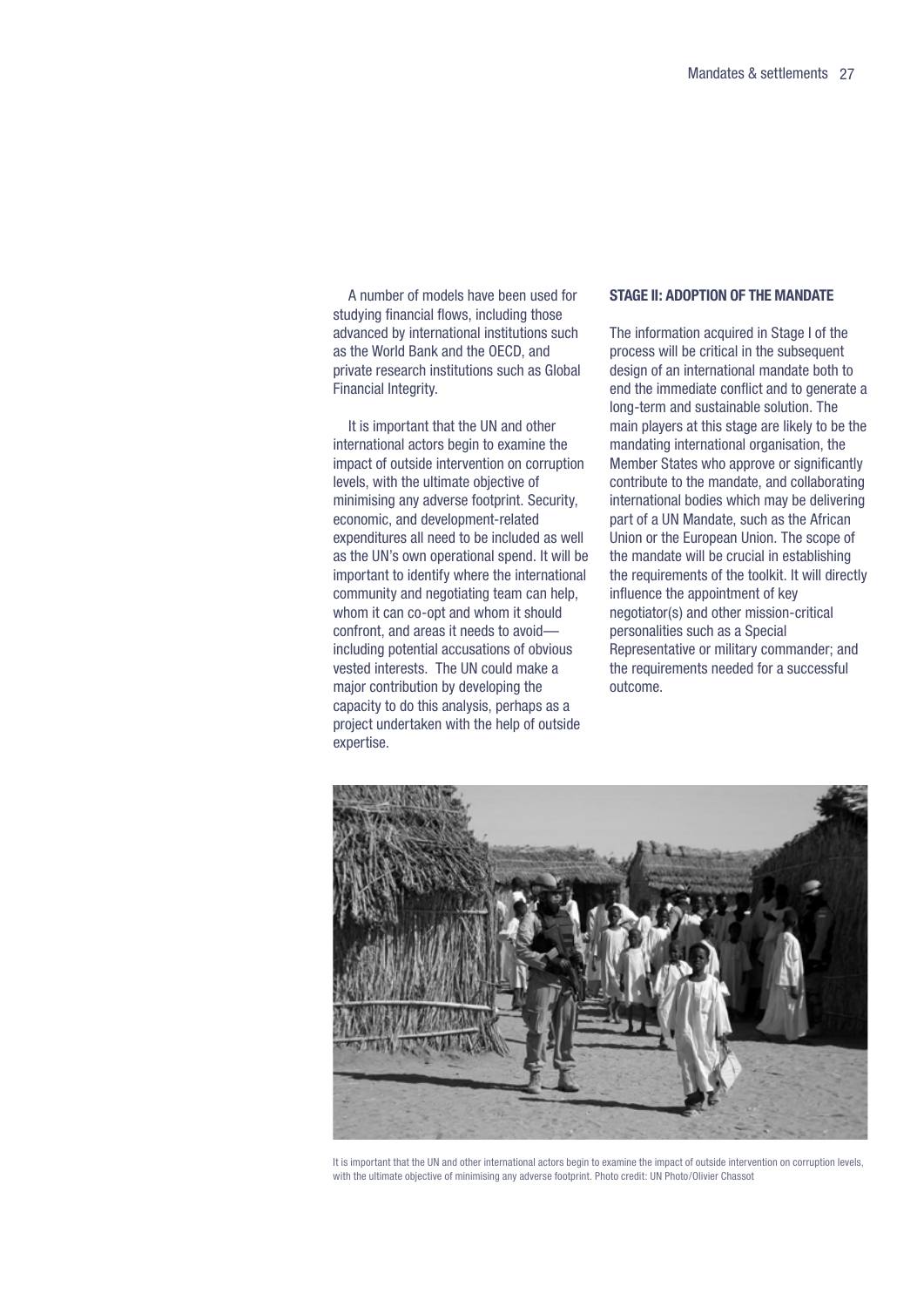In terms of countering corruption, it is important to assure that appropriate anti-corruption objectives are built into the mandate early on. These are likely to centre on the following:

- Marginalising corrupt individuals and practices that have the potential to prolong conflict.
- Minimising any adverse impact from international intervention.
- Cleaning up corrupt institutions as part of a long-term settlement.
- Establishing strict contracting guidelines should the need to use private security personnel or contractors arise—as it has in both Iraq and Afghanistan. It is essential for such guidelines to be based on transparency and accountability.
- Periodic monitoring and evaluation, implemented effectively and transparently.

These counter-corruption objectives will directly impact on the design of the mission structure in two major respects. First, appropriate counter-corruption and procurement training should be made available to mission personnel likely to be engaged in supporting the mission or developing programmes. Second, the Special Representative's core decisionmaking team should include staff with appropriate counter-corruption expertise. These people can be sourced from civil society groups and international organisations, both of whom are able to provide a pool of appropriately trained and qualified personnel. At this stage, it may also be useful to include a counter-corruption task force in the mission to input to rule of law, development, and industrial policy.

Experience in Afghanistan has shown that establishing an institution like Shafafiyatan ISAF agency in Kabul focused on counter corruption activity—is extremely important. The effectiveness of such a body will be influenced by when in the process it is set up, where it stands in the hierarchy, its technical strength, numbers, and overall capacity, and what investigative and prosecutorial powers it enjoys. If given an appropriately high priority, it can send a strong and powerful message from the outset.

#### **Stage III: Negotiating Phase (pre-Settlement)**

The focus at this stage will inevitably shift to the senior conflict negotiator and his or her team. In order to achieve a successful outcome, the negotiating team must be fully clear about the tools and levers available to them. The background information gathered at steps I and II—including a working knowledge of the protagonists and their interests, supplemented by the power conferred by the mandate—can be an important lever to drive through the necessary reforms. The negotiating team must also be in a position to harness public opinion against corrupt officials and push through the necessary reforms.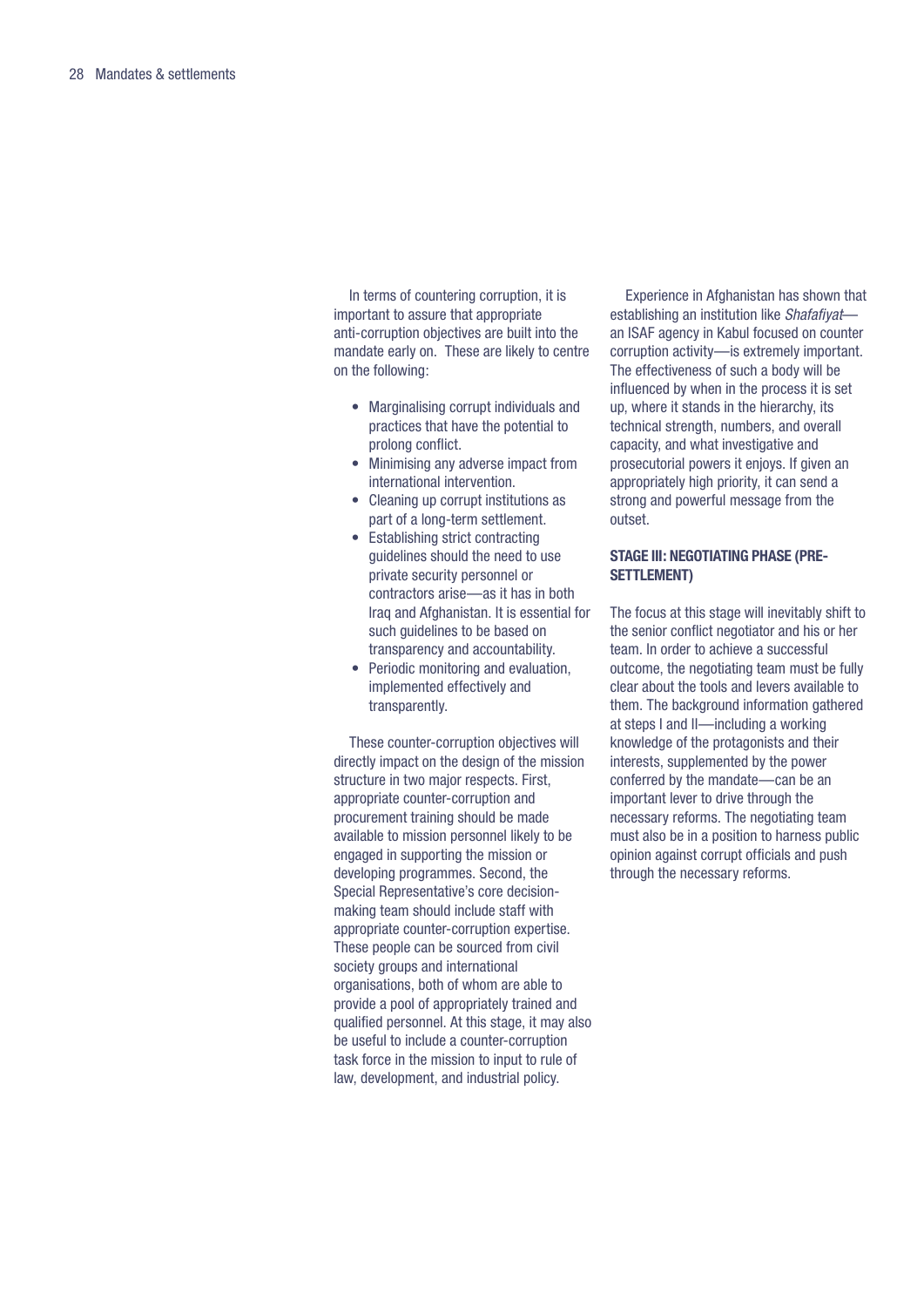The team will have a wide variety of sources from which it can seek advice, including potential implementation partners such as the World Bank, and international law enforcement agencies such as Interpol. Key regional governments that enjoy the trust and confidence of the affected state or have a historic locus and relevant NGOs can also play a part.

There is real potential in the force of public opinion and finding ways to harness this in the negotiations. A good example of this is the case of Colombia and the FARC mentioned at the beginning of this section.

Past experience has shown that a gradual process works best. It would be unusual for counter-corruption measures to be decisive or immediate in bringing a conflict to an end. So a key judgment will have to be made on the areas and institutions in most urgent need of reform. This judgment will in turn inevitably influence the focus and direction of the settlement negotiations.



**n f**

**lict**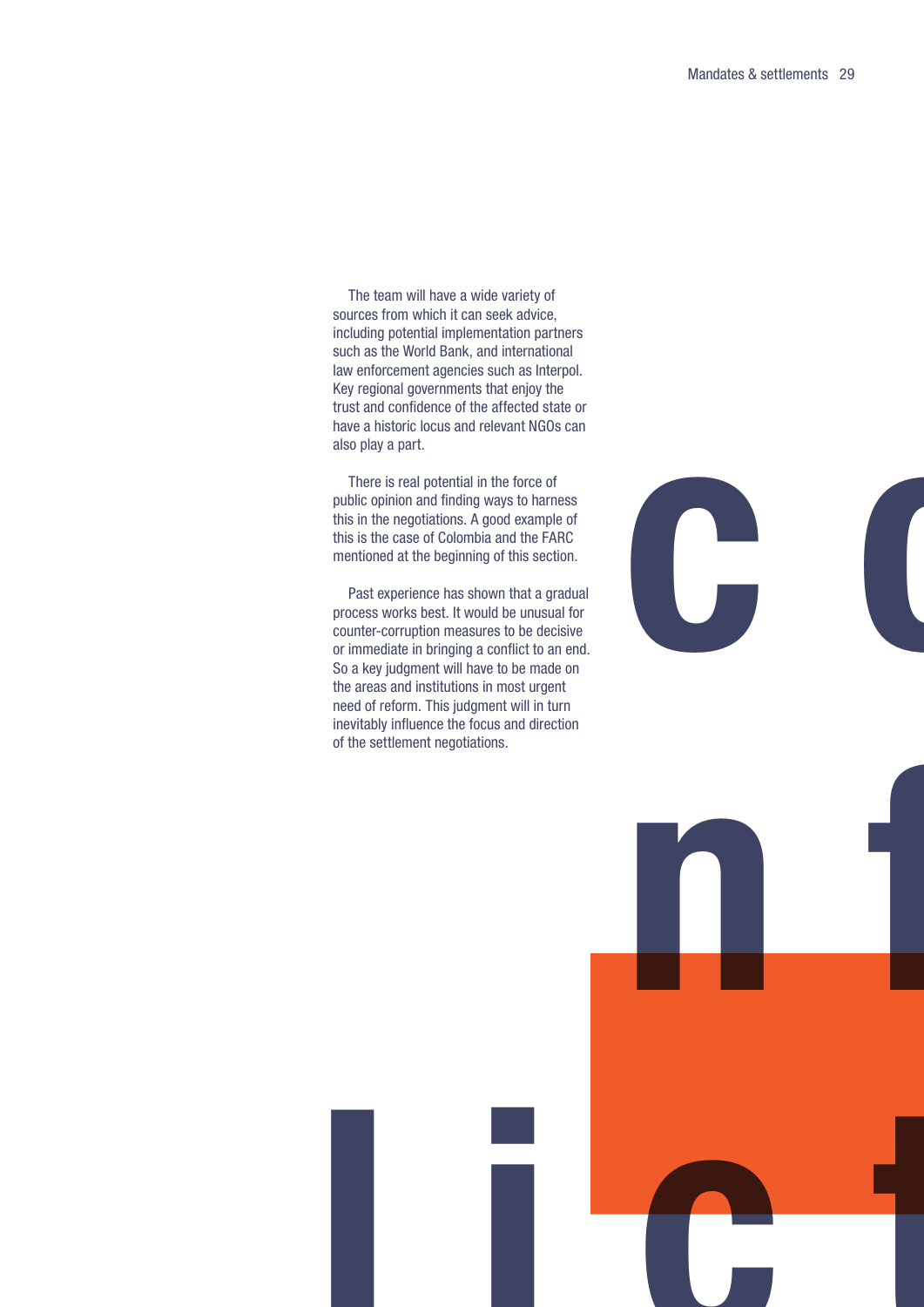#### **Stage IV: Implementation Phase (post-Settlement)**

At this stage, the main players will be the international organisation(s) implementing the settlement, the Special Representative and his or her staff, key local stakeholders, and foreign governments and organisations with an important stake in the outcome. The agreements reached at stage III will provide the basis for this phase, but a number of other key enablers are important for success. First, the mission should have the support of the local population. Co-option and partnership building can be useful tools in attracting this support. Second, the international mission must ensure that it has sufficient local representation and input in addressing the key areas identified in the mandate. Experience in Afghanistan shows that local stakeholders can play an important role in bridging the cultural and political gap that often exists between the mandating countries and the affected states. Third, the Special Representative should seek out interlocutors who are sympathetic to the aims of the mission and can help take them forward. He or she will also need to build capacity and institutionalise progress, so that the sustainable and clean institutions can survive once the international community withdraws.

One over-arching element should be a strategic implementation plan. Depending on the actors involved in the negotiations, the implementation plan itself may need international approval. However, the task can be eased by subcontracting certain responsibilities to organisations that specialise in key strands of activity such as security, rule of law, development, economic investment, and if need be counternarcotics.

Experience in Afghanistan and Iraq has shown that since many post-conflict countries lack institution-building expertise; a crucial role that the international community can play is to engage international organisations in the affected state to address this shortcoming. The United Nations or the Organisation for Security and Cooperation in Europe (OSCE) could provide expertise in police and rule of law, for instance. Similarly, NATO or the African Union, depending on the geography of the conflict, can provide additional leverage and defence and security expertise in the short-term, and the tools to develop their local capacity in the long run. Countercorruption expertise can be provided by civil society organisations such as Transparency International or international organisations such as the United Nations Office on Drugs and Crime (UNODC) and the World Bank.

A crucial need is a coordination mechanism that allows the Special Representative and his or her team to maintain effective real-time oversight and control, whilst balancing the legitimate input of the local government with the autonomy of the contributing organisations.

Political economy reporting, mapping of financial flows, and opinion polls are some of the other tools through which such oversight can be maintained. This capacity should be established within the representative's team with the tacit understanding that it should draw upon outside expertise and take into account the view of civil society organisations. A candid assessment of both how well the government is performing and of public views of those in power can help the Special Representative understand the performance of the central government and what reforms it can realistically be expected to undertake.

**Security**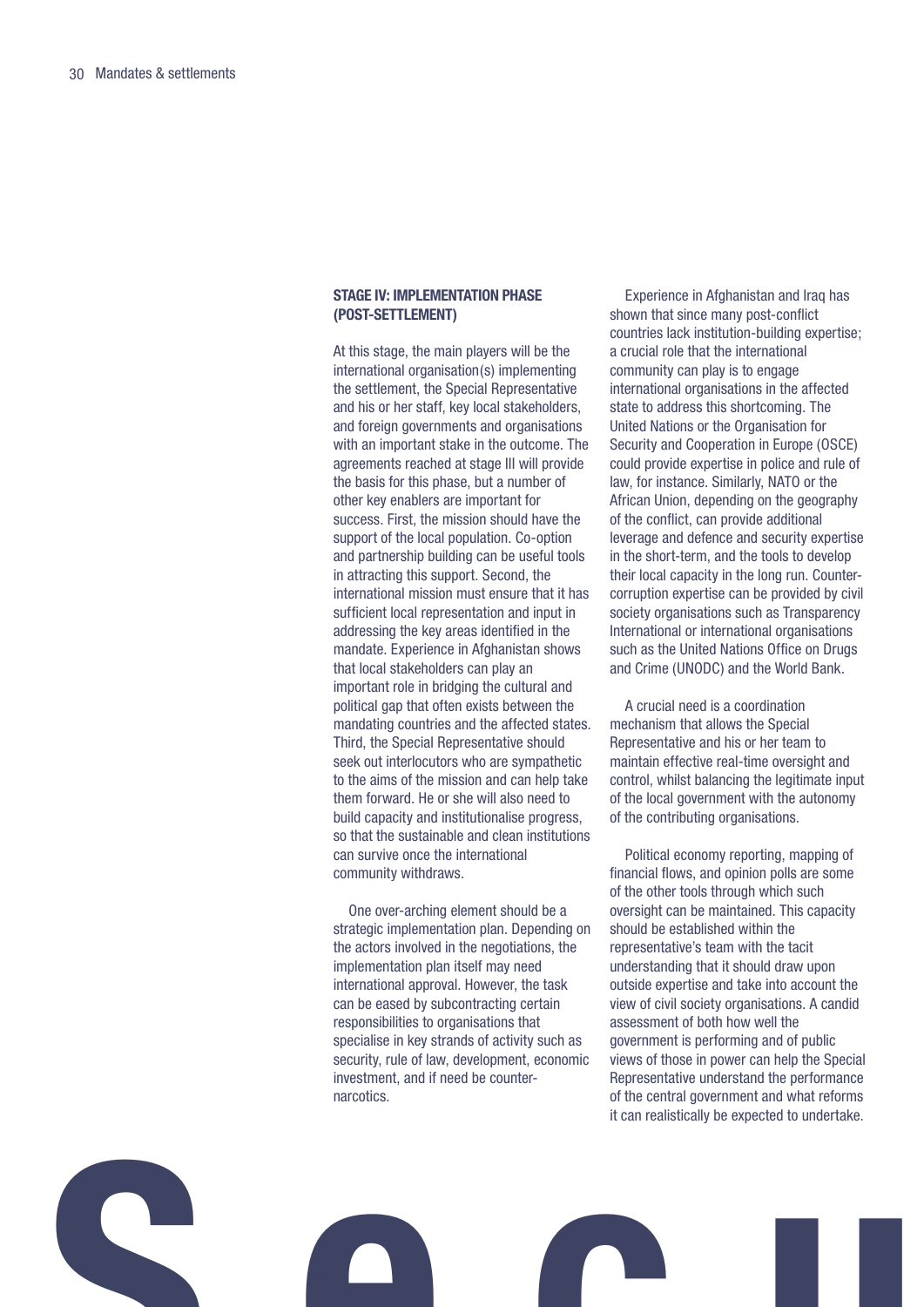Understanding of financial flows can map the health of the economy, reduce the likelihood of illicit flows into the country, and lessen the corrupt diversion of funds. It would be beneficial for the mission to coordinate with multilateral organisations and donor countries to plan, attract and regulate foreign investment and ensure that appropriate tools are developed for their proper application.

International organisations such as the World Bank and the UNODC can also help by determining key economic, political and social indicators. For instance, in Afghanistan the UNODC started the Afghanistan Opium Survey to ascertain the true value of the opium market, and understand why its cultivation was so popular despite countless international and national measures aimed at eradicating the practice. The World Bank's World Development Indicators also allow a comprehensive study of a country's people, economy, and environment, whilst providing a mechanism to assess its success in achieving the United Nations Millennium Development Goals (MDG).

Counter-corruption efforts should be integrated fully into the implementation plan and should be present in all the crosscutting support mechanisms listed above. It is likely to be good practice to include a national anti-corruption commission into the implementation plan, provided there is confidence that such a commission can operate effectively. Mapping tools to assist reporting of corruption trends will be of particular relevance and importance. TI-DSP's conflict typology, which highlights major defence and security corruption risks in conflict environments, should provide negotiators with an appreciation of the challenges they are most likely to face.

#### **Crucially, the Special Representative should consider provisions to allow NGOs to monitor government performance, and indeed that of the UN itself, in order to promote greater transparency.**

Whilst monitoring in the initial stages may need to rely on international NGOs such as Transparency International or Global Witness, local capacity building and involvement should be encouraged at an early stage. Similarly, anti-corruption training of peacekeeping forces and others in the mission—including in how to discuss the issue with local authorities—is an important prerequisite for success. This could be similar to the pre-deployment training on corruption that was rolled out by NATO for ISAF in Afghanistan. Without such training, peacekeepers are at risk of exposing themselves to corruption, or being seen to inadvertently condone it.

**Security**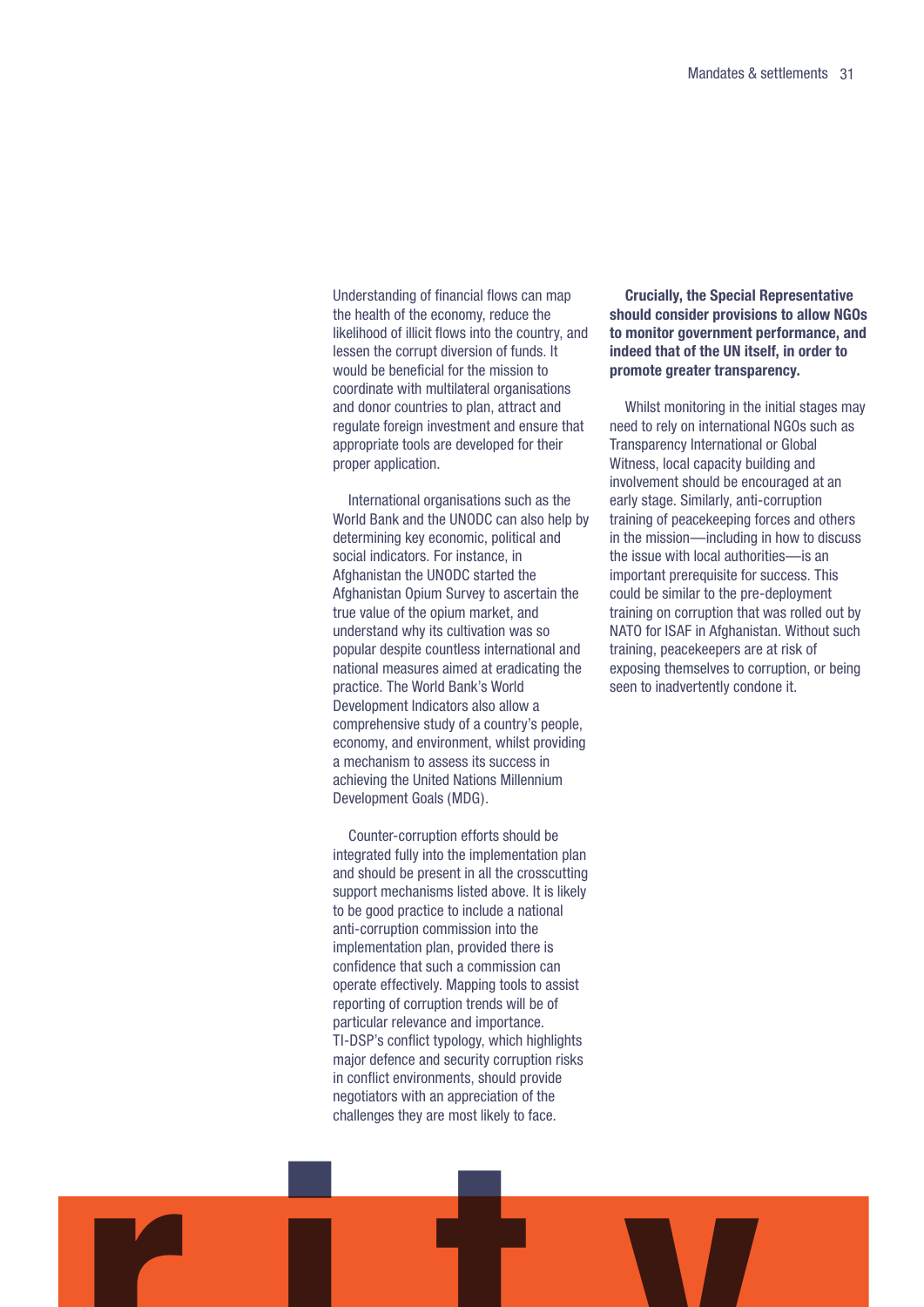#### **UN and NATO Status of Mission Agreements**

There are model Status of Forces/ Mission Agreements ('SOFA', 'SOMA') for both the UN and NATO.

The UN Model—SOFA—does not explicitly mention corruption. Item b/ Section 15/ Article IV talks about preventing abuse of commissaries and sale/resale of free-duty imported goods. In addition, Sec 31/ Article VI states that:

'the Special Representative/ Commander shall co-operate with the Government … in ensuring the observance of the customs and fiscal laws and regulations of [host country territory] by the members of the United Nations Peacekeeping Operation…'.

The Agreement goes on to detail the privileges and rights peacekeeping forces enjoy, some of which could be open to abuse.

NATO's Model—SOFA—also lacks explicit mention of corruption. Section 1/ Article XII states that:

'the customs or fiscal authorities of the receiving State may, as a condition of the grant of any customs or fiscal exemption or concession provided for in [the] Agreement, require such conditions to be observed as they may deem necessary to prevent abuse.'

Several sections under Article VII of the NATO Model SOFA provide sending states with jurisdiction over members of foreign forces in their territories for civil, criminal and security offences.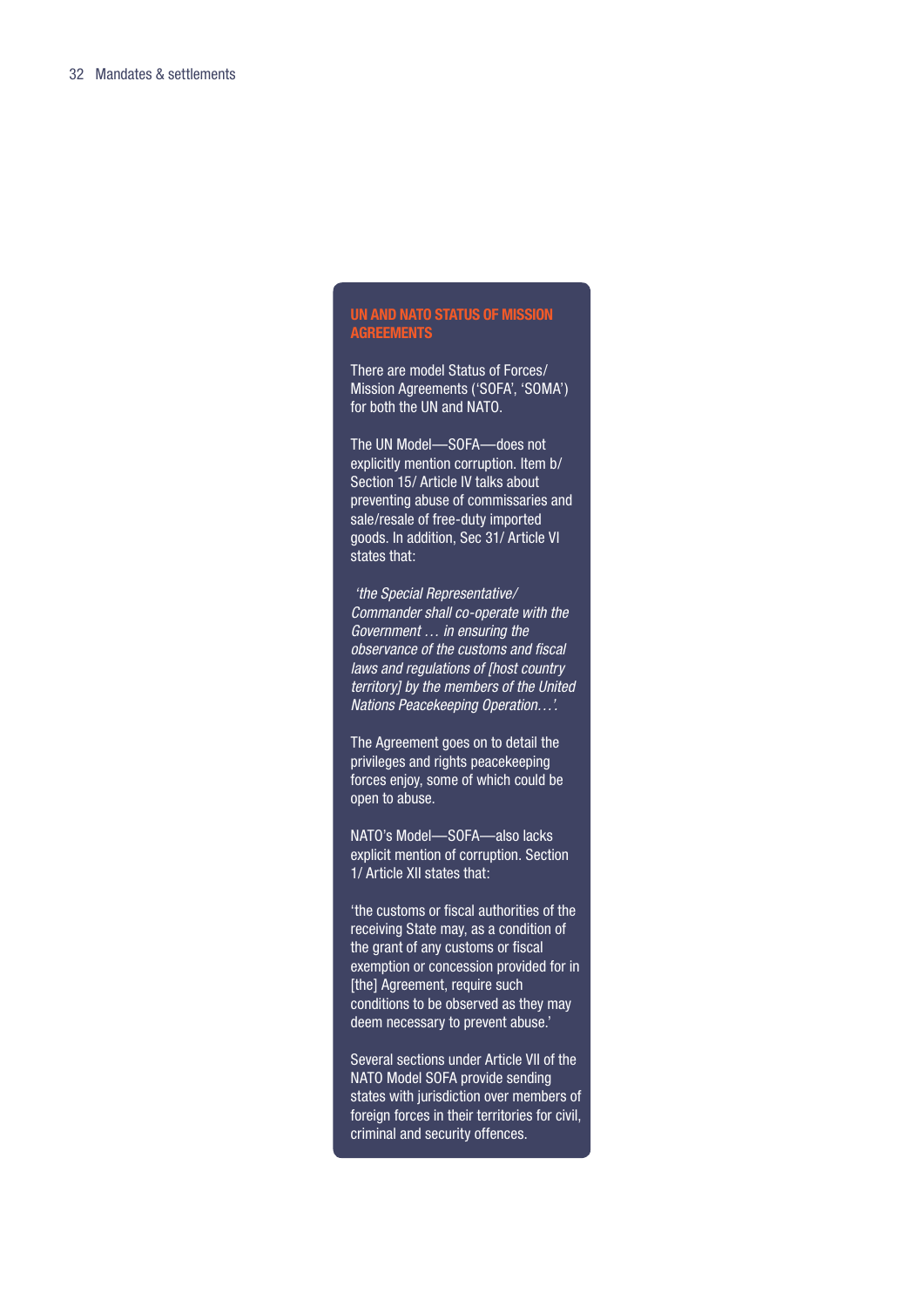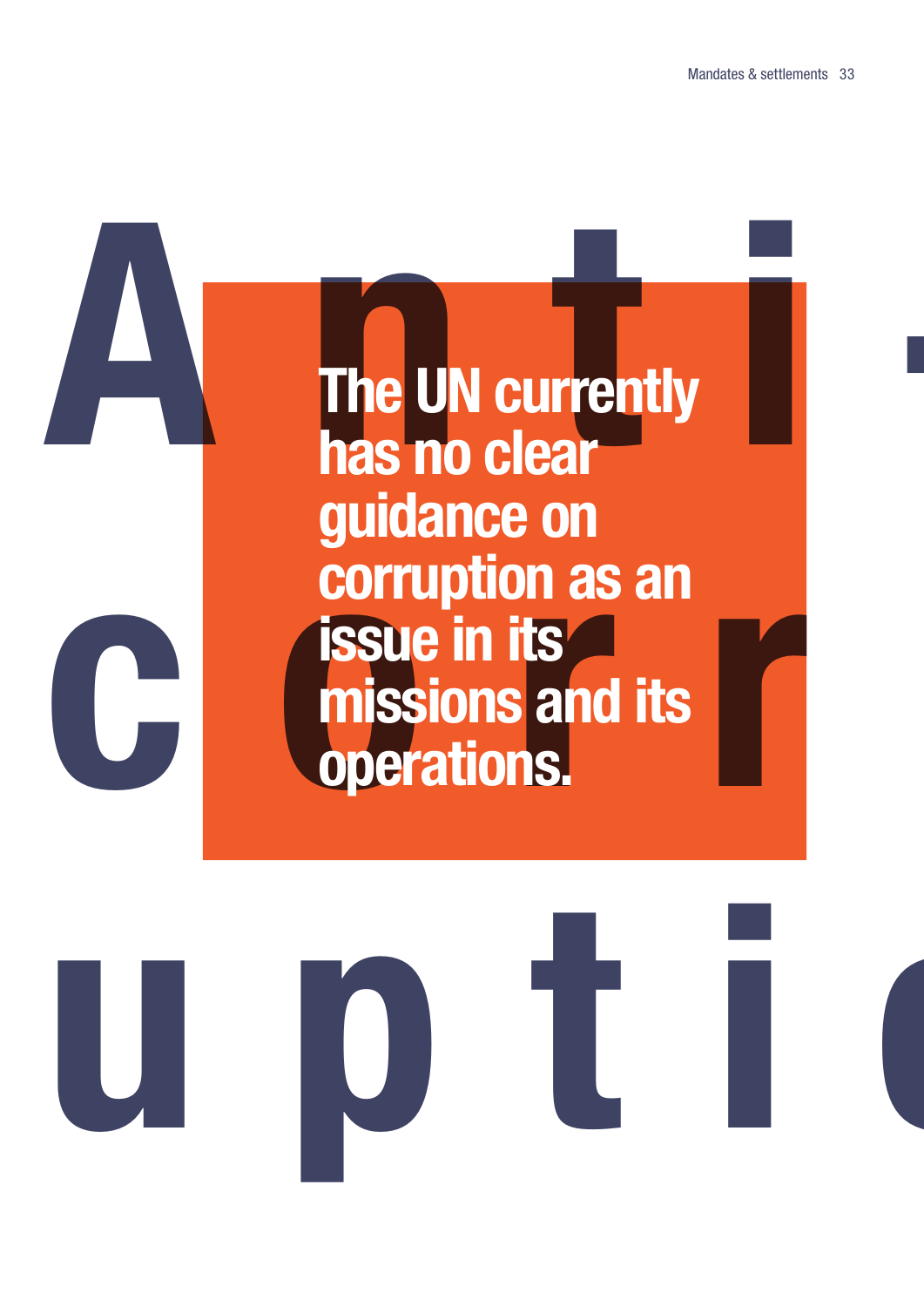## **Troop & police contributing countries**

Troop contributing countries (TCCs) and police contributing countries (PCCs) are at the heart of all peacekeeping missions. Their role and status varies according to the organisation sponsoring the mission, but is of particular relevance in UN missions. It is important that they are subject to effective real-time oversight.

#### **Selection of Troops and Police**

Selection of qualified, well-trained troops and police is of central importance to the success of the mission and its reputation for integrity. Contingents whose personnel become engaged in corruption will quickly undermine their own credibility and—by extension—that of the mission itself, not least if it is mandated to conduct reconstruction tasks. Corruption that reduces the physical capability of contingents is equally damaging, as it often means contingents are unable to carry out their responsibilities to the full. This puts both personnel and the mandate at unnecessary risk. A recent case of a police contributor to the UN Mission in Darfur (UNAMID) illustrates the problem well: the contingent was deployed with sub-standard armoured personnel carriers and logistics as a result of corrupt domestic procurement. It is essential that TCCs/PCCs shoulder their responsibility to deploy contingents that live up to the highest standards of integrity and are properly prepared and equipped to meet the requirements of the peace support operation. Unfortunately the absence of clear guidance and training means that the UN can be faced with the dilemma of TCCs/ PCCs who may not be aware of the threat posed by corruption and who may inadvertently make the situation worse.

Corruption risks in selection of individual TCC's and PCC's personnel can exist for three main reasons:

- **1.** A lack of effective quality control by the sponsoring organisation over the personnel it receives. NATO's unit certification process is one way of ensuring minimum military standards and the UN has made moves in this direction. However a perennial shortage of contributors and capabilities increases the difficulty of applying standards rigorously. Few other international organisations have similar systems, and historically TCC's and PCC's have resisted certification standards.
- **2.** The selection process within individual Member States often lacks transparency. Of the major UN troop contributing countries surveyed in this report, only one—Canada—has made its selection and training procedures for peacekeeping transparent.<sup>[20](#page-64-2)</sup>
- **3.** Many TCC's to UN and other Peace Support Operations (PSOs) have a relatively high level of domestic corruption, as measured by a number of international indices.

Given the limited amount of research into this area, it is not possible to make a clear judgment on the extent to which corruption pervades systems of recruitment. But given the anecdotal evidence from various missions, it would be wrong to ignore the issue. If personnel have gained their position in a peacekeeping contingent by corrupt methods, there is a high chance they will have a greater predisposition to indulge in corrupt practices during operations. There is also a higher risk they may not be qualified for the job that they are filling—there are many examples of people who have deployed without being able to meet the requirements of the job to which they have been assigned.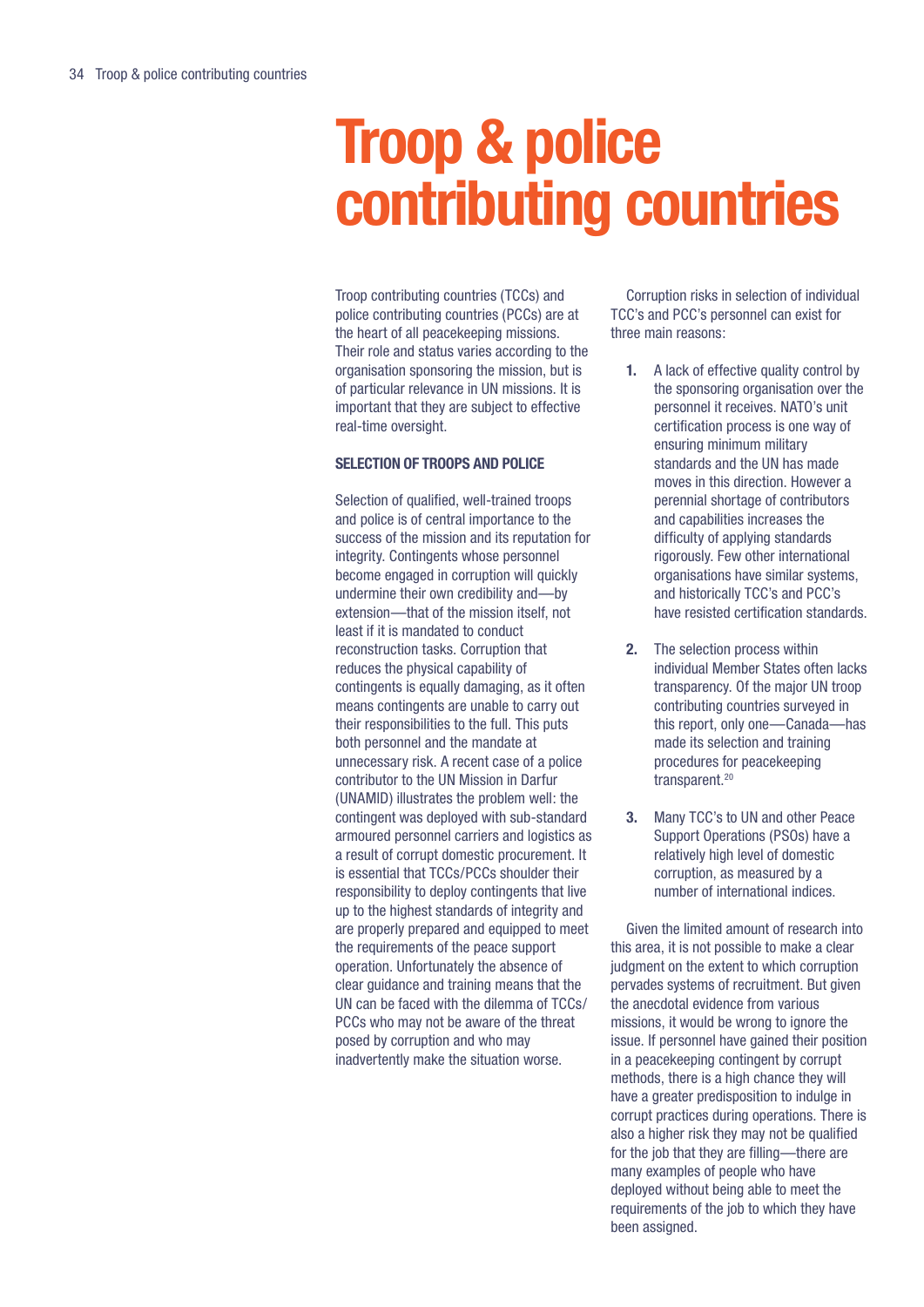Becoming a UN peacekeeper can present a significant financial opportunity, particularly for those from low-income countries. So the processes of selection and appointment may be prone to corruption risk. OIOS has recognised the potential for corrupt practices in troop selection during an investigation into other matters when it became clear that an officer had taken bribes as a member of a selection panel prior to contingent deployment.<sup>[21](#page-64-0)</sup>

There have been numerous media allegations suggesting corrupt practices of selection are common in certain TCCs.<sup>22</sup><sup>[23](#page-64-2)</sup> Such practices can take several forms. Kwesi Aning<sup>24</sup> noted a number of mechanisms in certain police forces and armed services, concluding that "from all indications, some level of corruption frequently occurs in the selection process of officers". There have also been cases of entire units paying bribes to officers to enhance their chances of being selected for peacekeeping duties.

Corrupt practices can continue after the selection process. Once peacekeepers are in the field, they can be reluctant to leave. It is alleged that 35 national police personnel on UN missions paid substantial bribes to officials back home to have their contracts on UN missions extended[.25](#page-64-4)

The selection of peacekeepers is quite properly a matter both for the UN and for TCCs and PCCs. However, little systematic attempt has been made to define standards for selection processes designed to increase transparency and reduce corruption risk. The establishment of a Director for Strategic Peacekeeping Partnerships has real potential to reduce these risks by providing oversight of the selection process and monitoring and reporting on the effectiveness of military and police elements. But it is important that the mandate of the new role is robust and independent, that effective sanctions are available to it, and that it operates transparently with published reports of both audits and investigations.



Contingents whose personnel become engaged in corruption will quickly undermine their own credibility and, by extension, that of the mission itself. Corruption that reduces the physical capability of contingents is equally damaging, as it often means contingents are unable to carry out their responsibilities to the full. Photo credit: UN Photo/Martine Perret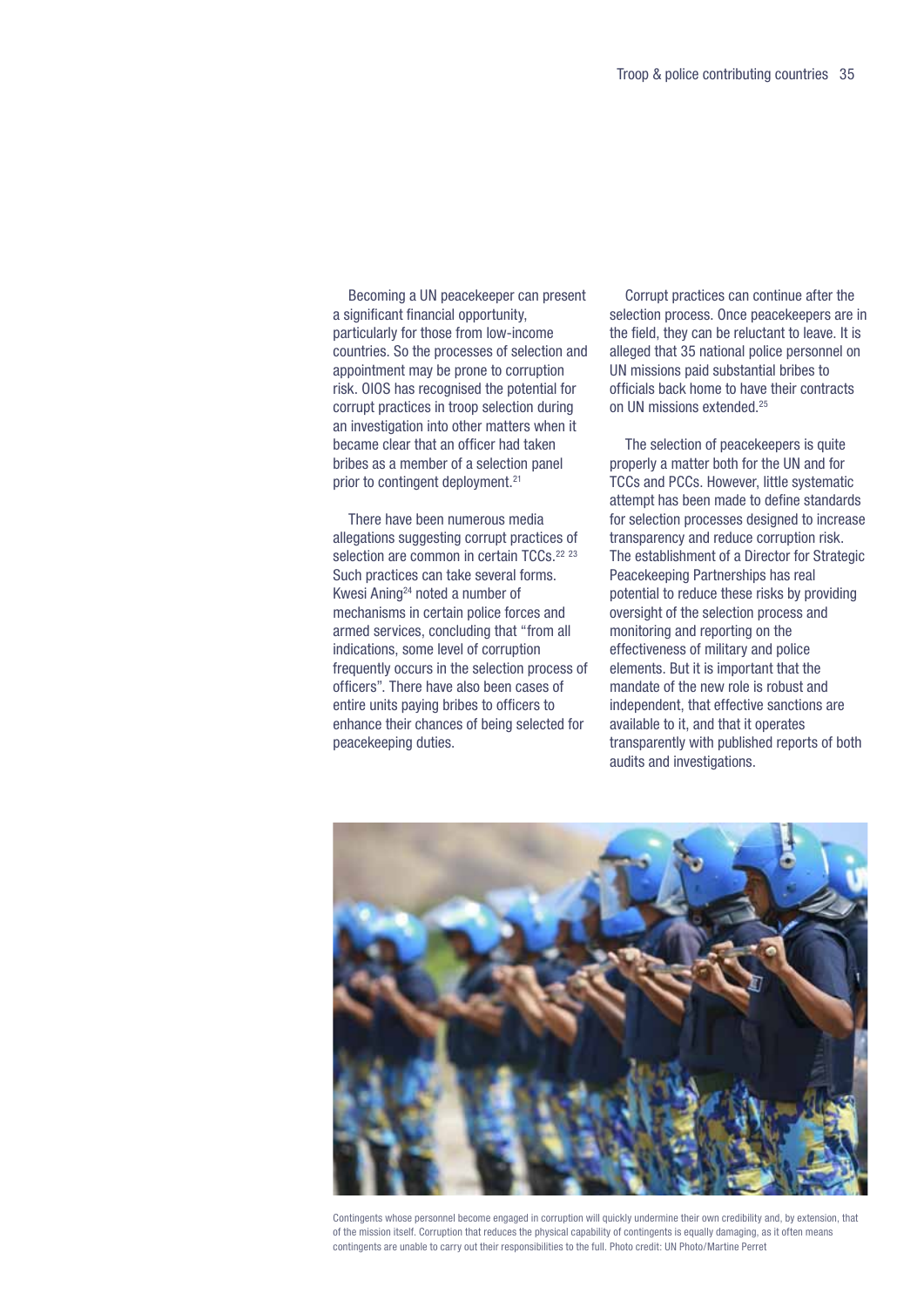#### **TCC/PCC Reimbursement**

The incentive to gain a place on a UN Peacekeeping Mission is magnified by two potential financial gains: TCC reimbursement from the UN and the Mission Subsistence Allowance. Reimbursement is paid by the UN directly to TCC governments at a fixed rate in return for the services of their contingents and is intended to cover the cost of providing troops. However, once it is received from the UN, governments are free to use the funds as they see fit.

The extent to which the personnel involved in deployment receive the payment varies considerably between states. Some countries, such as the United Kingdom, do not transfer any of the contingent reimbursement to troops as their troops already receive a standard annual wage. In other countries, the issue is less well defined. There have been a number of cases where reimbursements have been kept by central government treasuries, with funds being taken from these sums by senior politicians: one example concerns an ongoing scandal in the Philippine national army, where peacekeepers have been continuously denied funds.[26](#page-64-5)

A decision by the UN to introduce requirements for greater transparency and accountability over the use of reimbursements could greatly reduce corruption risk, although this might be resisted by many TCC's/PCC's. Making them available online would be a good start.

#### **Mission Subsistence Allowance (MSA)**

UN MSA is a daily allowance payable by the Organisation to meet staff members' living expenses in connection with their temporary assignment in the field. It is offered to all civilian, police, and military observers. The rate of MSA varies according to the location of the mission, but is often a relatively high supplementary source of revenue, particularly for those from lower income countries. An OIOS audit of Mission Subsistence Allowance procedures found that there was no clear policy or set of procedures for monitoring the process.

It also found there was a failure to ensure that MSA rates were reasonable 'with the actual subsistence costs in the various mission areas and with the daily subsistence allowance set by the International Civil Service Commission in the same areas'.[27](#page-64-6) The introduction of such monitoring procedures would again reduce the potential for corruption.

**T ranspare**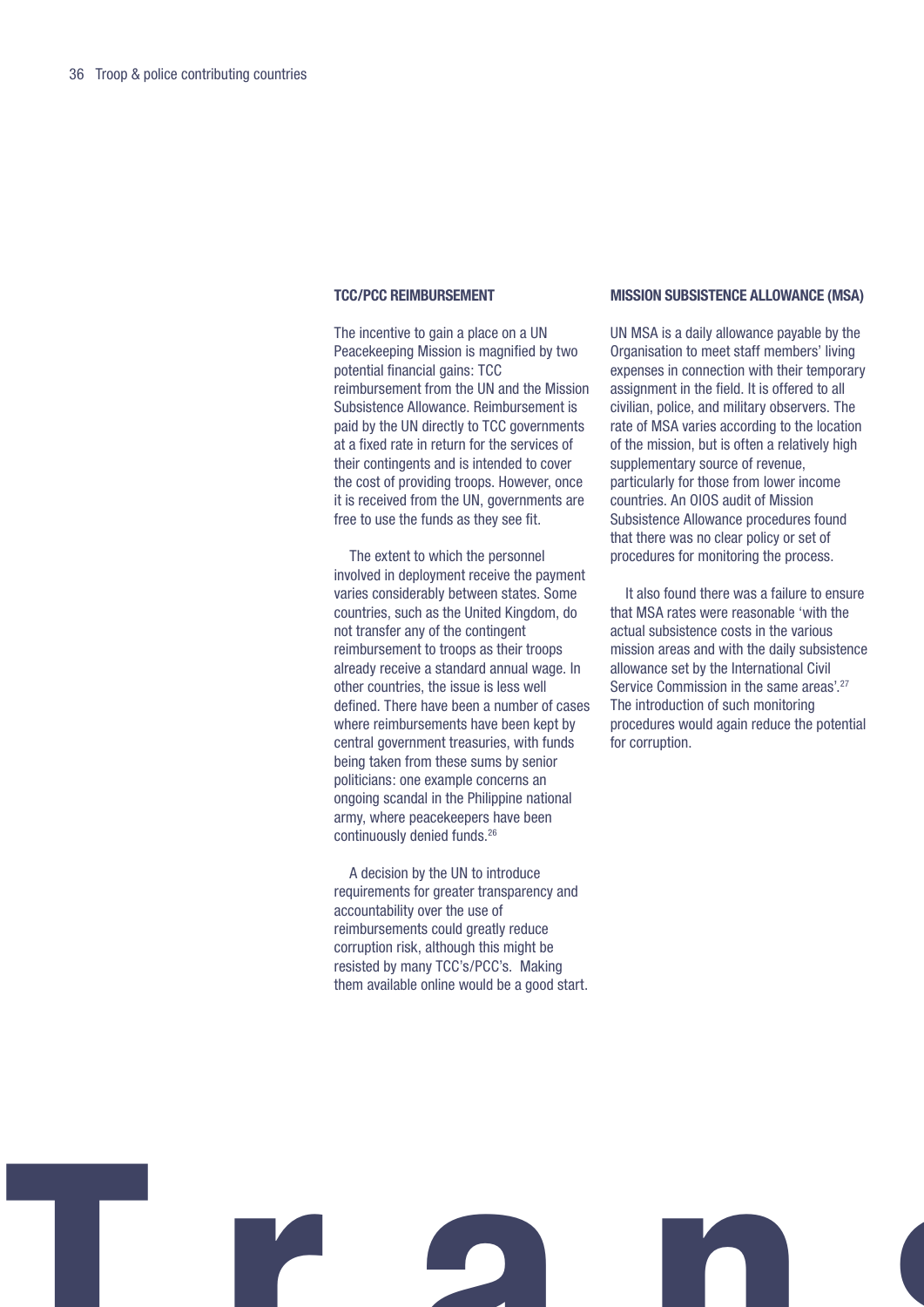

A decision by the UN to introduce requirements for greater transparency and accountability over the use of reimbursements could greatly reduce corruption risk, although this might be resisted by many TCC's/PCC's. Photo credit: UN Photo/Martine Perret

#### **Contingent owned equipment**

Military equipment and supplies for UN Peacekeeping Missions are acquired in three main ways:

- **1. UN Owned Equipment (UNOE**): This is supplied, repaired and maintained by the UN. The equipment remains the property of the UN, returning to it when the contingent leaves the mission area or when the mission is liquidated.
- **2. 'Contingent Owned Equipment' (COE)**: This is supplied under a Memorandum of Understanding with the TCC/PCC. Reimbursement is at a rate specified in the COE manual, which is reviewed every 5 years. Rates vary depending on whether the equipment is under wet-lease in which case the TCC/PCC is responsible for repair and maintenance (including sourcing all spare parts and consumables) or dry-lease, where the UN is responsible for repair and maintenance.

There is a system of inspection in peacekeeping missions to try to ensure that TCCs and PCCs provide what is in the MOU and keep it serviceable. Yet it rarely examines whether a particular piece of equipment is still relevant to the needs of the mission. This may result in heavy armoured vehicles or military engineering plant, which are only essential at the outset of a mission, remaining in the mission area (and being paid for) when they are no longer needed because operational requirements have changed.

**3. Letter of Assist (LOA**): The LOA is a contract used to acquire military equipment that is not covered by the UN COE manual and for which no standard specifications or reimbursement rates exist. All military helicopters for UN Peacekeeping operations are covered by LOA, as were vessels that made up the UNIFIL Naval Contingent. Each LOA is individually negotiated although there are greater levels of standardisation as they become more commonly used.

There have been accusations that LOA were used to circumvent competition but this is not the case. Invariably, the offer of the complex military equipment was made by the TCC, accepted by the Force Generation Service at the DPKO, and then the LOA was negotiated. In the vast majority of cases competition was not possible as there was a single offer of equipment. This does, of course, give the TCC a strong hand in LOA negotiations, in particular when setting reimbursement rates.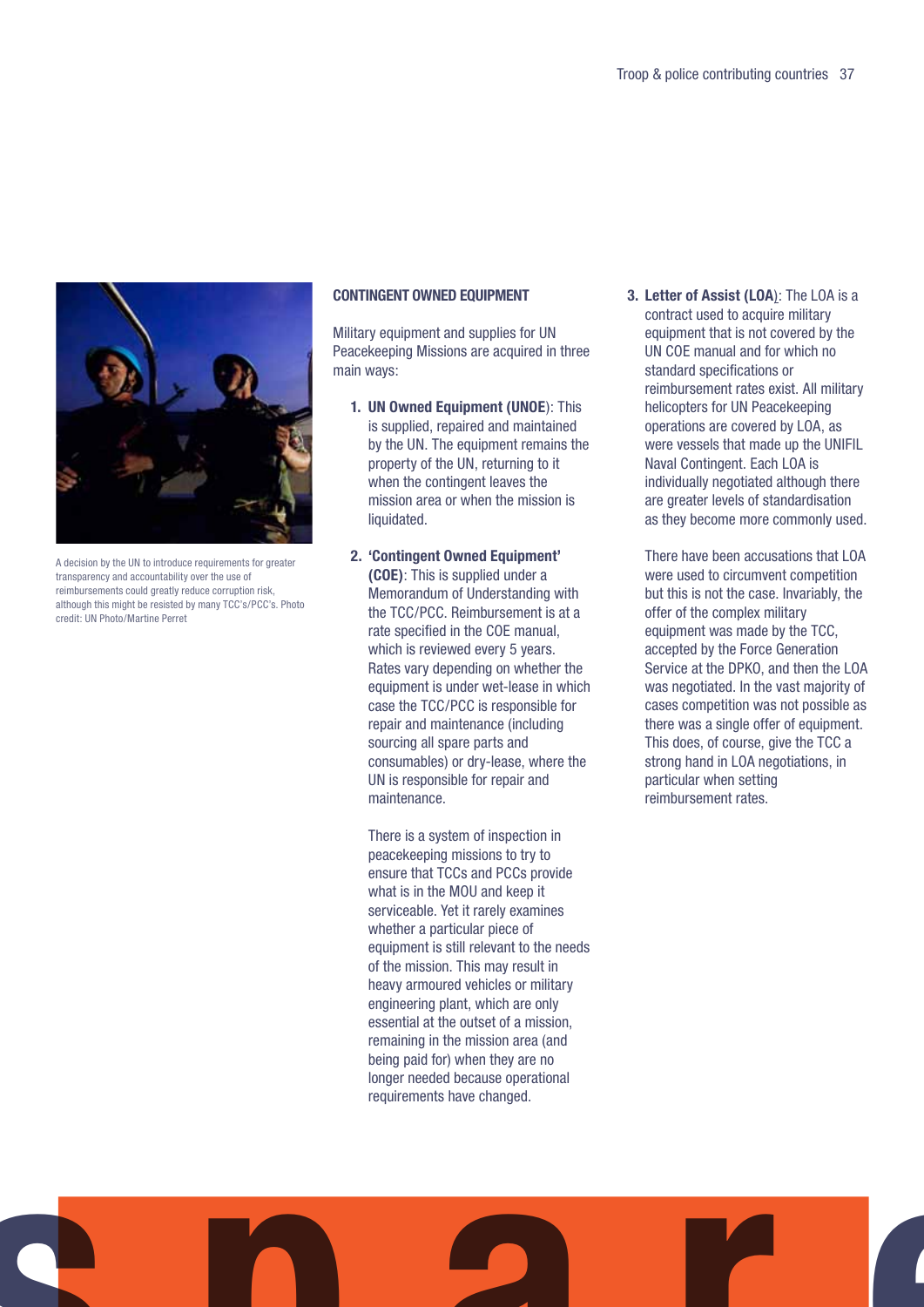Negotiation can suffer from a lack of transparency and competitive bidding processes. The nature of TCC COE procurement prevents a fully open bidding process as a decision on who supplies equipment is inevitably related to the country contributing troops.

The process is also characterised by a lack of transparency in relation to certain specific equipment. COE standard rates of reimbursement apply to all equipment and supplies provided by TCCs, <sup>28</sup> apart from aircraft and naval vessels, which due 'to the special nature,.…..type, quantity and performance will be stipulated separately in Letters of Assist [LOA].<sup>'[29](#page-64-8)</sup> Smaller and newer contributing countries can also be disadvantaged in the negotiation process.<sup>30</sup>

One instance concerned a LOA with the Peruvian Military for a helicopter to be sent to the UNTAET Mission in East Timor, despite the Mission having no use for such equipment. The cost for this equipment was paid into a Swiss bank account.<sup>[31](#page-64-10)</sup> OIOS concluded that the Department of Field Support (DFS) may have been overcharged by as much as USD 8 million for the helicopter, and that there was evidence of bid rigging.

Maintenance of equipment and judgments on the value of reimbursements due can also suffer from the poor systems of control, record keeping and oversight in UN procurement[.32](#page-64-11) OIOS has found justification for expenses on COE inadequate, a significant example being a claim for reimbursements of USD 2.6 million filed for painting and repainting of equipment.<sup>33</sup> Here again, the introduction of better and more transparent systems of oversight would greatly reduce corruption risk.

A further risk—though not strictly one of corruption—is faced when a TCC may bring equipment knowing that is not required, but expecting to get reimbursements regardless.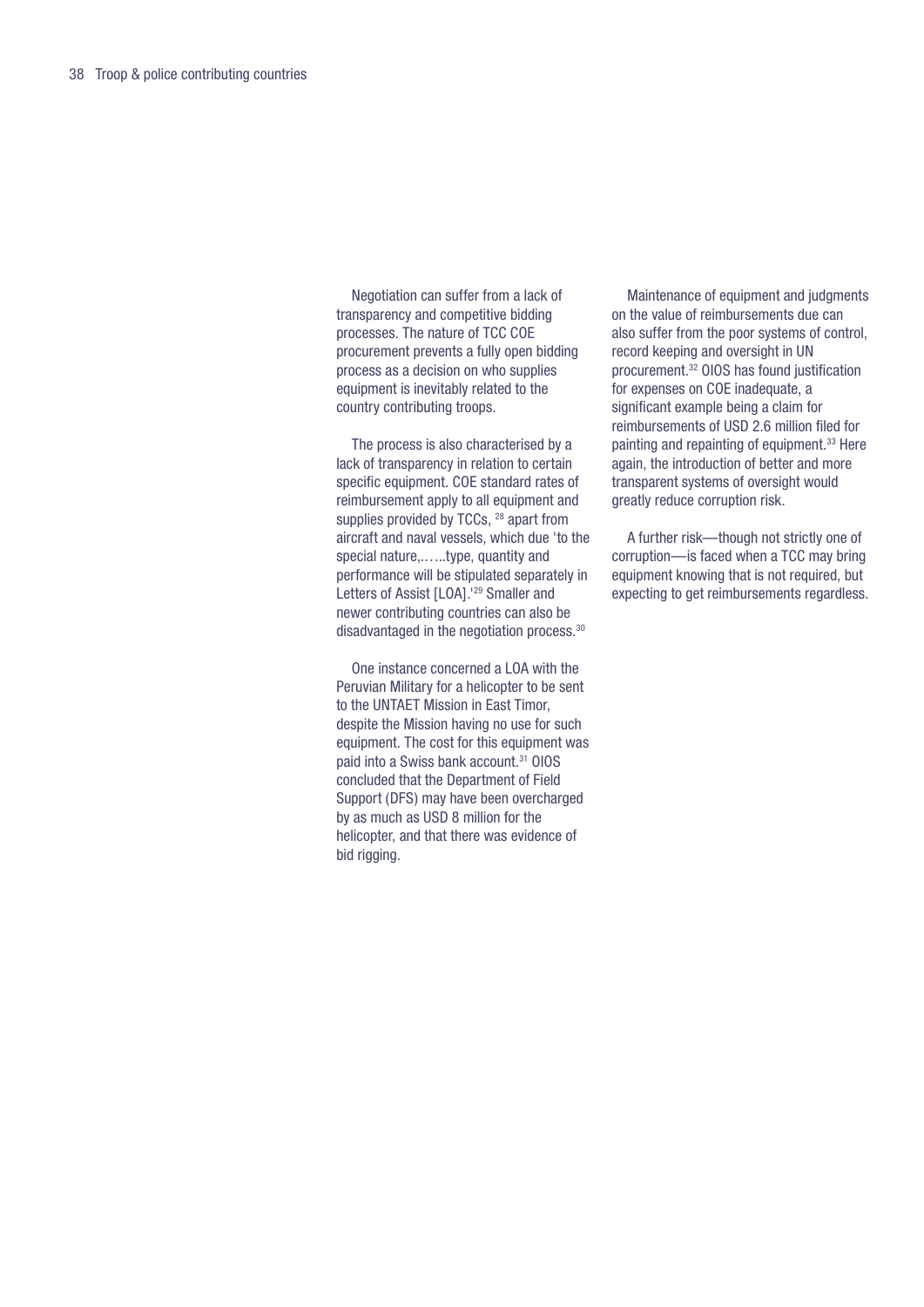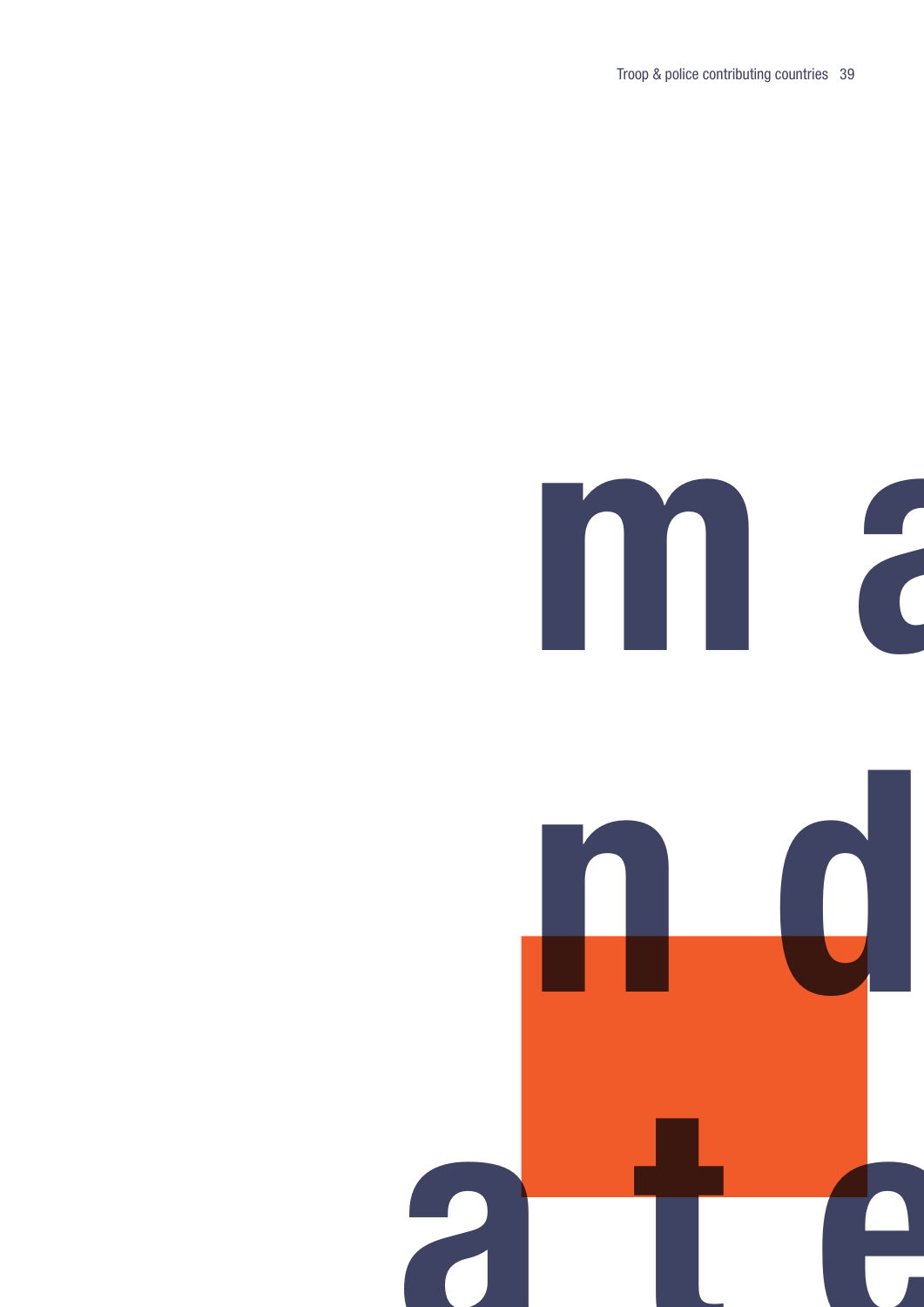## **Mission operations Security**

Peacekeeping missions are at the sharp end of corruption risk. Corruption can affect them both in terms of the strategic implementation of their mandate and at an operational level. The risks include the following:

#### **Bribery**

There have been numerous instances of bribery reported in peacekeeping missions. Many examples exist in the risk areas described in other sections of this report: procurement, human resource management, and recruitment. However, bribery of mission staff is a risk that merits considerable attention.

Bribery is a serious corruption risk in peace support operations because these operations have to achieve positive results in environments with weak oversight and accountability structures. The large influx of resources that comes with most international interventions increases the risk of bribery. The prospect of large procurement contracts in situations where commercial opportunity has been restricted by conflict puts mission staff in an exposed position when deciding on the allocation of contracts. There are major opportunities for the offering or soliciting of bribes for favourable consideration in bidding processes and in the recruitment of local staff.

In a UN context there have been numerous allegations substantiated by the OIOS of officials receiving and soliciting bribes. One of the missions where allegations have been most prevalent has been UNMIK in Kosovo (See the Wasserstrom case study on page 50).

#### **Theft**

Many cases of theft from within peacekeeping missions involve saleable commodities, particularly food and fuel. In a UN context, fuel management has been a particular area of concern for OIOS investigators, with several cases of large-scale theft by local and/or UN staff, and collusion with nationals to sell the goods to local markets. Due to inadequate supervision and poor record keeping by contingents, fuel mismanagement, theft and fraud has been found across a number of UN Peacekeeping Missions including UNOCI (Ivory Coast)[34](#page-65-0), UNTAET (East Timor) [35](#page-65-1), and MONUSCO (DRC)<sup>[36](#page-65-2)</sup>.

The diversion and subsequent sale to local civilians of food, fuel and medical supplies provided to troop and police contingents has been a consistent feature of many peacekeeping missions. In one case, it led to the repatriation of a whole military contingent. The UN has recognised this as an area of risk and has designed systems to combat it. However, such systems require resources to implement effectively, which are not yet considered to be of high priority in the early stages of a mission. The same may also be true of processes for the management of the UN Peacekeeping central disbursement facility in Brindisi.

Inadequate record keeping and guidelines have also been cited several times by OIOS investigators as the cause for theft of food rations. In an audit of MONUC in the DRC, OIOS found that many contingent food officers were unclear about reporting requirements. It also found that, perhaps deliberately, only one member of staff from the Central Rations Unit had been assigned to visit a total of 66 contingents spread across the country and assess that rations were adequately safeguarded. There was a lack of effort on the part of the Office of the Force Commander, the Office of the Police Commissioner and the Special Investigations Unit to investigate the sale of rations to local markets[.37](#page-65-3)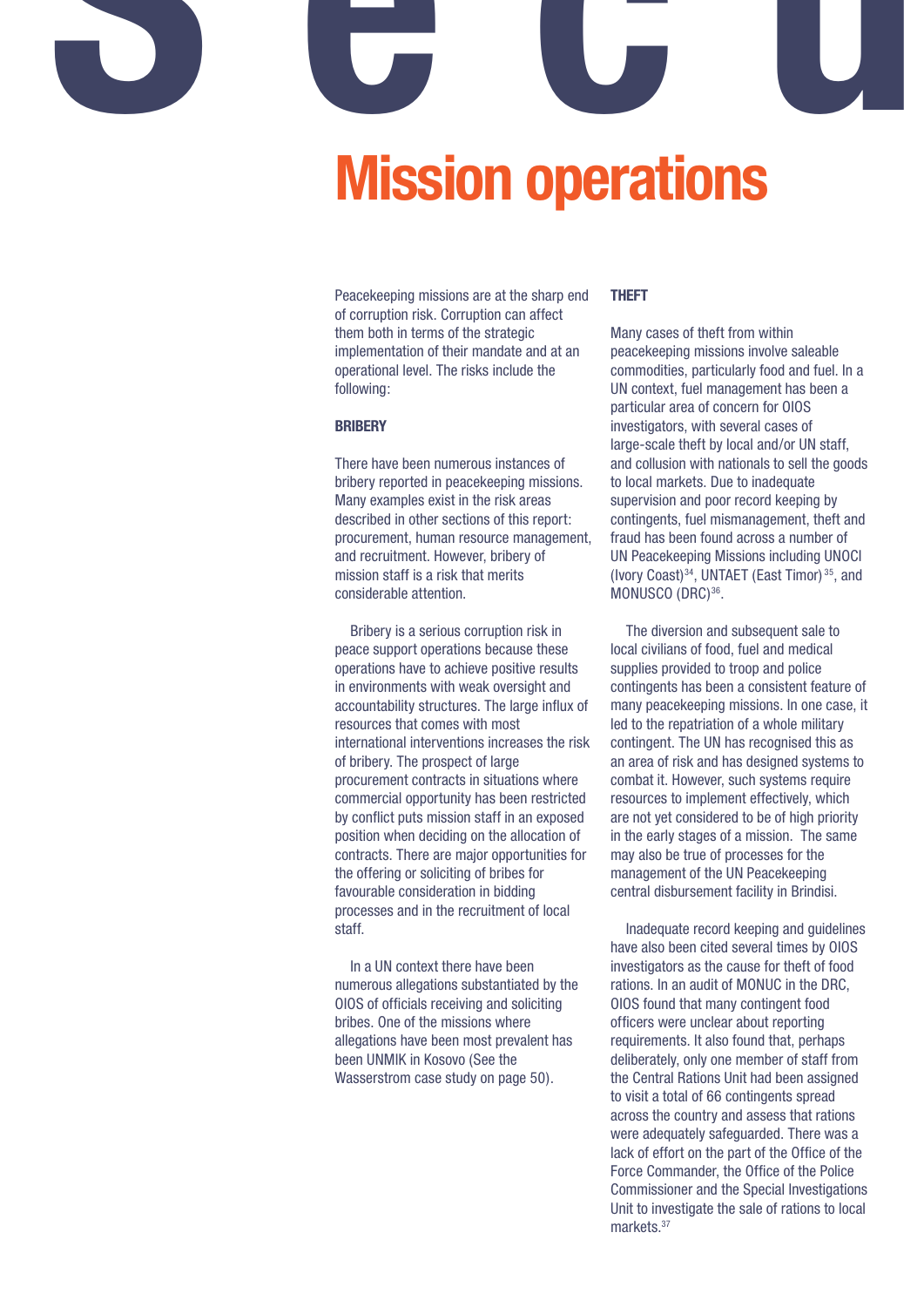#### **Trust Funds**

**Security**

Peace support operations necessarily involve large transfers of resources in order to mobilise and sustain them. Such transfers have their own risks. A good example of potential risk lies in 'Trust Funds' of UN Peacekeeping Missions. These are intended to finance extra-budgetary activities which, in the case of DPKO, are generally administered locally. In 2003, the Department of Political Affairs and DPKO handled a total of 31 trust funds with a combined balance of USD 170 million. DPKO directly managed seven trust funds worth almost USD 2 million, and peacekeeping missions 11 trust funds worth USD 110 million. An OIOS survey of the mission trust funds managed by peacekeeping missions found that there were no formal procedures or guidance in place for personnel administering the funds. [38](#page-65-4)

The potential corruption risk in loosely administered trust funds is illustrated by a case involving UNMIK in Kosovo. In 2004, Germany and Italy contributed EUR 1.7 million into a trust fund for quick impact projects in the Pec and Mitrovica areas but instead of being deposited into the UNMIK Trust Fund, regional administrators requested that funds be paid into their accounts. An OIOS Investigation found that the regional administrator of the PEC region had bypassed normal review and approval methods and thus created gaps in accountability[.39](#page-65-5)

The control and oversight of trust funds needs to be tightened up and made more consistent across missions.

#### **Natural Resource Exploitation**

In many areas where peace support operations deploy, there are large natural resource deposits. Indeed natural resources may be a key driver of conflict[.40](#page-65-6) In a post-conflict environment with limited infrastructure and monitoring, natural reserves can become an easily looted resource. International peacekeepers can be well placed to prevent and deter such abuse within the limitations of the mission mandate.

There have been a number of alleged examples of peacekeepers being involved in the illegal extraction and sale of natural resources. In 2000, peacekeepers in Sierra Leone were alleged to be smuggling diamonds[.41](#page-65-7) More recently, peacekeepers from MONUC were found to have facilitated the attempted export of illegally mined unwrought gold[.42](#page-65-8)

More effective ways to deal with this risk are needed. These could include:

- better awareness/ training at all levels in a mission, supported by clear policy and direction
- improved mechanisms for reporting suspected issues to the mission leadership, including expanded whistle- blower protection
- stronger oversight and accountability (including through OIOS, amongst others)
- speedy and effective action to deal with alleged cases of corruption

Other options would be for the UN to consider the need for the host State to agree to international protection of major mining sites, other verifiable means of securing production sites, and close collaboration with the Extractive Industries Transparency Initiative (EITI).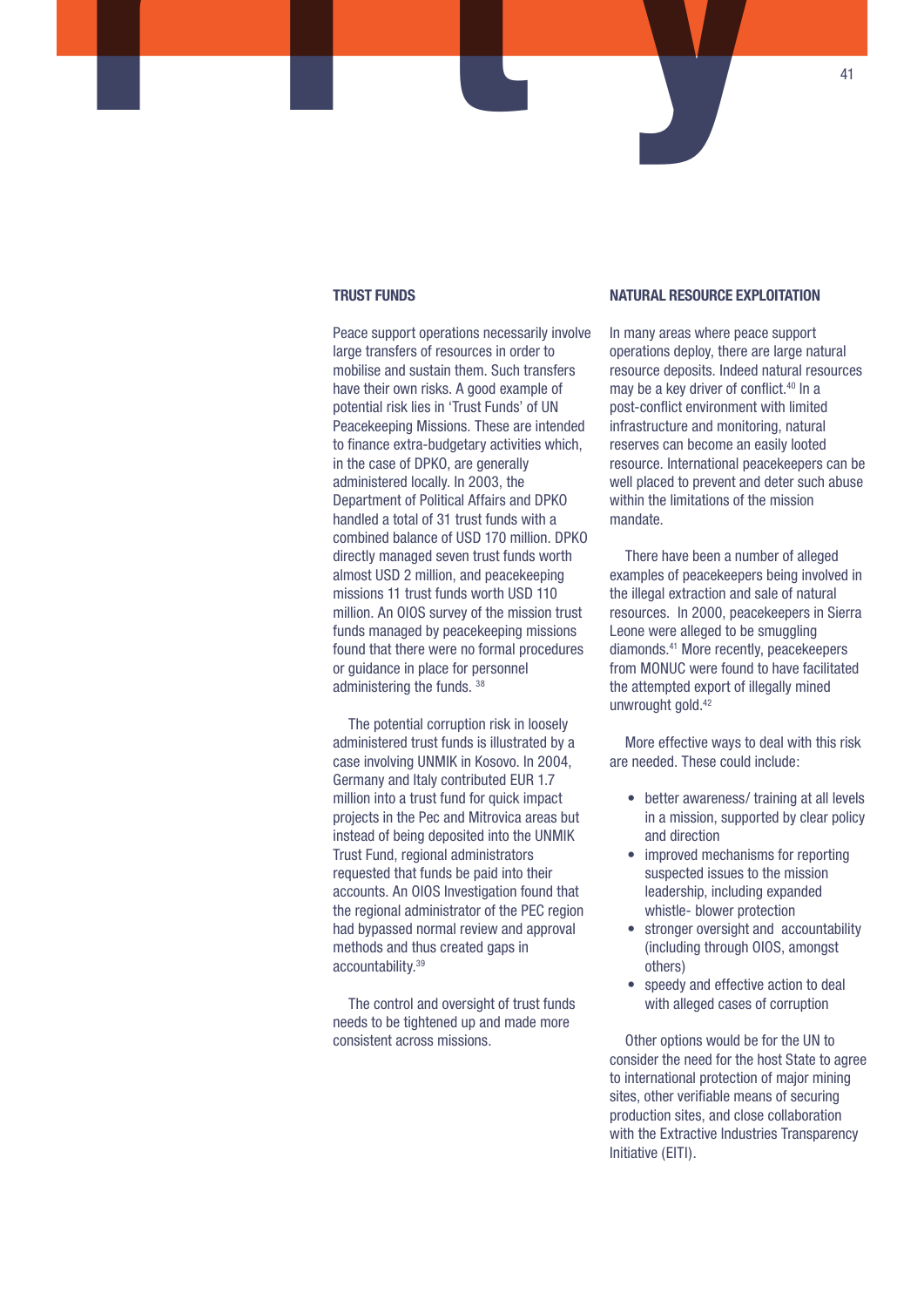#### **Field Procurement**

In all UN peace support operations procurement from the field is done by the Director of Mission Support or the Chief of Mission Support. Although the process is covered by general procurement guidelines, the risks of corruption can often differ because of the circumstances of operations in difficult conditions.

Offices of mission support are often built from little or no previous organisational infrastructure.<sup>43</sup> Though mission-planning documents exist, the speed with which missions are set up raises a number of risks for procurement. One important aspect is the lack of local knowledge, which should be addressed in the process of defining and preparing for the mission (as addressed in the previous chapter). Although preliminary mission support teams are sent out before the mission for this purpose, their effectiveness can be limited. The existence of start-up equipment packages deployed from the UN depot in Brindisi has not resolved the issue of procurement risk, given that the Mission Support Team may be too small or possess insufficient expertise.

A number of examples illustrate corruption risk in field procurement. The lack of proper guidelines and verification of procedures are important gaps in managing risk. These have increased the difficulties under which procurement staff have to operate: proper vetting of potential vendors is difficult, banking systems and/or historical records may not exist, vendors have no access to the Internet, and kickbacks for the award of work are considered to be normal.

A good example of these difficulties is illustrated by a case in Bosnia & Herzegovina, where the former Chief of the Traffic and Travel Unit of UNMIBH initiated deals with a local travel agent and an airline employee to submit fraudulent invoices for excess baggage charges. One local staff member created a company and used his position in the procurement process to award business to his company, as well as colluding with another firm to rig the competitive procurement process by submitting forged quotations from other bidders. These criminal actions resulted in a loss of approximately USD 800,000 to the UN.[44](#page-65-10)

Between February and June 2007, the UN's Procurement Task Force (PTF) received 18 complaints about procurement contracts in MONUC worth at least USD 25 million. During their investigations, the PTF found that companies were required to pay sums of money to five MONUC staff in order to secure contracts.<sup>45</sup> This continued despite complaints from UN staff, and it became widespread knowledge in Kinshasa that this was a common practice for local procurement. The PTF labeled the episode as a collapse of ethics within the mission, caused by managerial impunity, lack of sufficient training, and little rotation of staff.<sup>[46](#page-65-12)</sup> Many of the problems could have been prevented with proper training and more professional oversight.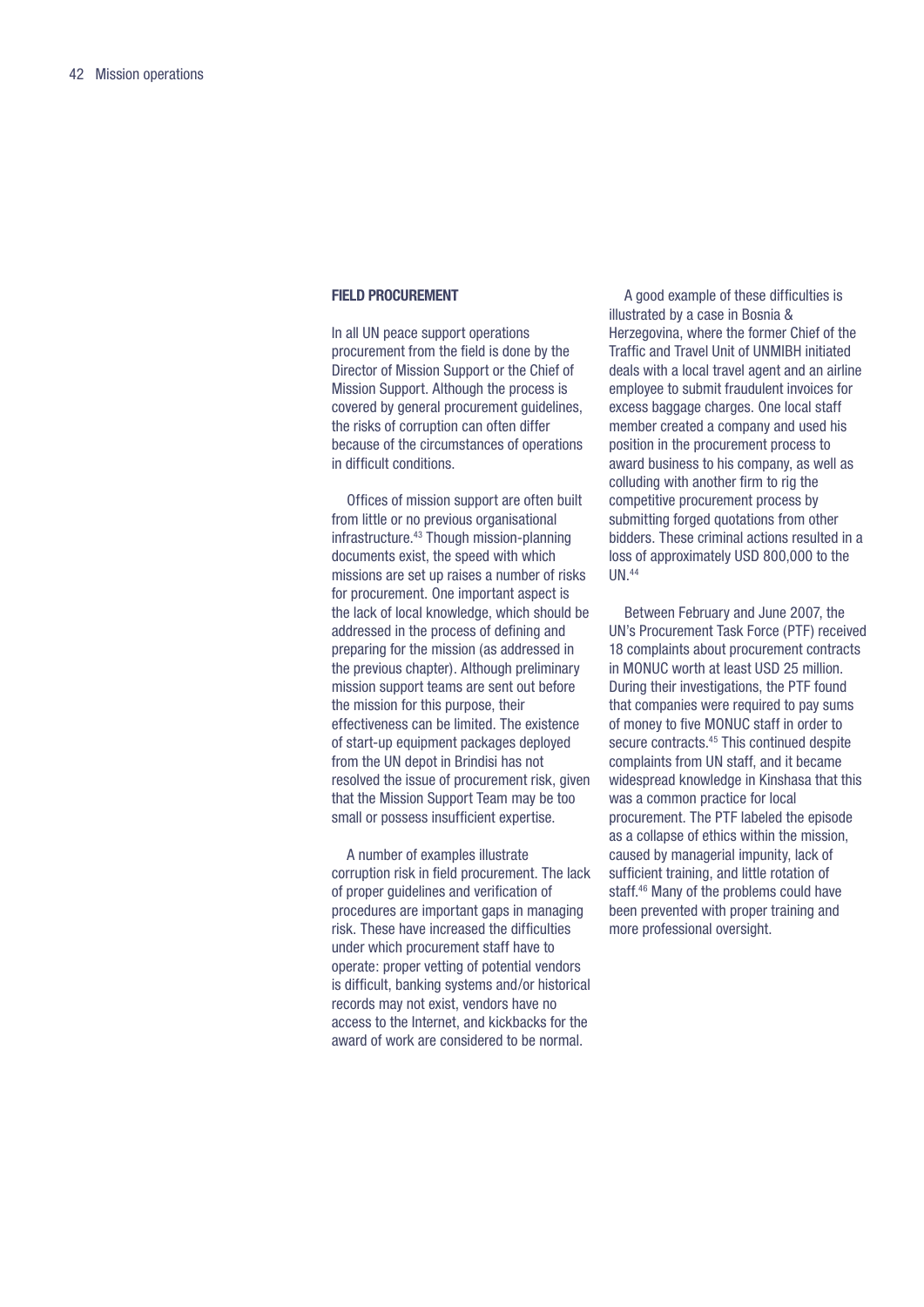

The lack of proper guidelines and verification of procedures are important gaps in managing risk. These have increased the difficulties under which procurement staff have to operate: proper vetting of potential vendors is difficult; banking systems may not exist; there are unlikely to be historical records; vendors have no access to the Internet; and kickbacks for the award of work are considered to be normal. Photo credit: UN Photo/Martine Perret

#### **Sexual Exploitation and Abuse**

Sexual exploitation and abuse (SEA)<sup>[47](#page-65-13)</sup> by UN Peacekeepers has been of major international concern since scandals first erupted in 2000. No UN mission has gone without accusations of SEA.

The experience of dealing with SEA illustrates the damage that can be inflicted on a mission and on the UN as a whole when mechanisms to address potential threats are not factored into planning, and are only considered once the problem has occurred. There is an obvious parallel with the potential consequences of ignoring corruption.

The subject is not addressed further in this report, as significant measures have been taken to try to correct the problem since the Zeid report in 2005.<sup>[48](#page-65-14)</sup>

#### **EXPLOITATION OF LOCAL STAFF**

Management of the recruitment and payment of local staff is a significant risk area in peace support missions. In a UN context, OIOS reports have documented a number of cases of abuse of authority. Discrimination against local staff employed in the UN mission was seen in the UN mission in Kosovo, with many staff paying 'kickbacks' to secure employment.[49](#page-65-15) OIOS has also found that two members of the Formed Police Unit in MINUSTAH extorted money from daily-paid workers, using threats and physical abuse, and thereafter paid bribes to the staff member to ensure the continuation of the illegitimate scheme.<sup>50</sup>

#### **Withdrawal from a Mission**

The withdrawal phase of an operation raises a number of specific corruption risks. There are important implications for subsequent international involvement, for example in institution building. DPKO's internal policy on UN transitions in the context of mission drawdown or withdrawal lists five key principles to be applied to transition scenarios,<sup>51</sup> but there is no explicit mention of corruption and the policy emphasises that UN transitions are highly political processes.

There is a real danger of the peacekeeping force stimulating or perpetuating corruption if its assets are not disposed of properly. After completing its mission objectives, the peacekeeping force must ensure that any sale of assets to local organisations are done in a way that avoids empowering corrupt individuals and setting precedents that would only sustain corruption. This could mean conducting verification checks to ensure unscrupulous individuals and organisations do not gain possession of military equipment.

In general terms, the more planning that can be done for withdrawal the better, provided the planning process does not compromise the success of the mission. In Afghanistan, for example, planning to reconfigure and withdraw the international military presence has been conducted over two years and is part of a careful process of handing over responsibility for security to the Afghan authorities. Unfortunately, many peace support operations have not had that luxury and some have been the victims of an abrupt termination of their Mandates.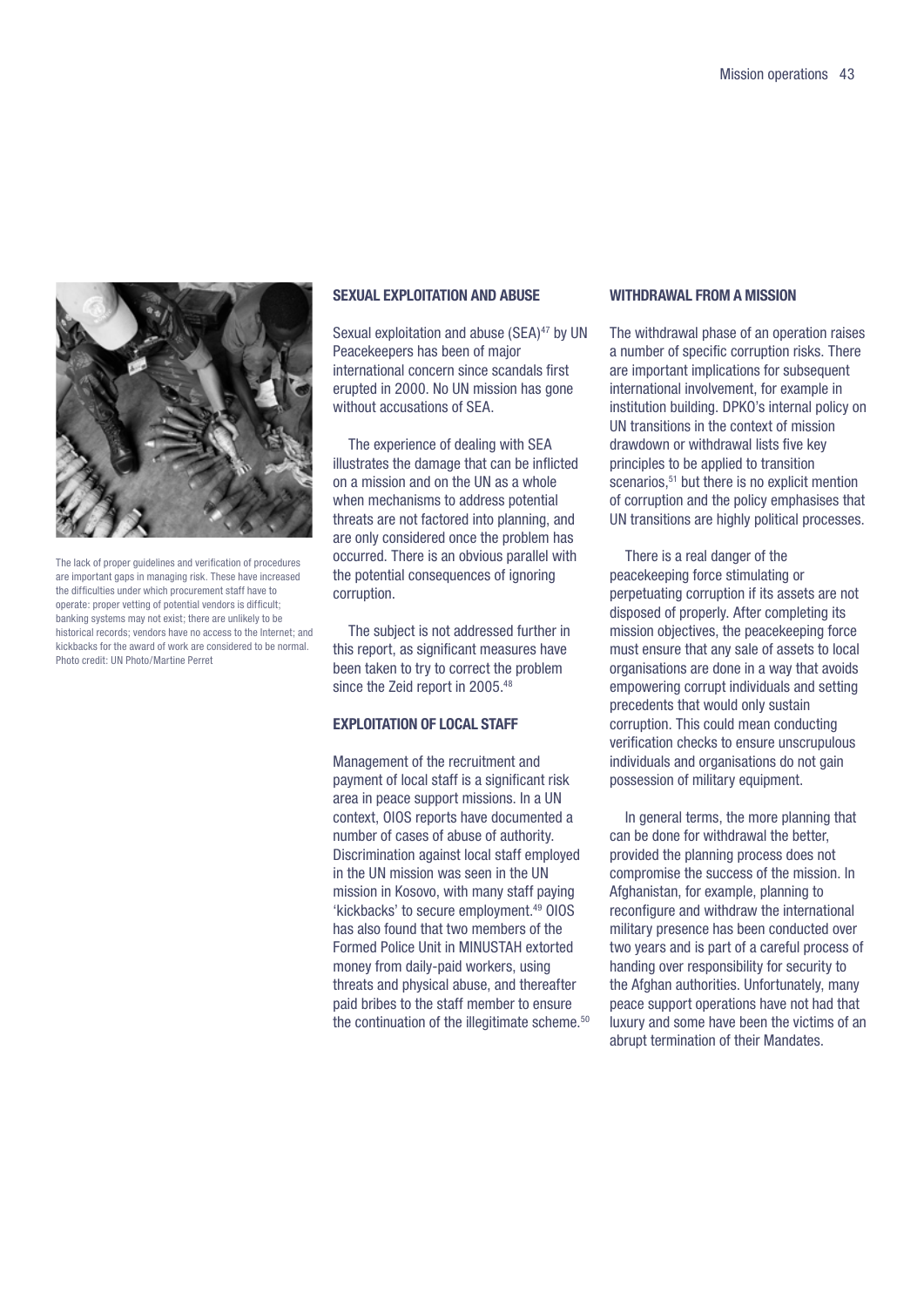#### **Mission liquidation and asset disposal**

Mission liquidation is a clear area of risk. A series of OIOS reports containing audits of the liquidation of the MINURCAT Mission in the Central African Republic and Chad have criticised a lack of effective and timely planning. One month into the liquidation period, important tasks such as closing of local bank accounts and reviewing receivables and payables were yet to be completed: less than two per cent of the USD 3.9 million in recorded receivables had been reviewed, and no review had been done of payables totaling USD 4.2 million.

The UN liquidation and asset disposal manuals state three methods by which assets are commonly disposed of during (and after) the withdrawal of a Mission. If equipment is considered to be in good enough shape to be used again and is cost-effective to transfer, it will be moved to another UN Mission, the central UN facility in Brindisi or perhaps one of the new regional logistics hubs, such as Entebbe in Uganda. If equipment is considered usable but it is not cost effective to transfer, it can be sold or donated to the host nation, other international organisations, or local bodies. Finally, assets can be 'written-off' if they are considered unusable, non-transferrable, damaged beyond repair, or are irrecoverable.

The greatest corruption risk identified by this report in this area relates to the second method of disposal: where assets are sold or transferred to third parties within the mission area. According to UN liquidation and asset disposal manuals, assets of a peacekeeping mission that are not costeffective to transfer elsewhere can be sold or donated locally. In this situation, there are

 two particular areas of corruption risk: the transfer and sale of assets to local governments and other organisations, and 'spot-sales' of assets. The UN 'Liquidation Manual<sup>'52</sup> requires full asset disposal plans to be drawn up to account for the sale or transfer of assets to governments and others. The guidance allowing 'spot sales' of assets valued at less than USD 4000 to be exempted from full compliance with UN procurement guidelines, such as the production of solicitation documents, risks encouraging the under valuation of assets.

#### **Economic Impact and local procurement**

Much has been written about the local economic impact of UN Missions. There is no doubt that the economic footprint of a peacekeeping mission is large, but its effect is complex and depends on the local financial decision making of the mission. This can be determined by factors ranging from structure, procurement, and recruitment, to how peacekeepers spend their Mission Subsistence Allowance  $(MSA).$ <sup>[53](#page-66-0)</sup>

One of the negative impacts of peacekeeping missions cited most often is the inflationary pressures brought upon the local economy by the arrival of the peacekeeping mission. However, such pressures are complicated to disentangle. Many missions have been able to construct supply routes that avoid damaging inflationary effects on local markets. In the case of East Timor, inflation of around 140 per cent was recorded during 1999. However, inflation appears to have resulted not from the arrival of coalition forces, but largely from local factors such as the disruption of supply associated with the conflict, and from the removal of government price subsidies on staple consumer items after the popular consultation of August 1999.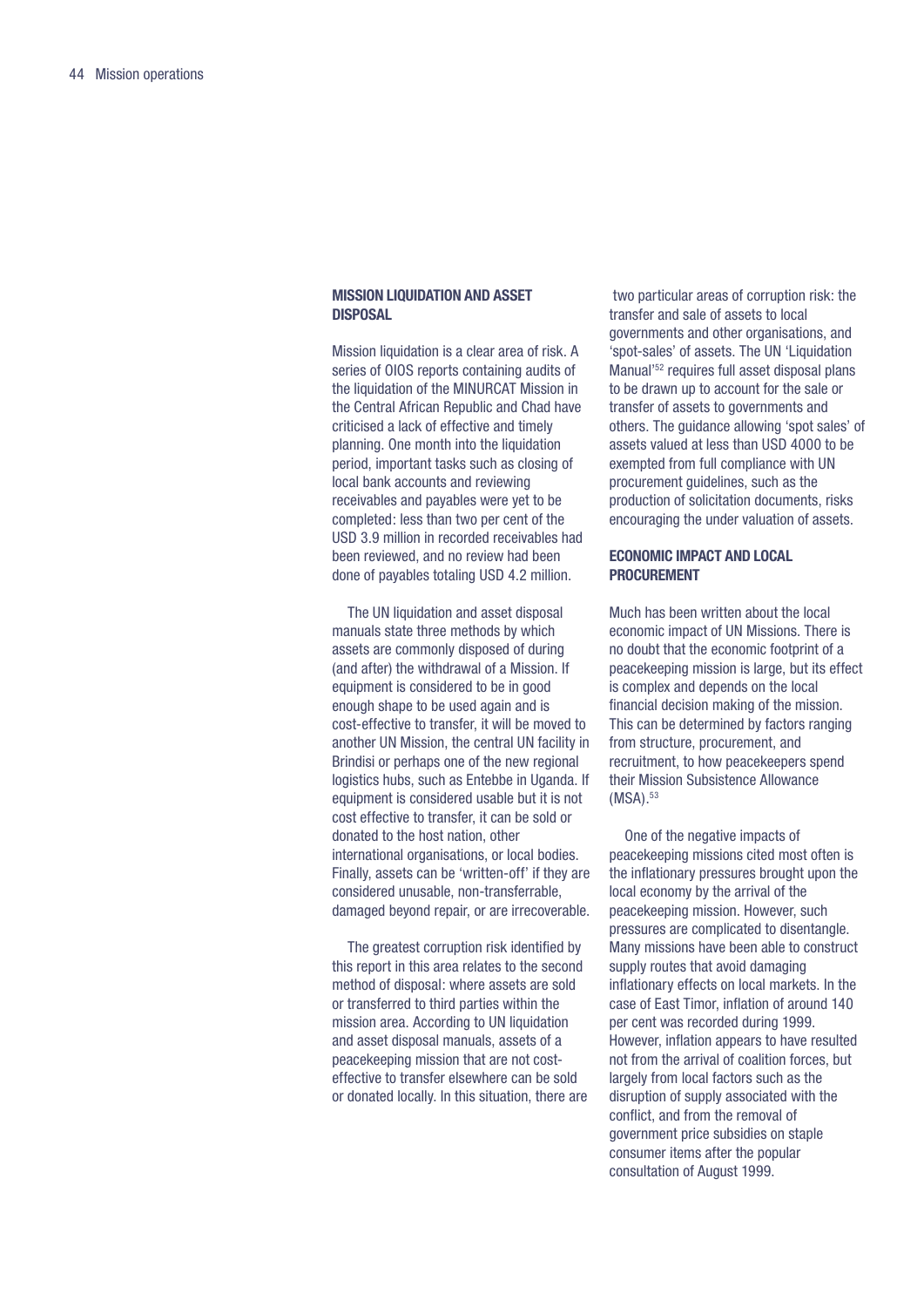The first elements of UNTAET arrived only in November and the mission took several more months to ramp up to its operating level. As the Mission upsized dramatically in 2000, inflation in the country was actually low.

In addition, the extent to which changes in prices are due to distortion of supply chains as a result of conflict is unclear.<sup>54</sup> The way in which mission spending affects the local economy also varies considerably between missions: evidence from Carnahan, Durch and Gilmore<sup>55</sup> shows that percentages of Mission spending that ended up in the local economy was as different as 27 per cent in Kosovo's UNMIK and 2.4 per cent in Sierra Leone's UNAMSIL, for example.



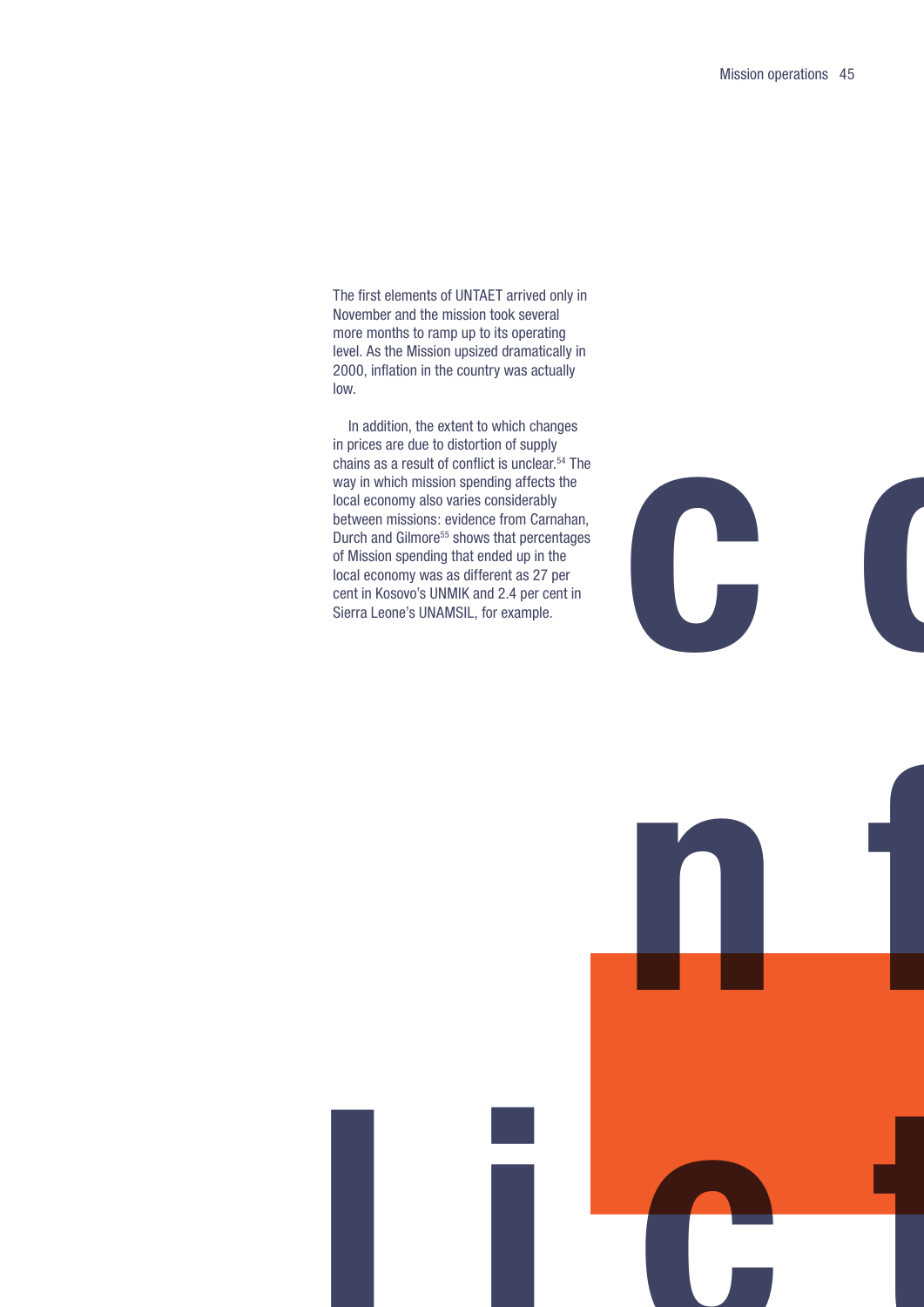## **Corruption risks in UN central procurement**

Corruption within the procurement process inevitably attracts attention and the cases that occurred in the period between 2000 and 2007 raised the profile of the issue (see box below on the Yakovlev case). Using the Procurement Task Force's (PTF) figures, it is estimated that corrupt procurement accounted for about two per cent of the overall UN Peacekeeping budget during that period and, subsequently, mechanisms were put in place to monitor the process.

This has had two effects. First, it has undoubtedly reduced the opportunities for corruption in procurement. The downside is that it is making staff at all levels much more risk-averse and, in turn, this has slowed the ability of the UN to undertake procurement activity. DPKO and DFS ability to mount new peacekeeping operations or to respond to changing operational circumstances has been hampered.

An example of this was the noncompetitive award of a contract to PAE, a US private company, to construct camps in Darfur in 2007. This contract attracted much investigation and criticism and was portrayed by some as corruption. However, it was only by the use of such a contract that accommodation was provided in a timely manner for the rapidly expanding mission in Darfur. The attributes of any procurement exercise are that it should be good, quick and cheap. Unfortunately, it is rarely possible to achieve more than two of these three attributes in any urgent procurement exercise.

The principal procurement risks in peacekeeping are vendor influence, vendor selection and information broking (which involves illegally giving or selling valuable tender information or tender progress information to other vendors).

#### **The Yakovlev Case**

In August 2010, Alexander Yakovlev, a former Procurement Officer at the United Nations, was charged and convicted by the United States' Federal Prosecutor for criminal offences in connection with the Oil-for-Food scandal. The Oil-for-Food Programme was set up by the UN to relieve the citizens of Iraq of the hardships of sanctions imposed on Iraq in 1990. The USD 64 billion programme enabled Iraq to export oil in exchange for food, medicines and other basic humanitarian goods and services for its citizens. The United Nation's Independent Inquiry Committee established that between the years 2000 and 2005, Mr. Yakovlev had received close to USD 1 million in bribes and kickbacks from numerous contractors who worked with the United Nations through the Oil-for-Food Programme.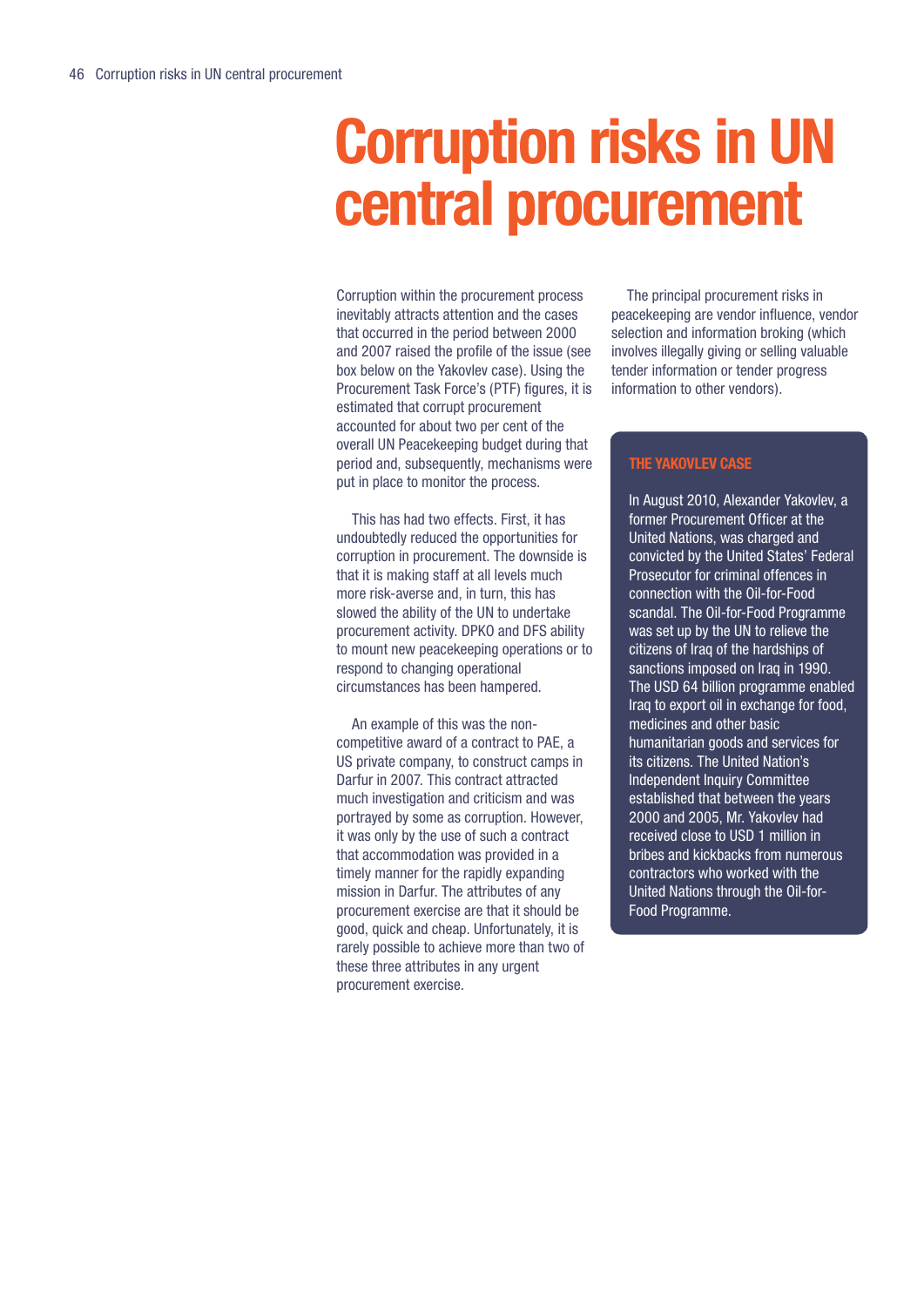## **UN oversight & whistle-blowing**

Oversight is an essential part of all financial control and investigation systems. Corruption is always difficult to investigate so central oversight is doubly important in this area. Some international organisations have made major progress, whilst others have not. The World Bank is an example of an institution that was criticised heavily in the 1980s and 1990s for having poor central oversight. Since then it has greatly strengthened its oversight and control processes, to the point now where many observers view it as having one of the more robust systems worldwide. Although there have been moves over the past decade to strengthen the investigations function within the United Nations system,<sup>56</sup> this function is not yet as well developed as it should be. Recent trends point to fragmentation rather than the development of a rigorous or centrally administered system.

#### **Office of Internal Oversight Services**

In many ways the UN relies on the Office of Internal Oversight Services (OIOS) to be its eyes and ears in terms of spotting corruption risk and investigating cases of wrong-doing. Self-evidently, it is vital that OIOS is able to conduct both functions effectively.

However, both insiders and outsiders have expressed concerns about OIOS's capacity. These include worries that OIOS does not have the necessary financial and political independence to perform its tasks fully, as it depends on the General Assembly for funding, and on the UN Secretary General's office for selecting its staff members. Over the last few years, there has been a debate about both the balance of OIOS resources between peacekeeping and other elements of UN expenditure, and where those resources allocated to peacekeeping should be based. A draft report to the  $67<sup>th</sup>$ Session of the General Assembly (GA)—in response to a pilot project requested by the GA three years earlier—recommends that the most effective utilisation of OIOS resources would be to increase its presence in key missions and receive support by regional centres of investigation.

The restructuring of the OIOS Investigation Division (particularly as it relates to peacekeeping operations) has now been largely approved and a proposal to make audits publicly available online was approved in March 2013. These moves are welcome and it is to be hoped they will result in more effective and transparent investigations. However, there is anecdotal evidence of difficulty in securing the necessary positions, and a number of departments—including DPKO—are considering establishing their own cadre of investigators. The intention seems to be for OIOS to train these investigators at least in part, but they are unlikely to end up with the experience of fully qualified OIOS personnel. More seriously, there is a risk that the investigators' will be distributed only to their parent department, with little wider information sharing or transparency.

While any increase in investigatory capacity is in principle to be welcomed, it is essential that those involved are properly qualified, bench-marked by outsiders, and that their reports are openly published. Prima facie, there is a strong case for concentrating an enhanced UN investigative capacity in OIOS, rather than dispersing resources to 'front line' departments, as this may result in duplicate efforts and compromise the independence of the process.

Experience has shown that when OIOS conducts investigations, the output often remains confidential. Under UN regulations, none of the individual investigations of the Procurement Task Force (PTF)—set up as part of the OIOS between 2006 and 2008—have been made publicly available, other than courtesy of Wikileaks. Only summary reports on the annual activities of the PTF's are publicly available, despite the General Assembly's decision that all OIOS reports should be public.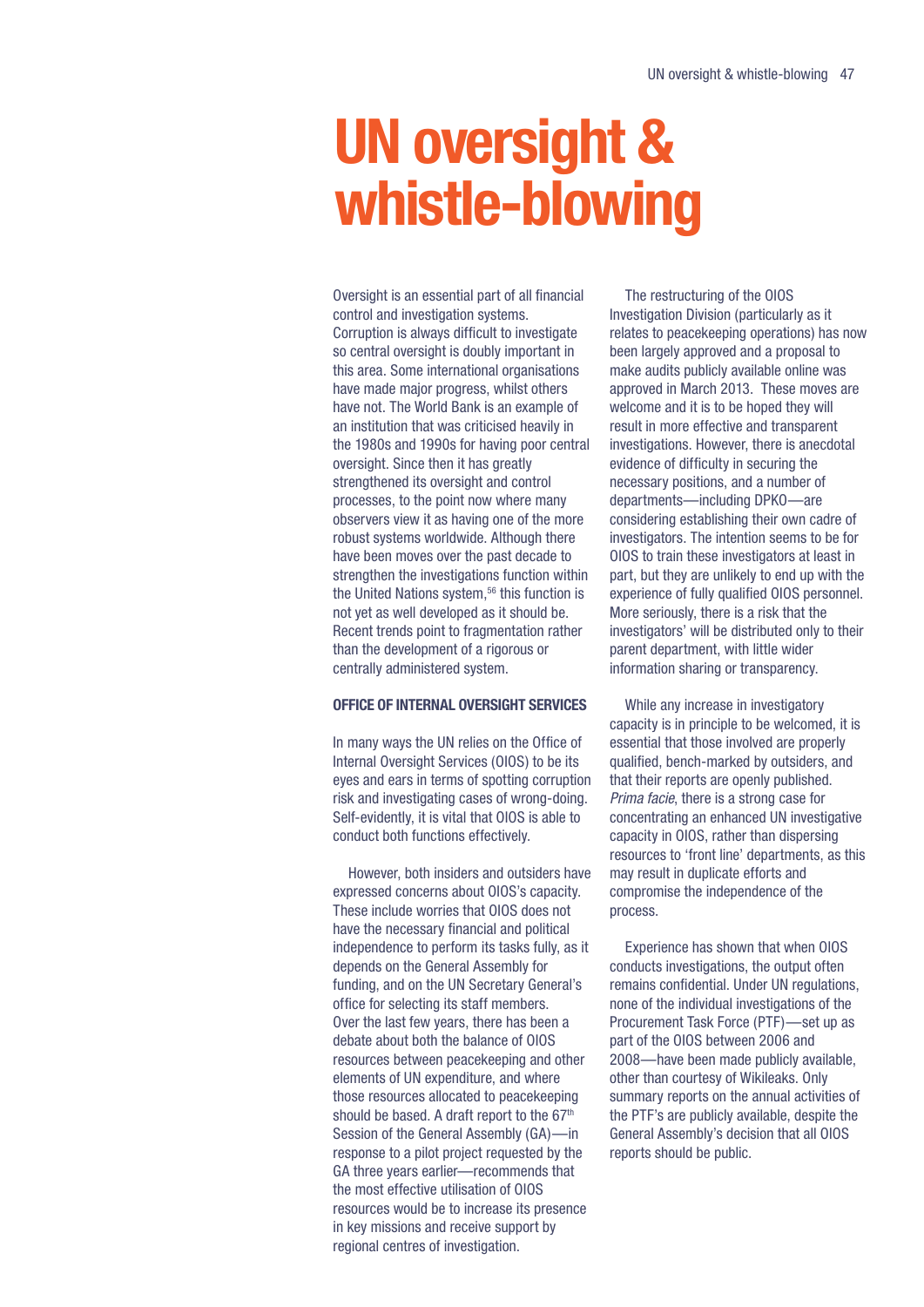#### **The Ethics Office & Whistle-blowing**

The UN's 'Protection against retaliation policy' was developed in 2005 as part of a package of internal reforms to encourage UN staff members in the reporting of fraud, corruption, waste of resources, and other serious forms of misconduct within the Organisation. The policy was developed in consultation with external stakeholders such as the Government Accountability Project (GAP). However, staff concerns still exist regarding the effectiveness of both the policy and the reporting of serious misconduct at a broader level.

One concern is that the overwhelming majority of reports of misconduct submitted to the Ethics Office have not involved serious misconduct harmful to the Organisation, but rather allegations of inappropriate conduct directed at the complainant from within their management chain. On this basis, the current policy is being overwhelmingly used as a staff grievance mechanism on work performance matters—which ought to be the preserve of the UN Ombudsman—rather than fulfilling its purpose of facilitating reports of serious misconduct that may cause severe damage to the UN's effectiveness and reputation. The UN Ethics Office has recently engaged an external expert to conduct a review of the 'Protection against retaliation policy' and develop proposals to encourage the reporting of serious misconduct, enhance whistle-blower protection, and improve interventions to prevent retaliation from occurring. It is anticipated that the review will be completed by the summer of 2013, and a report to be presented to the General Assembly later that year.

Until very recently, it has been difficult for staff to speak out about corruption within the UN. Only one retaliation complaint made by a whistle-blower to the UN Ethics Office has been upheld, and the whistle-blower concerned received protection in the form of an office transfer in 2012.[57](#page-66-4)

Although a recent ruling in the Wasserstrom case by the UN Dispute Tribunal is seen as an important precedent in protecting whistle-blowers within the UN,

#### **The procurement task force (PTF)**

The PTF was set up in 2006 initially to investigate allegations of corruption in the Oil-for-Food scandal in 2003. The PTF's mandate following this probe was to cover the previous 5 years of ongoing and closed OIOS investigations. However, according to former U.S. District Attorney Robert Appleton, the PTF faced significant challenges to their work from those unhappy about the prospect of full investigations from the very beginning of the process.

Those committed to the work of the Procurement Task Force pushed for an extension of the PTF's work beyond the initially mandated two years. However, support was not forthcoming. Robert Appleton is of the opinion that the PTF was a victim of its own success: it identified 15 corrupt schemes involving UN contracts worth USD 630 million, contributed to the removal of 32 companies from the approved list of UN vendors, identified 15 staff for criminal offences, and a further 27 for internal UN misconduct. Because of the PTF's success in investigating senior officials, diplomats and contracts in the jurisdiction of certain Member States, the task force was subject to retaliation and criticism from the Member States implicated, according to Appleton. Once the PTF was dissolved, the employment of former personnel proved particularly sparing. Before the PTF was dissolved, Russia put forward a UN resolution to bar any former PTF staff from further employment in the UN for three years.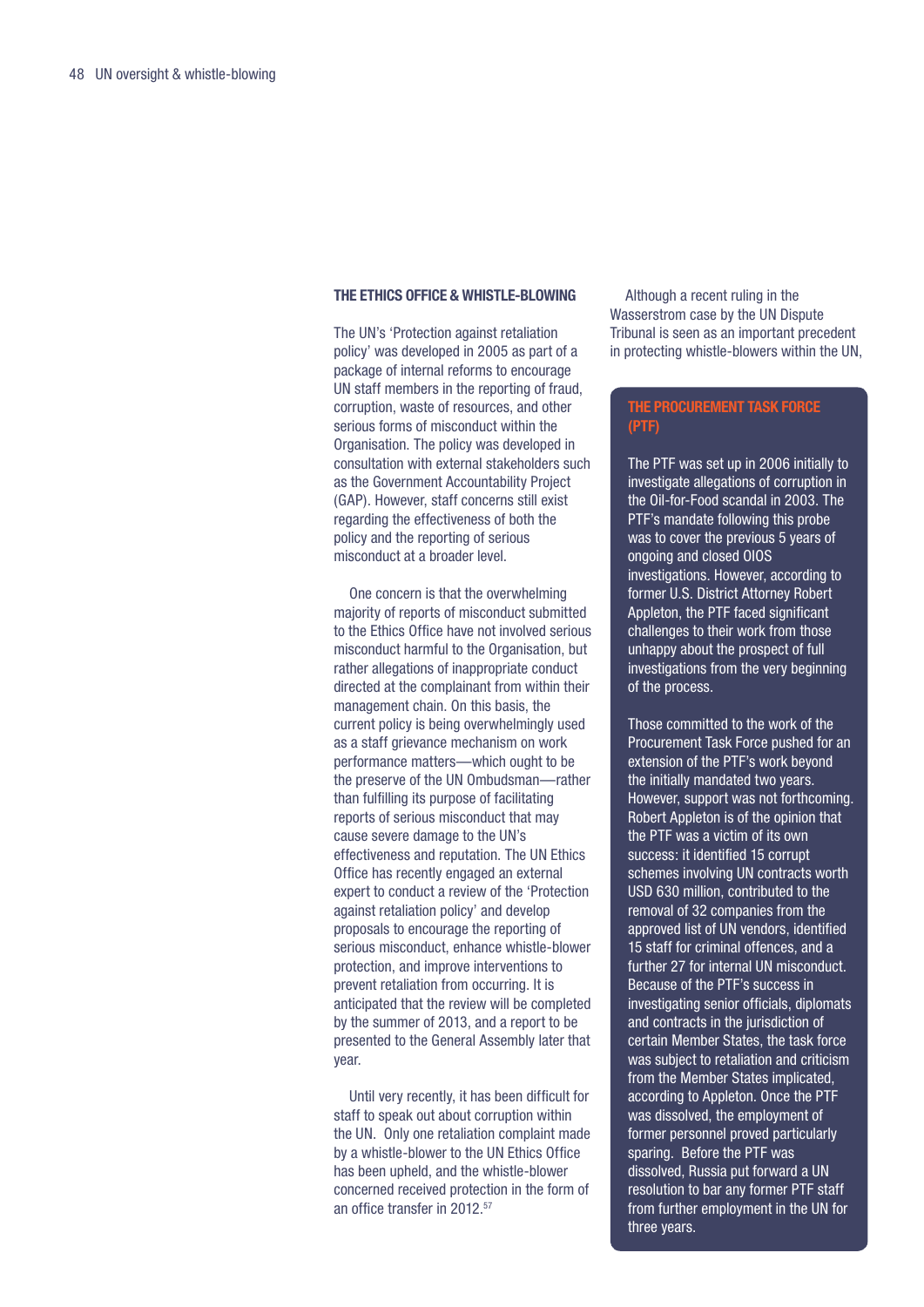concerns still exist over efforts to limit access to UN internal justice.<sup>58</sup> Recent reforms appear to have fragmented whistle-blower policies, effectively creating ad hoc, underfunded and understaffed specialised ethics offices for several different areas with weakened policies<sup>59</sup> and gaps in coverage. A report by the Secretary General on the Administration of Justice has proposed that UN statute be changed so that "determination by the Ethics Office on retaliation should not be the subject to challenge before the Dispute Tribunal".<sup>60</sup>

#### **oversight of personnel Misconduct**

Experience shows that misconduct of personnel in UN Peacekeeping operations is

a major problem. However, the UN's ability to tackle misconduct is limited due to a lack of disciplinary jurisdiction over military and police contingents supplied by Member States. The UN as an organisation has no legal authority to bring forward legal cases due to acts of misconduct. Individuals can be referred to their national jurisdiction for investigation, but many of these referrals either go without investigation or there is a lack of transparency with regard to any action that is taken: the chart in figure 6 shows the low level of responses by Member States to Secretariat requests regarding follow-up on referred allegations of misconduct. This self-evidently increases corruption risk across missions.





Source: United Nations Conduct and Discipline Unit, Statistics: UN Follow-up with Member States (Excluding Sexual Exploitation and Abuse), 2012, accessed August 2012, **http://cdu.unlb.org/Statistics/UNFollowupwithMemberStatesExcludingSexualExploitationandAbuse.aspx**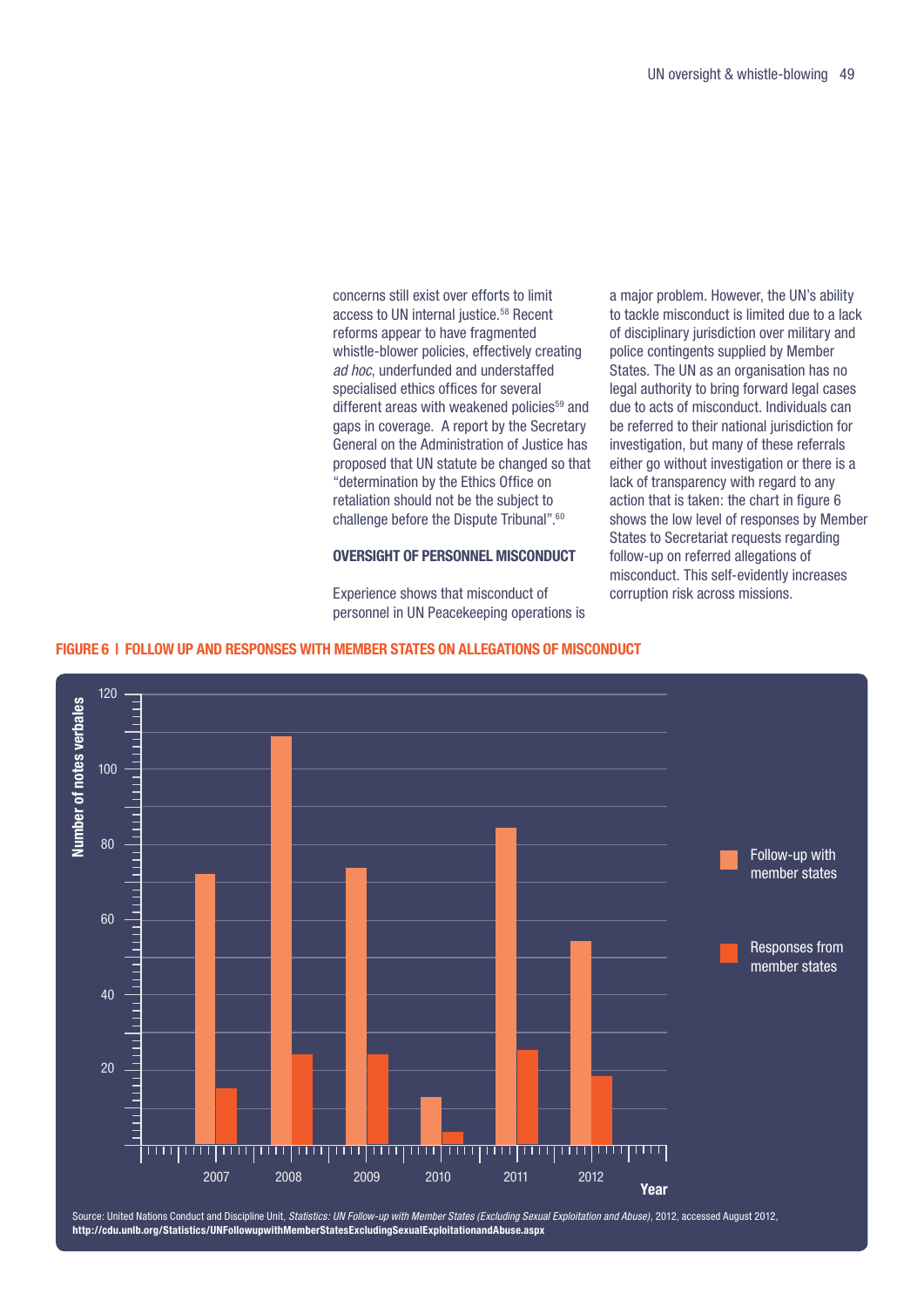#### **The WASSERSTROM CASE**

James Wasserstrom was investigating corrupt practices at UNMIK, the UN mission in Kosovo. When he raised concerns about corruption in the senior ranks of the mission, particularly for taking kickbacks on electricity procurement contracts in 2007, press reports suggested he faced serious retaliation from within the UN. And he did. Wasserstrom was detained by UN police, had his flat searched, and staff removed from his team.[65](#page-66-9) His role in overseeing energy utilities in the mission in Kosovo was effectively sidelined, which forced him out of his job. Wasserstrom took his case to the UN Ethics Office, which, after finding first hand evidence for retaliation and passing findings on to the OIOS, eventually concluded that there had been no retaliation in this case.

Subsequently, in what has been seen as a key case for whistle-blowers at the UN, the UN Dispute Tribunal ruled in favour of Wasserstrom, on the basis of the "Ethics Office's uncritical acceptance of the [OIOS] Investigation Report".<sup>66</sup>

In a judgement of relief on 15 March 15 2013,[67](#page-66-11) Judge Goolam Meeran said: 'The Tribunal finds it difficult to envisage a worse case of insensitive, highhanded and arbitrary treatment in breach of the fundamental principles of the Universal Declaration of Human Rights, including arts. 1, 3, 6, 7, 8 and 9. The failures of the Ethics Office to recognize such gross violations calls seriously into question its suitability and effectiveness as a body charged with the duty, as described in its mandate ST/SGB/2005/22 (Ethics Office, establishment and terms of reference), para. 1.2, to assist the Secretary-General in ensuring that all staff members observe and perform their functions consistent with the highest standards of integrity.'

#### **FIELD OVERSIGHT**

There have been a number of examples where poor oversight or management control by those in charge of oversight in the field have resulted in failure to prevent corrupt practices.

In UNMIL, OIOS found that managers had failed to exercise appropriate command and control over their subordinates, which had directly contributed to the sexual exploitation of the local women.<sup>[61](#page-66-8)</sup> OIOS found that the exploitation by members of the MONUC mission was 'aided by lax security at the military contingent's camp which facilitated

unauthorized access by members of the local population into and out of the camp'.62 Despite allegations being brought to the mission commander, nothing was done about them. It was also found that, in relation to the sexual abuse of a nine-yearold boy, the national contingent commander made the offending peacekeeper pay compensation to the child's mother, local authorities and others instead of reporting the alleged incident to the Head of Mission. In addition to the issue of ineffective control and reporting by commanders, the lack of a credible threat of punishment by TCCs cannot be ignored.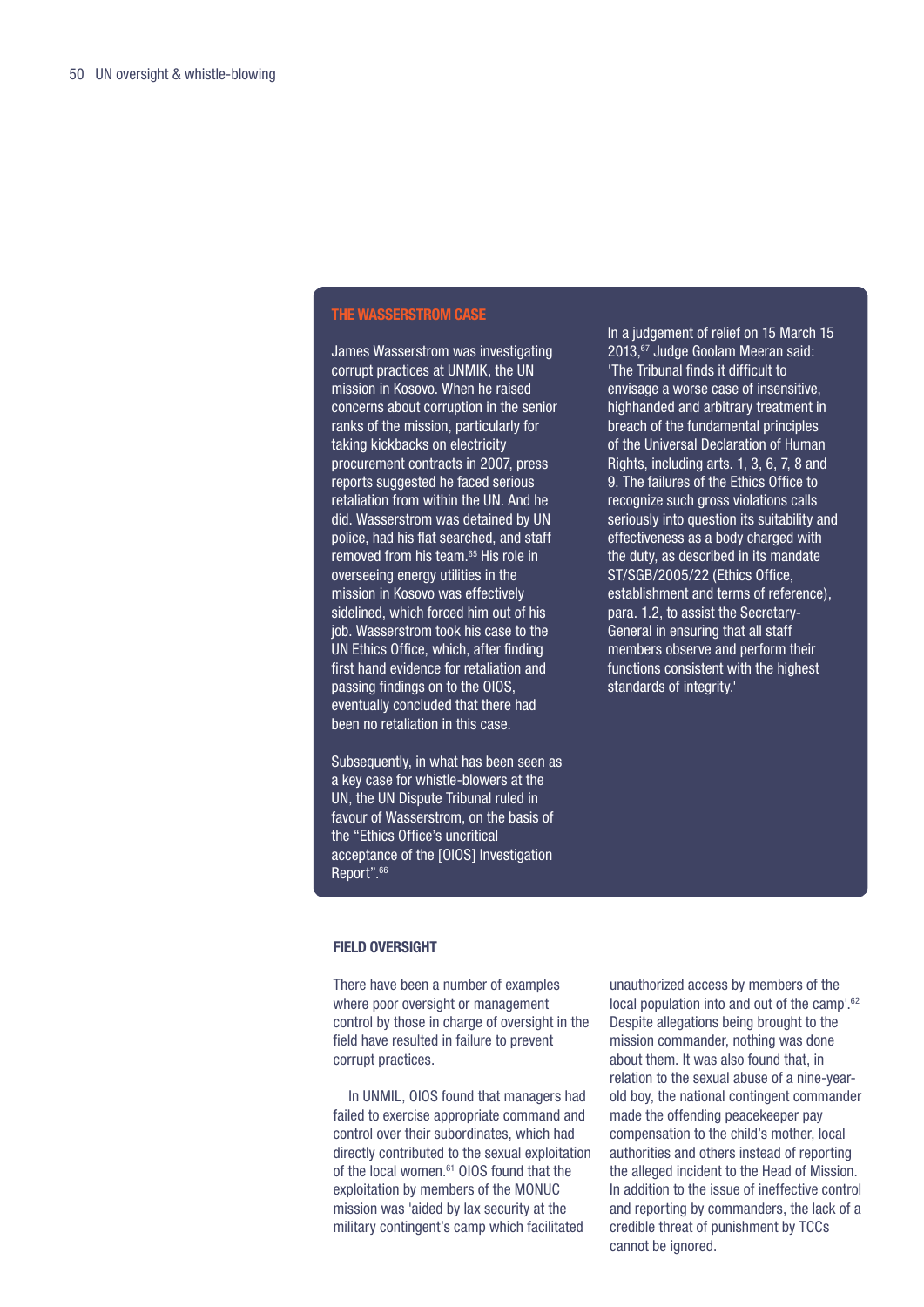In another case involving UNMIL, poor management and oversight of procurement meant that tenders exceeding USD 200,000 were not being properly considered 'thereby compromising the integrity and transparency of the evaluation process'.<sup>[62](#page-66-12)</sup> UNMIL had not established adequate criteria for evaluating bids and there were instances where technical evaluation teams recommended specific vendors, contrary to the guidance provided in the United Nations Procurement Manual. These weaknesses were attributed to the lack of training of requisitioners and the absence of proper management oversight by the Procurement Section. UNMIL stated that the Chief Procurement Officer would henceforth sign off on all evaluation criteria and that requisitioners would be appropriately trained.<sup>[64](#page-66-13)</sup>

Within a Mission, the Special Representative of the Secretary General (SRSG) needs to create a culture of accountability and effective monitoring that will impact the entire command chain and help to reduce the risk of corrupt practices. These considerations need to be built into the selection process and into the current Senior Leadership induction programme.



**n d**

**ate**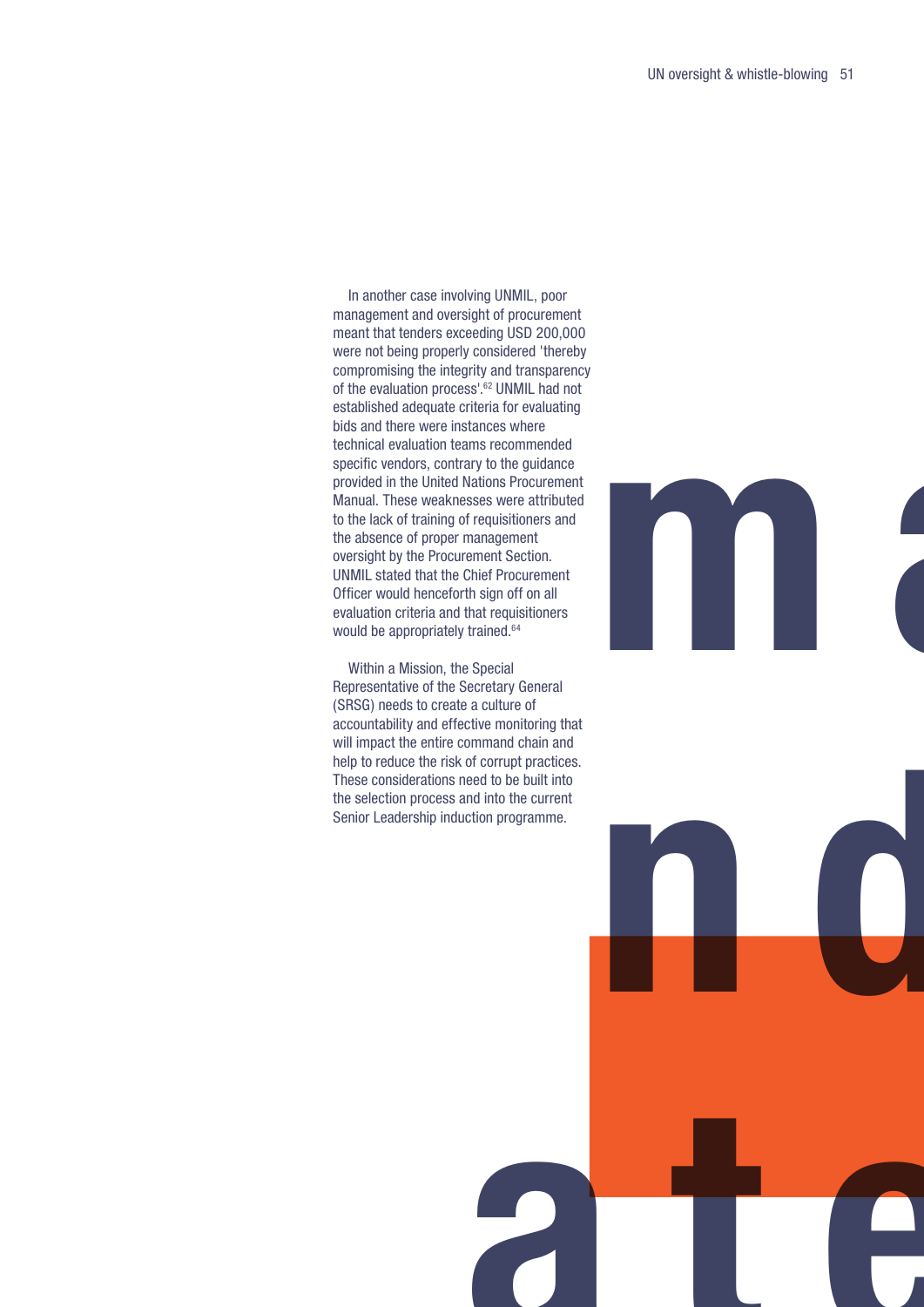# **Recommendations T ranspare**

There is no 'one-size-fits-all solution' to the problem of corruption in peacekeeping. But we are convinced that a passive approach, in which corruption is seen as simply an inevitable part of the context in which the mission must operate, is insufficient. We believe that many in the UN and peacekeeping words would agree. Ignoring the problem will merely lead to corruption becoming more deeply embedded, increasing the likelihood of a failure of the international effort.

The study suggests a policy framework which the UN could develop and adapt for its own use. This framework consists of a clear statement of UN policy towards recognising corruption, guidance and training requirements, and a more independent and a more professionalised UN oversight capability.

There are seven broad actions the UN and Member States can undertake to prevent corruption in its peacekeeping missions:

**1. The UN Secretary General should make a strong statement of UN Policy towards recognising corruption**. It should address the need to prevent corruption arising within the mission and from mission operations, and include a call to stop embedding corruption more deeply in the host nation. The UN, through the Secretary General, should make clear the way in which he and the Organisation view corruption in peacekeeping, failing-state and other conflict and post-conflict environments, and how the UN will develop and implement the necessary action and guidance in its various operations.

The UN should initiate a serious and focused discussion on corruption and practical anti-corruption measures. While the Organisation should initiate the debate and be prepared to implement the outcome, it may be that most of the detailed discussion is best conducted outside formal UN structures. This could follow the example of the work facilitated by Liechtenstein on the definition of 'aggression', where moving a difficult debate away from established UN forums produced results.

The development of this statement and accompanying practical guidance could take various forms: from the most high-profile route of a Security Council Resolution, as was the case for mainstreaming gender, through to a Guidance Note of the Secretary General supported by the development of appropriate policy documentation. Clearly this will need the support and approval of Member States as has been the case in addressing other cross-cutting issues such as sexual exploitation and abuse (SEA) or gender.

- **2. In the light of this report Member States should carefully consider how they might contribute to reducing corruption risk in UN operations**, perhaps by stimulating a debate outside formal UN structures, that can assist the development of the policy referred to above.
- **3. The UN should prepare Guidance on how to approach corruption issues in the design of the Settlement and Mission Mandate**.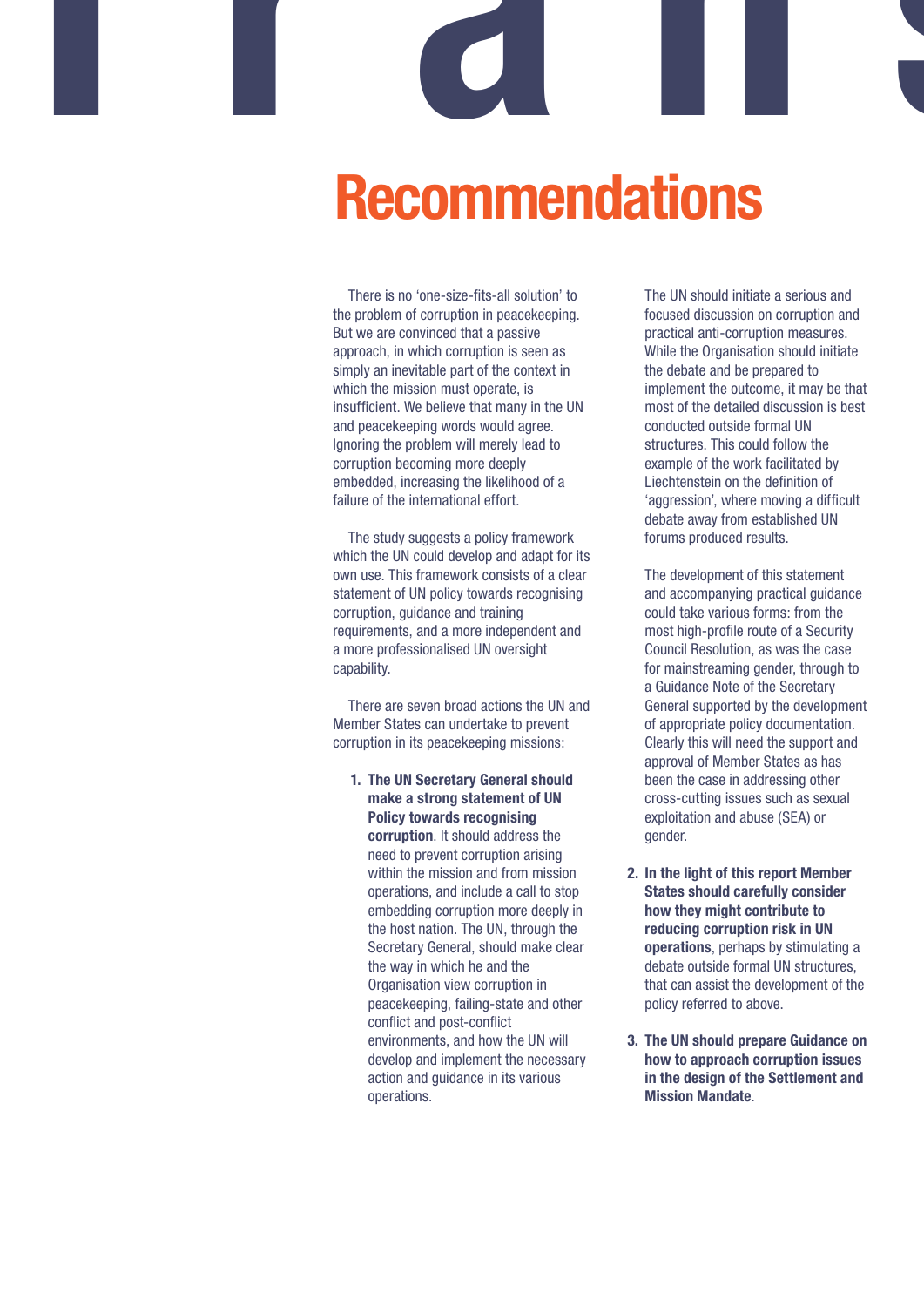This guidance should include:

- • **Stage I Before an International Mandate:** Collecting background information to the conflict and the region. It should include analysing the socio-economic impact of outside intervention on corruption levels in order to minimise the adverse footprint.
	- **Stage II Adoption of the Mandate**: Building appropriate anti-corruption objectives into the mandate early on. These should centre on marginalising corrupt individuals and practices, cleaning up corrupt institutions as part of a long-term settlement, establishing strict contracting guidelines for private security personnel and/or contractors, and proper implementation of periodic monitoring and evaluation.
- • **Stage III Negotiating Phase (pre-Settlement)**: The negotiating team should be in a position to harness public opinion against corrupt officials and push through the necessary reforms by applying soft and hard pressure.
- • **Stage IV: Implementation Phase (post-Settlement):** One over-arching element should be a strategic implementation plan. Counter-corruption efforts should be integrated fully into the implementation plan and should be present in all crosscutting support mechanisms. Crucially, the Special Representative should consider provisions to allow both international and local NGOs to monitor government

performance, and indeed that of the UN itself, in order to promote greater transparency.

- **4. The UN should prepare Guidance for Special Representatives of the Secretary General (SRSGs), their staff and peacekeeping forces** on addressing corruption inside mission operations. Guidance should also address host nation corruption issues and their impacts on the mission. This should include:
	- Aiming to build local support to the mission through co-optation and partnership building.
	- Developing a strategic implementation plan with built-in counter-corruption instruments at the beginning. A coordination mechanism should also be devised to allow the Special Representative and his or her team to maintain effective oversight, whilst balancing the legitimate input of the local government with the legitimate autonomy of the contributing organisations.
	- Including staff with appropriate counter-corruption expertise in the Special Representative's core decision-making team. These people can be sourced from civil society groups and international organisations. It may also be appropriate to include a counter-corruption task force in the international mission to aid in rule of law, development, and industrial policy.
	- The Special Representative should also consider provisions to allow NGOs to monitor government and UN behaviour.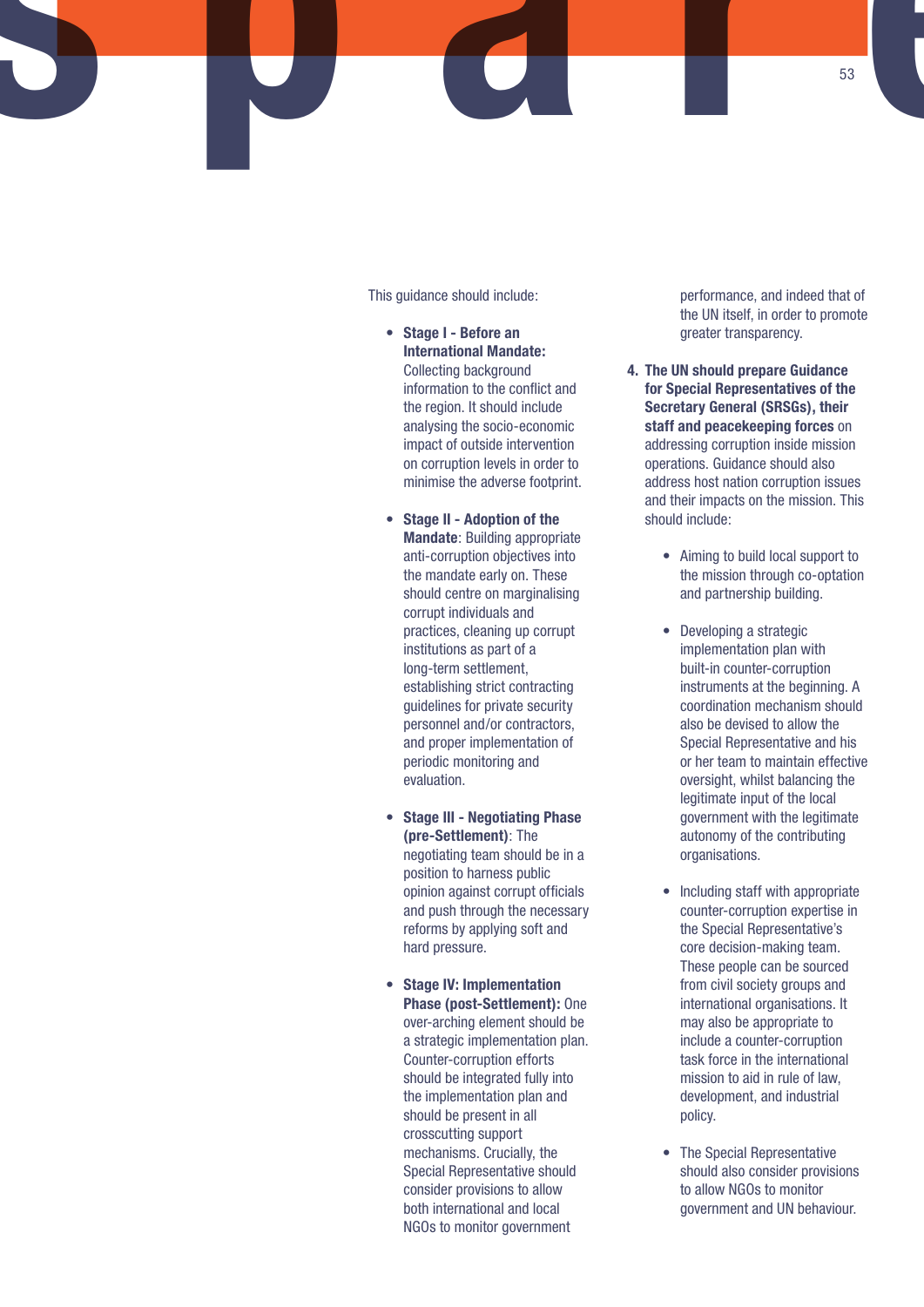**p e**

- **5. Guidance should be prepared on all areas where there is corruption risk**, including:
	- • **Selection of Troops and Police**: The establishment of the post of Director, Strategic Peacekeeping Partnerships is a welcome development. However, the mandate of the new role should be robust and independent with effective sanctions available to it.
	- • **TCC/PCC Reimbursement**: The UN should aim to introduce requirements for greater transparency and accountability in contributing countries over the use of reimbursements.
	- • **Mission Subsistence Allowance**: The introduction of procedures for monitoring the mission subsistence allowance process would reduce the potential for corruption.
	- • **Contingent owned equipment**: Better and more transparent systems of oversight should be introduced to reduce corruption risk.
	- **Trust Funds: The control and** oversight of trust funds needs to be tightened up and made more consistent across missions.
	- • **Natural Resource Exploitation**: Improved reporting mechanisms for suspected issues to the mission leadership should be put in place. These should include expanded whistle-blower protection. There is a great need for a stronger regular oversight and taking speedy action in

dealing with alleged cases. Other options would be for the UN to consider the need for the host State to agree to international protection of major mining sites, other verifiable means of securing production sites, and close collaboration with the Extractive Industries Transparency Initiative (EITI), for example.

**6. The UN should establish Counter-Corruption Training Requirements for SRSGs, their staff and peacekeeping forces.**

There is an extensive network of training centres for Peacekeeping and Peace Support Operations.<sup>68</sup> Until recently, however, none of these had conducted specific training on corruption risk, either as a standalone topic or in conjunction with related topics.

However, a few such courses have commenced, with TI-DSP and training centres partnering in their delivery. In Africa, anti-corruption modules have been included in a number of peacekeeping courses and there are on-going discussions with several training centres aiming to mainstream building integrity and anti-corruption training in their programmes. TI-DSP is also developing training programmes and tools to counter corruption in cooperation with specific countries for both the military and the police. The team has also been raising awareness of the challenge posed by corruption and the tools available to addressing it through mechanisms such as the annual conference of the International Association of Peacekeeping Training Centres (IAPTC).

**c e**

**a**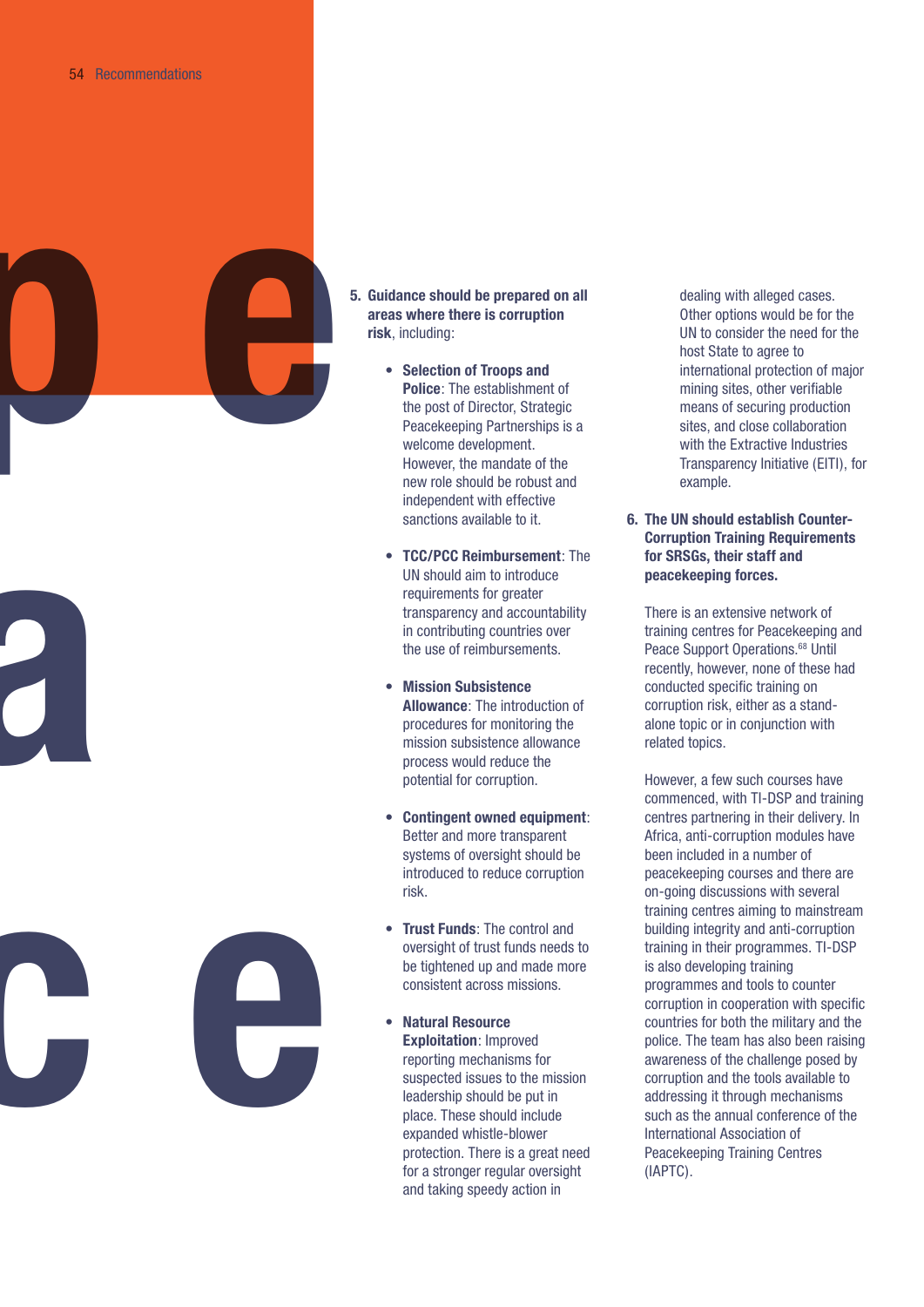

There is an extensive network of training centres for Peacekeeping and Peace Support Operations. Until recently, however, none of these had conducted specific training on corruption risk, either as a stand-alone topic or in conjunction with related topics. Photo credit: UN Photo/Albert Gonzalez Farran

These training courses and modules have evolved from a more general set of anti-corruption training courses for senior officials in defence and security that have been created by TI-DSP over the past five years. A number of nations and training institutes have also developed the capability to run these courses themselves. The courses have been developed in different formats:

- five day foundation course for Colonel-level defence and security officers and officials
- five day train-the-trainer course for the above
- five day course for noncommisioned officers (NCO)
- modules of varying length, addressing key issues and tailored for insertion into other training programmes
- three day course for prosecutors and investigators in defence and security corruption risk
- one day leadership course for defence and security ministries and for international intervention forces
- pre-deployment training on corruption risk and corruption as a strategic issue in-country for intervention forces
- post-deployment training, learning from experiences of corruption risk, and corruption in-country

At a more senior level, relevant counter-corruption training should be included in the UN Senior Mission Leaders' Course for prospective senior appointees, the Senior Leader Programme run for senior appointees, and as part of the induction programme for newly appointed SRSGs.

**7. The UN should establish a more independent and professionalised oversight and investigation capability**

Work is underway in a number of areas to improve the UN's oversight and investigation capability. Internal UN bodies such as the Joint Inspection Units, the Office of Internal Oversight Services (OIOS), the Ethics Office, and other Secretariat Departments have been involved in this for a number of years. However, this activity has not resulted in a more independent, transparent, and professional system. Nor has the UN yet fully absorbed the lessons learned by other organisations such as the World Bank. The Secretary-General should commission a strategic review by an outside organisation designed to establish a clear direction of travel and take the best of the progress already made. Civil society organisations and others with a professional interest in counter-corruption work should be asked to contribute to this review.

Following these recommendations should result in more effective peacekeeping missions, and a UN more attuned to mainstreaming corruption as an issue. It would also make the Organisation more accountable to its Member States and to the nations hosting peacekeeping and other conflict-related missions.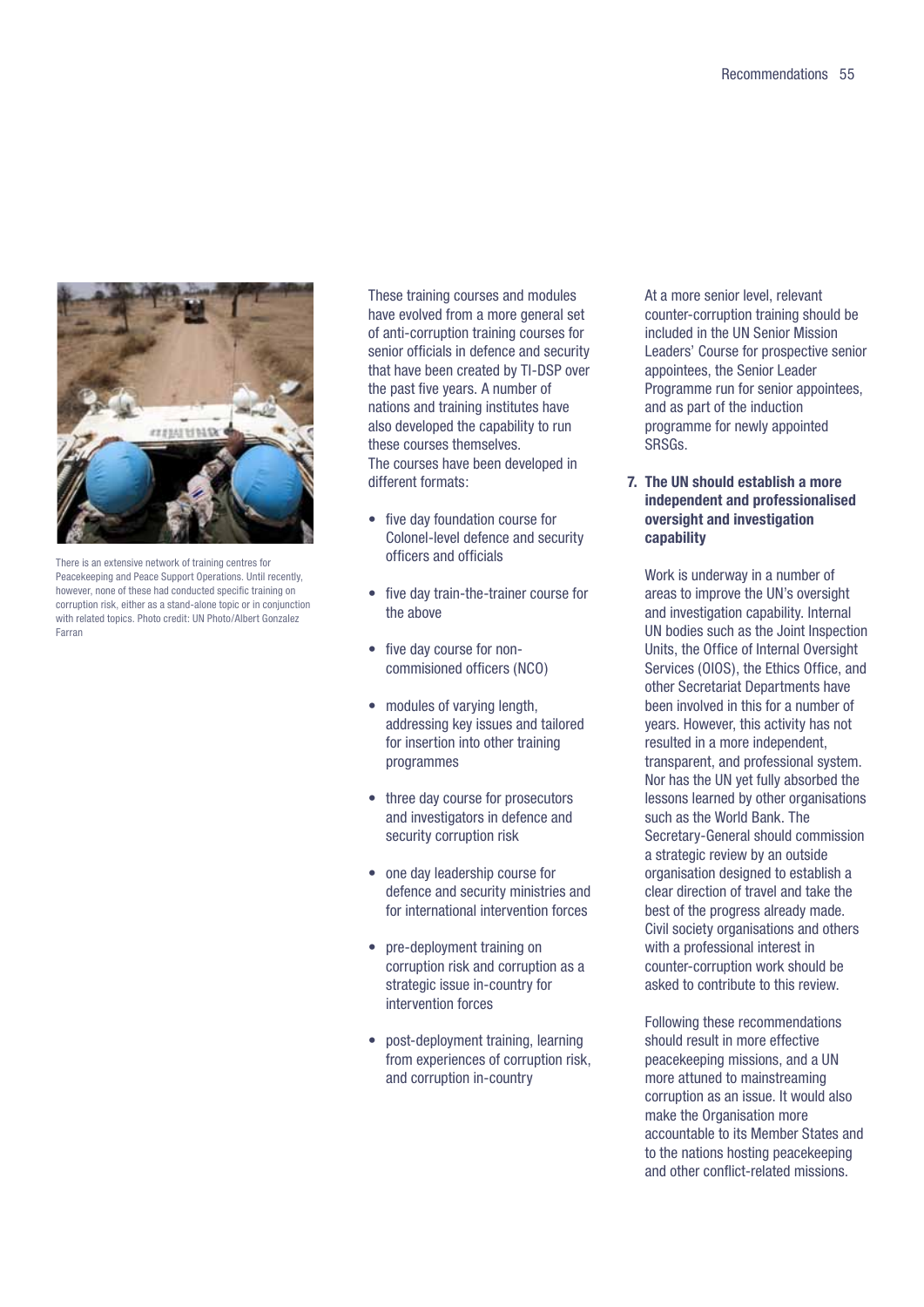

**uptio**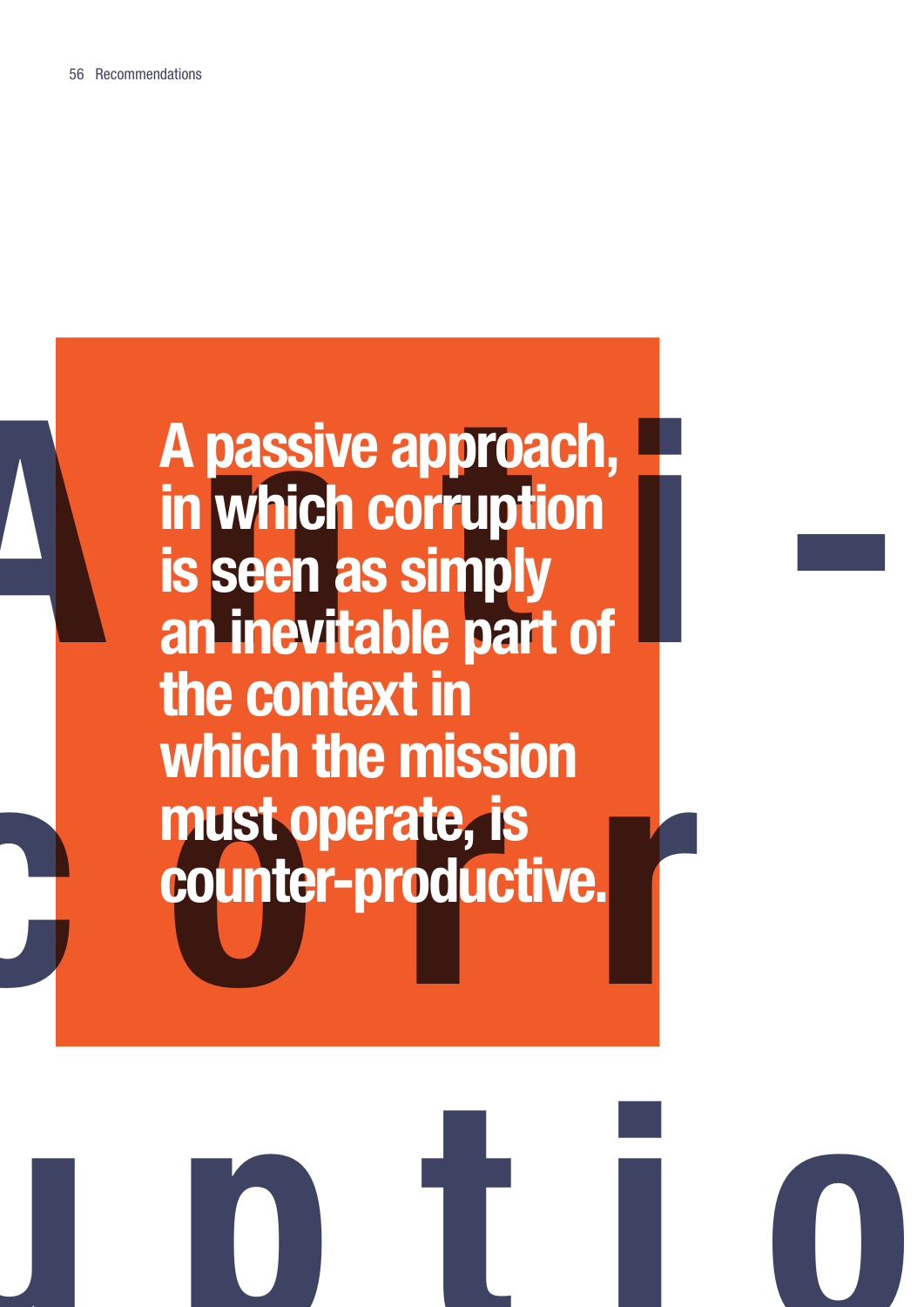## **Annex: Guidance & tools**

There are a number of tools and guidelines that peacekeeping operations can use to benchmark their own conduct, assess the context they are operating in, and inform choices for programmes and projects. Some of the tools and guidelines with an anticorruption focus are listed below.

**1. Principles for operations**

General guiding principles are important for personnel redeployment training and reminders while on mission. They set a benchmark for personnel behavior and for conducting work in order to minimise corruption risks in complex settings.

• **UNDPKO – Blue Helmet Code of Conduct**: A peacekeeping force should begin with its own guidelines on behaviour, While the Code of Conduct is targeted towards soldiers, the principles should be adapted to civilian and police staff in an operation. While all 10 points of the Code of Conduct address integrity, five in particular address corruption:

> **#1:** Dress, think, talk, act and behave in a manner befitting the dignity of a disciplined, caring, considerate, mature, respected and trusted soldier, displaying the highest integrity and impartiality. Have pride in your position as a peacekeeper and do not abuse or misuse your authority.

**#3:** Treat the inhabitants of the host country with respect, courtesy and consideration. You are there as a guest to help them and in so doing will be welcomed with admiration: neither solicit or accept any material reward, honor or gift.

**#4:** Do not indulge in immoral acts of sexual, physical or psychological abuse or exploitation of the local population or United Nations staff, especially women and children.

**#6:** Properly care for and account for all United Nations money, vehicles, equipment and property assigned to you and do not trade or barter with them to seek personal benefits.

**#10:** Exercise the utmost discretion in handling confidential information and matters of official business which can put lives into danger or soil the image of the United **Nations** 

• **OECD – Do No Harm:** This principle and its guidelines were developed with the intention of helping donors and peacebuilding operations in making sure their good intentions minimise unintended consequences and potentially make a fragile situation even worse. The principle covers practical matters, from trying to prevent 'brain drain' within a local economy to trying to prevent price inflation. It also covers issues that can be immediately destabilising such as critical self-checks on making sure an intervention does not aggravate grievances between already tense stakeholders.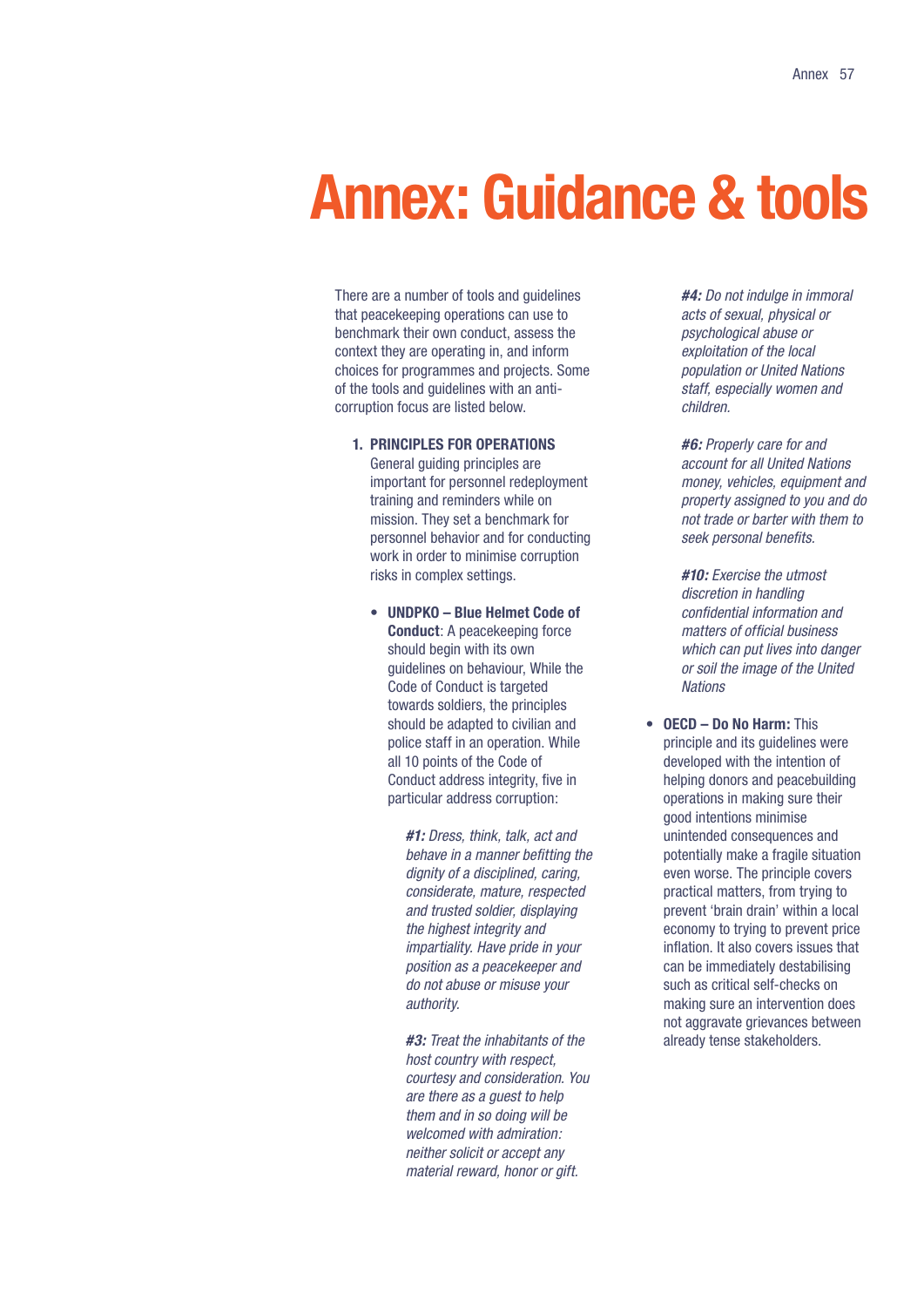#### **2. General guidance**

Conflicts, particularly civil wars, contain complex dynamics. Where corruption is recognised as one of the causes of conflict, it is necessary to analyse corruption in the countryspecific context.

A number of international organisations and have begun to acknowledge corruption as a priority issue for any attempts at stabilising fragile states:

- • **World Bank World Development Report 2011**: Conflict, Security, and Development: This report is the World Bank's first comprehensive insight on instability, and corruption is recognised as a 'key stress' that can push already fragile states into conflict. Specifically, corruption destabilises in two ways: by driving grievances, and by weakening institutions that would respond to grievances. The report also emphasises that factors for corruption have to be observed from a nation, regional, and international perspective.
- • **UNDP Strengthening the rule of law in crisis-affected and fragile situations**: UNDP's experience recognises that the dysfunction and collapse of state institutions meant to address the rule of law lead to corruption and escalations of violence. For example, the report acknowledges that a lack of confidence by the public in security services can lead citizens to turn to organised crime for protection.

#### **3. Macro-Level Assessments (political economy and conflict)**

These approaches focus on the distribution of power and resources in different contexts at a macro level. In particular, it emphasises the incentives, structures, personalities, and institutions that ultimately support or undermine change in order to ensure a more realistic expectation of what can be achieved. Such an evaluation should include information on how existing institutions are run, structured and owned; how the government extracts income from these establishments and from the economy as a whole; and who it co-opts to do so. The following are examples of available tools:

- • **UNDP Conflict-Related Development Analysis (CDA):** Reviews macro to micro factors of a conflict, emphasising 'structural' issues as opposed to the immediate causes of a conflict. The CDA also assesses all levels of actors' interests in a conflict, from international organisations to local stakeholders. The CDA reviews the different ways findings can be employed, including programme planning, regular monitoring, or early warning. The CDA also takes a development approach to address long-term stabilisation.
- • **World Bank Problem-Driven Governance and Political Economy:** The analytical starting point is addressing the issue as a specific governance problem, as opposed to a whole country or regional context. The analysis then maps the actors, institutions, and structures surrounding the problem to try and understand why it exists.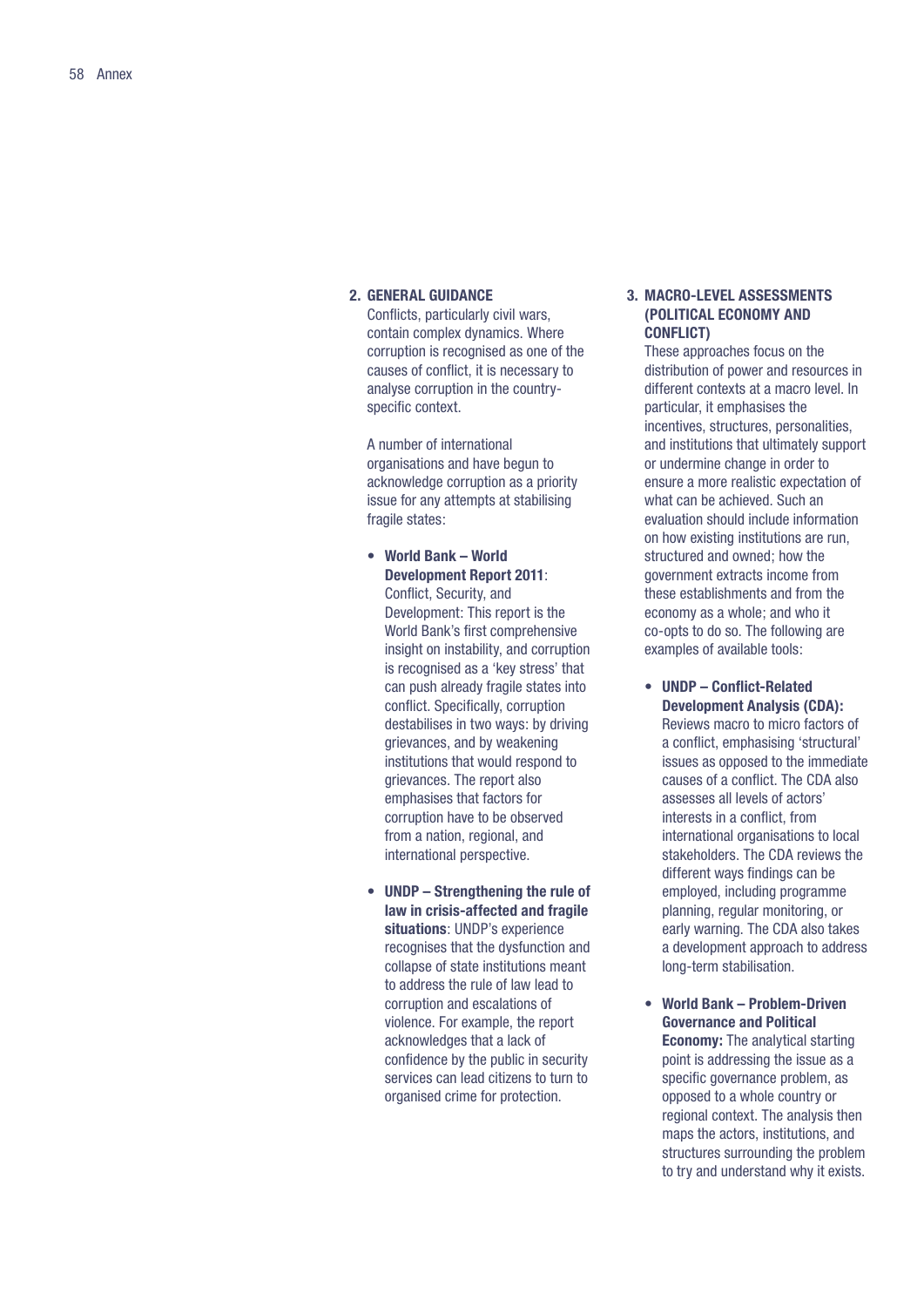While it doesn't necessarily gives solutions, the analysis does provide programmers with a greater awareness of the risks involved when developing solutions to a problem.

- • **DFID Drivers of Change (DoC)**: It analyses the 'agents', 'structural features', and 'institutions' which can enable or hinder change in a country. DoC emphasises the analysis of contextual factors such as the self-interest of individuals and mapping informal institutions which regulate relations. These are important details which help to identify issues beyond actors which are immediately visible. This approach also allows policy and programme planners to critically test assumptions against complex contextual issues.
- • **DFID Conflict Assessment (CA)**: This analysis is part of an overall planning exercise with three stages: conflict analysis, analysis of responses, and strategies/ options. Within the conflict analysis itself, structures, actors, and dynamics are mapped. This judges the motives and capacities of actors, as well as the way they interact with each other both at an individual and at an institutional level. The second and third stages of the assessment force a critical view on what any external engagement may have on a conflict, being sure to bare in mind that 'root causes' are constantly changing. Further, the actual capacity to intervene needs to be taken into account to judge any influence.

#### **4. Mapping of Institutions**

In thinking about power bases and stabilisation, a mapping of state institutions is important. Weaknesses in internal structures, personnel, finance, and human resource management are all elements to be examined for capacity and corruption risk as UN personnel begin to support reform and reconstruction. Non-formal state institutions should also be assessed as they may provide services for large parts of a country after a conflict. Despite sometimes being labelled as 'traditional', this does not negate these systems from corruption risks.

Tools to assess institutions include the following:

• **Transparency International - Defence and Police Risk Typologies:** While neither definitive nor exhaustive, the typologies are robust enough to serve as the starting point for most nations. It breaks the generality of defence and security corruption down into five broad headings encompassing different types of corruption. The typologies are a good tool to open the debate within a ministry, department, across defence and security forces, or with civil society. It can identify which issues are relevant and which need to take priority.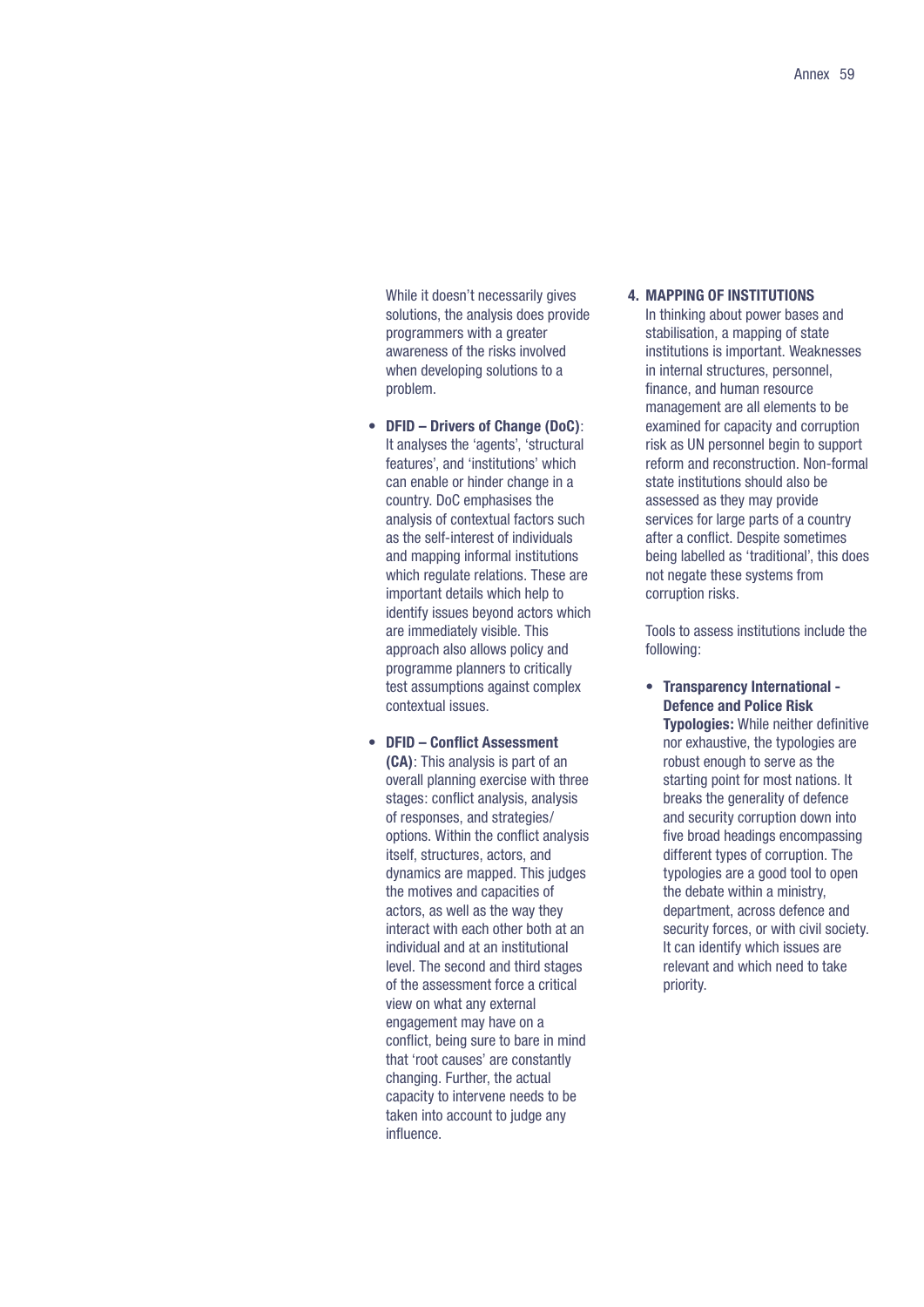- • **UNDP Capacity Assessment Framework**: The Framework is made up of three dimensions: Points of Entry (enabling environment; organisation; individual); Core Issues (including institutional development, leadership, knowledge and mutual accountability); and Functional Capacities. With the Points of Entry dimension the UNDP recognises that a country's capacity resides on different levels – enabling environment, organisation and individual – and thus needs to be addressed across these levels. For each point of entry, there are functional capacities necessary for the successful creation and management of policies, legislations, strategies and programmes, these technical capacities may need to be assessed as well but there is no predetermined order or scope.
- **World Bank Post-Conflict Needs Assessment (PCNA**): The PCNA generally takes place in the early transition phase from violent conflict to peace. The PCNA approximately covers the Stabilisation/ Transition and the Transformation/ Institution building phases of post-conflict recovery. From an operational perspective the PCNA distinguishes postconflict situations with 'strong' or 'weak' national capacity. The post-conflict situation of a country affects the process and substance of the PCNA. The PCNA should focus on areas that help stabilise a country and promote successful transition from violent conflict to peace. Typical destabilising factors during a peace process include: weak political institutions;

competition between political/ social groups over control of aid flows; a strong illicit economy. The PCNA should also identify key grievances that could re-ignite conflict and propose actions the national authorities and international community can undertake to mitigate them. The PCNA pays particular attention to the assessment of institutional factors even prior to the main assessment. The methodology of PCNAs is aware that in postconflict environments the institutional capacities have decayed. An analysis of national institutions and capacity building needs should be mainstreamed across all sectors of the needs assessment.

#### **Mapping of Stakeholders**

In a highly fragmented state which functions on personal networks it is crucial to conduct and maintain an assessment of key power and influence stakeholders in the country. This group usually consists of current political leaders, businessmen who have amassed wealth under the existing administration, and religious and military groups that have enjoyed increased influence and stay under the prevailing political set-up. However, disenfranchised groups should not be overlooked, nor should civil society member. Actors can fall into three categories: Reformers: the drivers of socio-economic and political transformation; Preservers: the group oriented towards the status quo due to their current levels of power and influence over the ruling elite; and Spoilers: those whose power and status is closely linked to maintaining the existing political balance and will most actively try to undermine peace and reform efforts.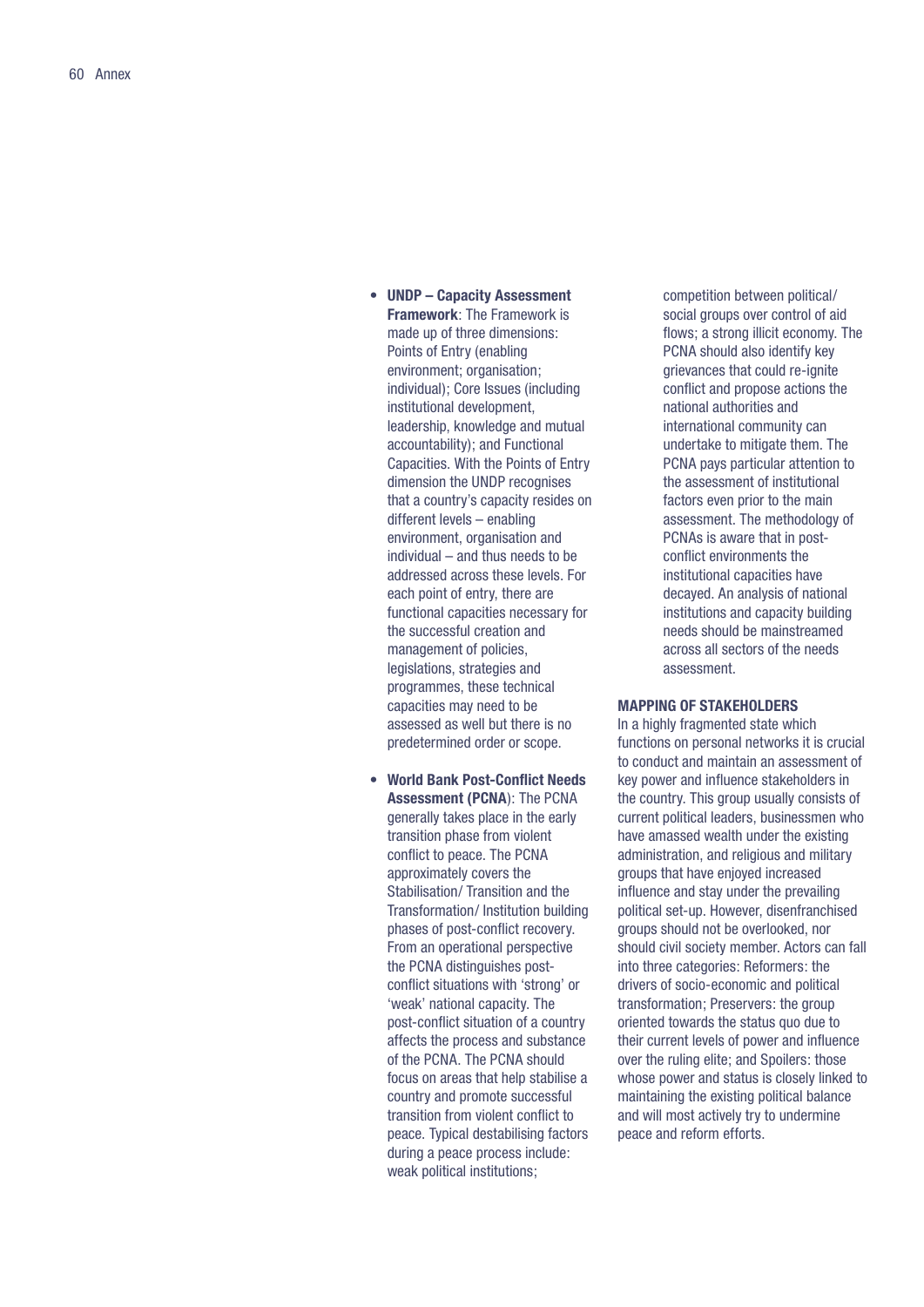Most stakeholder analysis templates follow a similar pattern. Individuals and groups who have been identified can be further categorised in relation to anti-corruption or peacekeeping programmes based on their power and interest in the programme. The following is a general framework to help map actors:

#### **5. Financial flows analysis**

Financial flows are both domestic and international, as well as licit and illicit. How money is flowing and who is channelling can reveal vulnerabilities to corruption, as well as evidence of corruption. For instance, how the government extracts income from business and from the economy as a whole; and who it co-opts to do so is a key piece of information for analysing state budgets and paths for post-conflict recovery. Financial flows leaving the county and landing in secret offshore accounts are an enormous problem for recovery. Not only is this robbing the state of vital resources, but the ease with which it can unfortunately be done acts as a disincentive for state elites to want to invest efforts into improving their own countries. In a worst case scenario funds are being funneled to accounts run by organised crime, diaspora rebel networks, or terrorist networks. Mapping and addressing financial flows can act as a key tool by the UN and other actors in shutting down a source of grievance that can initiate and perpetuate conflict. It can also help in implementing targeted sanctions.

Agencies that can provide data include national crime agencies, the civil and military intelligence services, agencies in neighboring nations, and authorities in the international banking system all have large, but usually isolated, stores of highly relevant information.

In order to recover stolen assets, the Stolen Asset Recovery Initiative (STAR), established by the World Bank and UNODC, provides the Asset Recovery Handbook. The Handbook provides guidelines for practitioners to follow and adapt to their own context (particularly legal systems) including techniques for gathering and analysing financial data, and for handling cases.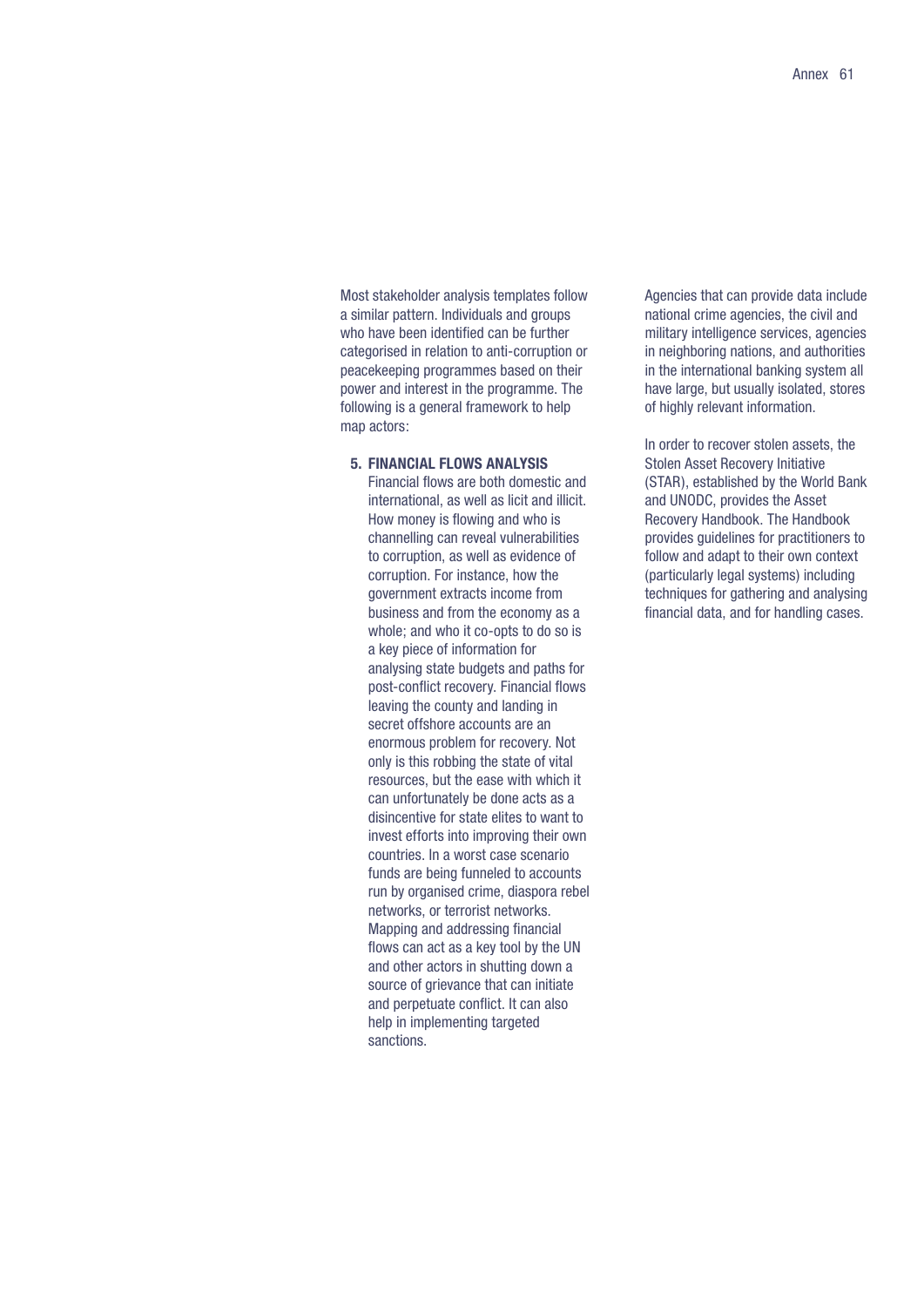### **Endnotes**

1. A J Boucher et al, Mapping and Fighting Corruption in War-Torn States, Stimson Centre Report no. 61, 2007, accessed August 2013, **[http://www.](http://www.stimson.org/fopo/pdf/Mapping_and_Fighting_Corruption_in_War-Torn_States.pdf. ) [stimson.org/fopo/pdf/Mapping\\_and\\_](http://www.stimson.org/fopo/pdf/Mapping_and_Fighting_Corruption_in_War-Torn_States.pdf. ) [Fighting\\_Corruption\\_in\\_War-Torn\\_](http://www.stimson.org/fopo/pdf/Mapping_and_Fighting_Corruption_in_War-Torn_States.pdf. ) [States.pdf.](http://www.stimson.org/fopo/pdf/Mapping_and_Fighting_Corruption_in_War-Torn_States.pdf. )**

2. UN, Financing Peacekeeping, 2012, accessed August 2012, **[http://www.](http://www.un.org/en/peacekeeping/operations/financing.shtml ) [un.org/en/peacekeeping/operations/](http://www.un.org/en/peacekeeping/operations/financing.shtml ) [financing.shtml.](http://www.un.org/en/peacekeeping/operations/financing.shtml )**

3. UNDPKO, UN Peacekeeping Fact Sheet Archive, 2012, accessed September 2012, **[http://www.un.org/en/](http://www.un.org/en/peacekeeping/resources/statistics/factsheet_archive.shtml) [peacekeeping/resources/statistics/](http://www.un.org/en/peacekeeping/resources/statistics/factsheet_archive.shtml) [factsheet\\_archive.shtml.](http://www.un.org/en/peacekeeping/resources/statistics/factsheet_archive.shtml)**

4. Transparency International, FAQs, accessed August 2013, **[http://www.](http://www.transparency.org/whoweare/organisation/faqs_on_corruption/2/) [transparency.org/whoweare/](http://www.transparency.org/whoweare/organisation/faqs_on_corruption/2/) [organisation/faqs\\_on\\_corruption/2/](http://www.transparency.org/whoweare/organisation/faqs_on_corruption/2/).**

5. UNODC, United Nations Manual on Anti-Corruption Policy (Draft), 2001, accessed August 2013, **[http://www.](http://www.unodc.org/pdf/crime/gpacpublications/manual.pdf) [unodc.org/pdf/crime/gpacpublications/](http://www.unodc.org/pdf/crime/gpacpublications/manual.pdf) [manual.pdf](http://www.unodc.org/pdf/crime/gpacpublications/manual.pdf).**

6. C Cheng & D Zaum (eds), Corruption and Post-Conflict Peacebuilding: Selling the Peace?, Taylor & Francis Co., New York, 2011.

7. P Le Billon, 'Overcoming Corruption in the Wake of Conflict' in Transparency International, Global Corruption Report, Cambridge University Press, Berlin, 2005, pp. 73-82.

8. P Collier & A Hoeffler, 'Greed and Grievance in Civil War', World Bank Policy Research Working Paper 2355, 2005, accessed August 2013, **[http://www-wds.](http://www-wds.worldbank.org/servlet/WDSContentServer/WDSP/IB/2000/06/17/000094946_00060205420011/Rendered/PDF/multi_page.pdf) [worldbank.org/servlet/WDSContent](http://www-wds.worldbank.org/servlet/WDSContentServer/WDSP/IB/2000/06/17/000094946_00060205420011/Rendered/PDF/multi_page.pdf) [Server/WDSP/IB/2000/06/17/000094946](http://www-wds.worldbank.org/servlet/WDSContentServer/WDSP/IB/2000/06/17/000094946_00060205420011/Rendered/PDF/multi_page.pdf) [\\_00060205420011/Rendered/PDF/](http://www-wds.worldbank.org/servlet/WDSContentServer/WDSP/IB/2000/06/17/000094946_00060205420011/Rendered/PDF/multi_page.pdf) [multi\\_page.pdf.](http://www-wds.worldbank.org/servlet/WDSContentServer/WDSP/IB/2000/06/17/000094946_00060205420011/Rendered/PDF/multi_page.pdf)** 

9. UN News Centre, 'Arab Spring highlights rejection of corruption, says UN anti-crime chief', 2011, accessed August 2013, **[http://www.un.org/apps/news/](http://www.un.org/apps/news/story.asp?NewsID=40179#.UfeSGNK1GuI) [story.asp?NewsID=40179#.](http://www.un.org/apps/news/story.asp?NewsID=40179#.UfeSGNK1GuI) [UfeSGNK1GuI.](http://www.un.org/apps/news/story.asp?NewsID=40179#.UfeSGNK1GuI)**

10. E Tesfaye Haile, 'South Sudan's Post-Independence Challenges: Greed or Grievance?', Peace and Conflict Monitor,

University of Peace, 2012, accessed August 2013, **[http://www.monitor.upeace.org/](http://www.monitor.upeace.org/innerpg.cfm?id_article=855) [innerpg.cfm?id\\_article=855](http://www.monitor.upeace.org/innerpg.cfm?id_article=855).**

11. S Dix & N Jayawickrama, Fighting Corruption in Post-Conflict and Recovery Situations, UNDP, 2010, accessed August 2013, **[http://www.undp.org/content/](http://www.undp.org/content/dam/aplaws/publication/en/publications/democratic-governance/dg-publications-for-website/fighting-corruption-in-post-conflict---recovery-situations/Fighting corruption in post-conflict and recovery situations.pdf) [dam/aplaws/publication/en/](http://www.undp.org/content/dam/aplaws/publication/en/publications/democratic-governance/dg-publications-for-website/fighting-corruption-in-post-conflict---recovery-situations/Fighting corruption in post-conflict and recovery situations.pdf) [publications/democratic-governance/](http://www.undp.org/content/dam/aplaws/publication/en/publications/democratic-governance/dg-publications-for-website/fighting-corruption-in-post-conflict---recovery-situations/Fighting corruption in post-conflict and recovery situations.pdf) [dg-publications-for-website/fighting](http://www.undp.org/content/dam/aplaws/publication/en/publications/democratic-governance/dg-publications-for-website/fighting-corruption-in-post-conflict---recovery-situations/Fighting corruption in post-conflict and recovery situations.pdf)[corruption-in-post-conflict---recovery](http://www.undp.org/content/dam/aplaws/publication/en/publications/democratic-governance/dg-publications-for-website/fighting-corruption-in-post-conflict---recovery-situations/Fighting corruption in post-conflict and recovery situations.pdf)[situations/Fighting%20corruption%20](http://www.undp.org/content/dam/aplaws/publication/en/publications/democratic-governance/dg-publications-for-website/fighting-corruption-in-post-conflict---recovery-situations/Fighting corruption in post-conflict and recovery situations.pdf) [in%20post-conflict%20and%20](http://www.undp.org/content/dam/aplaws/publication/en/publications/democratic-governance/dg-publications-for-website/fighting-corruption-in-post-conflict---recovery-situations/Fighting corruption in post-conflict and recovery situations.pdf) [recovery%20situations.pdf](http://www.undp.org/content/dam/aplaws/publication/en/publications/democratic-governance/dg-publications-for-website/fighting-corruption-in-post-conflict---recovery-situations/Fighting corruption in post-conflict and recovery situations.pdf).** 

12. W Kemp, M Shaw & A Boutellis, The Elephant in the Room: How Can Peace Operations Deal with Organized Crime, International Peace Institute Publications, New York, 2013.

13. P Andreas, 'Symbiosis Between Peace Operations and Illicit Business in Bosnia', International Peacekeeping, 2009, vol. 16, no. 1, pp. 33-46.

14. S Rose Ackerman, 'Corruption and Government', International Peacekeeping, 2008, vol. 15 no. 3, pp. 328-343.

15. S Dix & N Jayawickrama, Fighting Corruption in Post-Conflict and Recovery Situations, UNDP, 2010, accessed August 2013, **[http://www.undp.org/content/](http://www.undp.org/content/dam/aplaws/publication/en/publications/democratic-governance/dg-publications-for-website/fighting-corruption-in-post-conflict---recovery-situations/Fighting corruption in post-conflict and recovery situations.pdf) [dam/aplaws/publication/en/](http://www.undp.org/content/dam/aplaws/publication/en/publications/democratic-governance/dg-publications-for-website/fighting-corruption-in-post-conflict---recovery-situations/Fighting corruption in post-conflict and recovery situations.pdf) [publications/democratic-governance/](http://www.undp.org/content/dam/aplaws/publication/en/publications/democratic-governance/dg-publications-for-website/fighting-corruption-in-post-conflict---recovery-situations/Fighting corruption in post-conflict and recovery situations.pdf) [dg-publications-for-website/fighting](http://www.undp.org/content/dam/aplaws/publication/en/publications/democratic-governance/dg-publications-for-website/fighting-corruption-in-post-conflict---recovery-situations/Fighting corruption in post-conflict and recovery situations.pdf)[corruption-in-post-conflict---recovery](http://www.undp.org/content/dam/aplaws/publication/en/publications/democratic-governance/dg-publications-for-website/fighting-corruption-in-post-conflict---recovery-situations/Fighting corruption in post-conflict and recovery situations.pdf)[situations/Fighting%20corruption%20](http://www.undp.org/content/dam/aplaws/publication/en/publications/democratic-governance/dg-publications-for-website/fighting-corruption-in-post-conflict---recovery-situations/Fighting corruption in post-conflict and recovery situations.pdf) [in%20post-conflict%20and%20](http://www.undp.org/content/dam/aplaws/publication/en/publications/democratic-governance/dg-publications-for-website/fighting-corruption-in-post-conflict---recovery-situations/Fighting corruption in post-conflict and recovery situations.pdf) [recovery%20situations.pdf](http://www.undp.org/content/dam/aplaws/publication/en/publications/democratic-governance/dg-publications-for-website/fighting-corruption-in-post-conflict---recovery-situations/Fighting corruption in post-conflict and recovery situations.pdf).** 

16. DPKO & DFS, 'A New Partnership agenda: Charting a New Horizon for UN Peacekeeping', 2009, accessed August 2013, **[http://www.un.org/en/](http://www.un.org/en/peacekeeping/documents/newhorizon.pdf) [peacekeeping/documents/newhorizon.](http://www.un.org/en/peacekeeping/documents/newhorizon.pdf) [pdf.](http://www.un.org/en/peacekeeping/documents/newhorizon.pdf)**

17. Also the Technical Director for Anticorruption at Management Systems International, Inc., a contractor for USAID among others (see B Spector, Negotiating peace and confronting corruption: challenges for post conflict societies, United States Institute of Peace,Washington DC, 2011.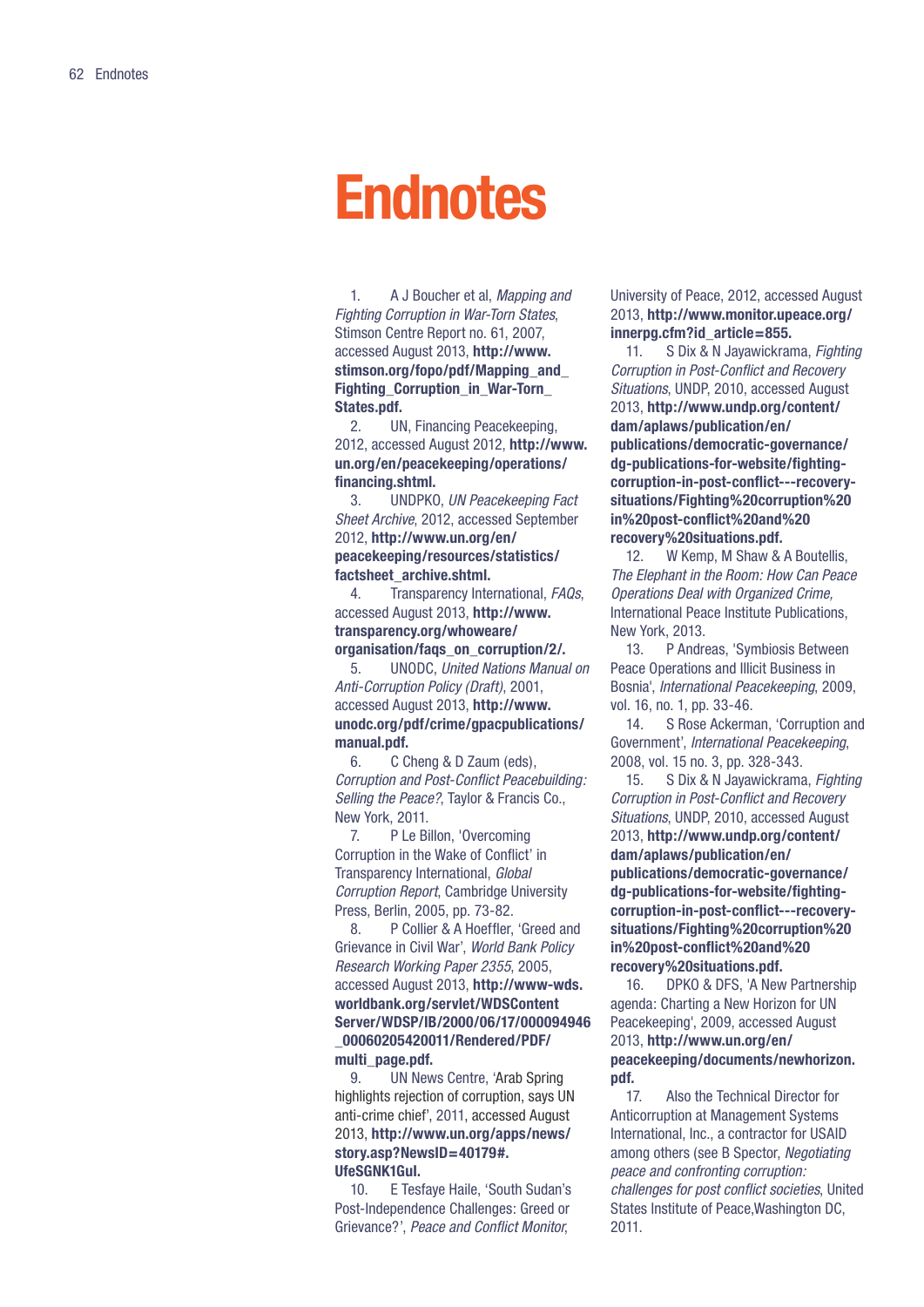18. T Parks & W Cole, 'Political Settlements: Implications for International Development Policy and Practice', Occasional Paper, No 2, 2010, the Asia **Foundation** 

19. T Debiel & U Terlinden, 'Promoting Good Governance in Post-Conflict Societies', Discussion Paper prepared by GTZ and commissioned by the Federal Ministry for Cooperation and Development, 2005, accessed August 2013, **[http://www2.gtz.](http://www2.gtz.de/dokumente/bib/05-0032.pdf) [de/dokumente/bib/05-0032.pdf](http://www2.gtz.de/dokumente/bib/05-0032.pdf).** 

20. RCMP International Peace Operations Branch, 'Canada's Police Community – working together to build a more secure world. 2006 – 2008', Biennial Review: International Peace Operations Branch, 2008, accessed August 2012, **[http://www.rcmp-grc.gc.ca/po-mp/](http://www.rcmp-grc.gc.ca/po-mp/rev-revue/rev-revue-eng.pdf) [rev-revue/rev-revue-eng.pdf.](http://www.rcmp-grc.gc.ca/po-mp/rev-revue/rev-revue-eng.pdf)**

<span id="page-64-0"></span>21. OIOS, 'Report of the Office of Internal Oversight Services Part Two: Peacekeeping operations, A/61/264', 2006, accessed August 2013, **[http://daccess](http://daccess-dds-ny.un.org/doc/UNDOC/GEN/N07/249/03/PDF/N0724903.pdf?OpenElement)[dds-ny.un.org/doc/UNDOC/GEN/](http://daccess-dds-ny.un.org/doc/UNDOC/GEN/N07/249/03/PDF/N0724903.pdf?OpenElement) [N07/249/03/PDF/N0724903.](http://daccess-dds-ny.un.org/doc/UNDOC/GEN/N07/249/03/PDF/N0724903.pdf?OpenElement) [pdf?OpenElement](http://daccess-dds-ny.un.org/doc/UNDOC/GEN/N07/249/03/PDF/N0724903.pdf?OpenElement).**

<span id="page-64-1"></span>22. N El-Rufai, 'Still on Failing State and Fading Peacekeepers', African Herald, 22 March 2012, accessed August 2012, **[http://africanheraldexpress.com/](http://http://africanheraldexpress.com/blog7/2012/03/22/still-on-failing-state-fading-peacekeepers) [blog7/2012/03/22/still-on-failing-state](http://http://africanheraldexpress.com/blog7/2012/03/22/still-on-failing-state-fading-peacekeepers)[fading-peacekeepers](http://http://africanheraldexpress.com/blog7/2012/03/22/still-on-failing-state-fading-peacekeepers).**

<span id="page-64-2"></span>23. N Blanco, 'Krusada: soldiers', ABS CBN new, 21 February 2011, accessed August 2013, **[http://www.abs-cbnnews.](http://www.abs-cbnnews.com/current-affairs-programs/02/21/11/krusada-soldiers ) [com/current-affairs-programs/02/21/11/](http://www.abs-cbnnews.com/current-affairs-programs/02/21/11/krusada-soldiers ) [krusada-soldiers.](http://www.abs-cbnnews.com/current-affairs-programs/02/21/11/krusada-soldiers )**

<span id="page-64-3"></span>24. K Aning, 'Unintended consequences of peace operations for troop contributing countries from West Africa: The case of Ghana' in C Aoi, C De Coning & R Thakur, Unintended Consequences of Peacekeeping, United Nations University Press, New York, 2007.

<span id="page-64-4"></span>25. S Anjum, 'FIA trying to hush up fake extensions', The News International, 8 July 2012, accessed August 2012, **[http://](http://www.thenews.com.pk/todays-news-6-119198-fia-trying-to-hush-up-fake-extensions-scam) [www.thenews.com.pk/Todays-News-6-](http://www.thenews.com.pk/todays-news-6-119198-fia-trying-to-hush-up-fake-extensions-scam) [119198-FIA-trying-to-hush-up-fake](http://www.thenews.com.pk/todays-news-6-119198-fia-trying-to-hush-up-fake-extensions-scam)[extensions-scam.](http://www.thenews.com.pk/todays-news-6-119198-fia-trying-to-hush-up-fake-extensions-scam)**

<span id="page-64-5"></span>26. D Dizon, 'More bombshells of AFP corruption laid bare', ABS-CBN News, 2 March 2011, accessed July 2012, **[http://](http://www.abs-cbnnews.com/nation/02/03/11/more-bombshells-afp-corruption-bared) [www.abs-cbnnews.com/nation](http://www.abs-cbnnews.com/nation/02/03/11/more-bombshells-afp-corruption-bared) [/02/03/11/more-bombshells-afp](http://www.abs-cbnnews.com/nation/02/03/11/more-bombshells-afp-corruption-bared)[corruption-bared.](http://www.abs-cbnnews.com/nation/02/03/11/more-bombshells-afp-corruption-bared)**

<span id="page-64-6"></span>27. OIOS, Report of the Office of Internal Oversight Services Part Two: Peacekeeping operations, A/61/264, 2006, accessed August 2013, **[http://daccess](http://daccess-dds-ny.un.org/doc/UNDOC/GEN/N07/249/03/PDF/N0724903.pdf?OpenElement)[dds-ny.un.org/doc/UNDOC/GEN/](http://daccess-dds-ny.un.org/doc/UNDOC/GEN/N07/249/03/PDF/N0724903.pdf?OpenElement) [N07/249/03/PDF/N0724903.](http://daccess-dds-ny.un.org/doc/UNDOC/GEN/N07/249/03/PDF/N0724903.pdf?OpenElement) [pdf?OpenElement.](http://daccess-dds-ny.un.org/doc/UNDOC/GEN/N07/249/03/PDF/N0724903.pdf?OpenElement)** 

<span id="page-64-7"></span>28. Some equipment are classified as 'special case equipment' due to their high value or lack of a classificatory group and are also covered by LoAs.

<span id="page-64-8"></span>29. UN General Assembly, Manual on Policies and Procedures Concerning the Reimbursement and Control of Contingent-Owned Equipment of Troop/Police Contributors Participating in Peacekeeping Missions (COE Manual), A/C.5/66/8, accessed August 2013, **[http://www.un.](http://www.un.org/en/peacekeeping/sites/coe/referencedocuments/COE_manual_2011.pdf) [org/en/peacekeeping/sites/coe/](http://www.un.org/en/peacekeeping/sites/coe/referencedocuments/COE_manual_2011.pdf) [reference](http://www.un.org/en/peacekeeping/sites/coe/referencedocuments/COE_manual_2011.pdf)**

#### **[documents/COE\\_manual\\_2011.pdf.](http://www.un.org/en/peacekeeping/sites/coe/referencedocuments/COE_manual_2011.pdf)**

<span id="page-64-9"></span>30. J Sherman, A Kugel & A Sinclair, 'Overcoming Helicopter Force Generation Challenges for UN Peacekeeping Operations', International Peacebuilding, vol. 19 no. 1, pp. 77-92.

<span id="page-64-10"></span>31. G Russel & C Rosset, 'UN Procurement Scandal: A "Culture of Impunity"', Fox News online, 23 January 2011, accessed August 2012, **[http://www.](http://www.foxnews.com/story/0,2933,182507,00.html) [foxnews.com/story/0,2933,182507,00.](http://www.foxnews.com/story/0,2933,182507,00.html) [html](http://www.foxnews.com/story/0,2933,182507,00.html).**

<span id="page-64-11"></span>32. OIOS, Report of the Office of Internal Oversight Services on the activities of the Procurement Task Force for the 18-month period ended 30 June 2007, No. A/62/272, accessed August 2013, **[http://](http://daccess-dds-ny.un.org/doc/UNDOC/GEN/N07/462/80/PDF/N0746280.pdf?OpenElement) [daccess-dds-ny.un.org/doc/UNDOC/](http://daccess-dds-ny.un.org/doc/UNDOC/GEN/N07/462/80/PDF/N0746280.pdf?OpenElement) [GEN/N07/462/80/PDF/N0746280.](http://daccess-dds-ny.un.org/doc/UNDOC/GEN/N07/462/80/PDF/N0746280.pdf?OpenElement) [pdf?OpenElement.](http://daccess-dds-ny.un.org/doc/UNDOC/GEN/N07/462/80/PDF/N0746280.pdf?OpenElement)**

<span id="page-64-12"></span>33. OIOS, Annual OIOS Reports: A/55/436, 2000, accessed August 2013, **[http://www.un.org/Depts/oios/reports/](http://www.un.org/Depts/oios/reports/a55_436.htm) [a55\\_436.htm](http://www.un.org/Depts/oios/reports/a55_436.htm).**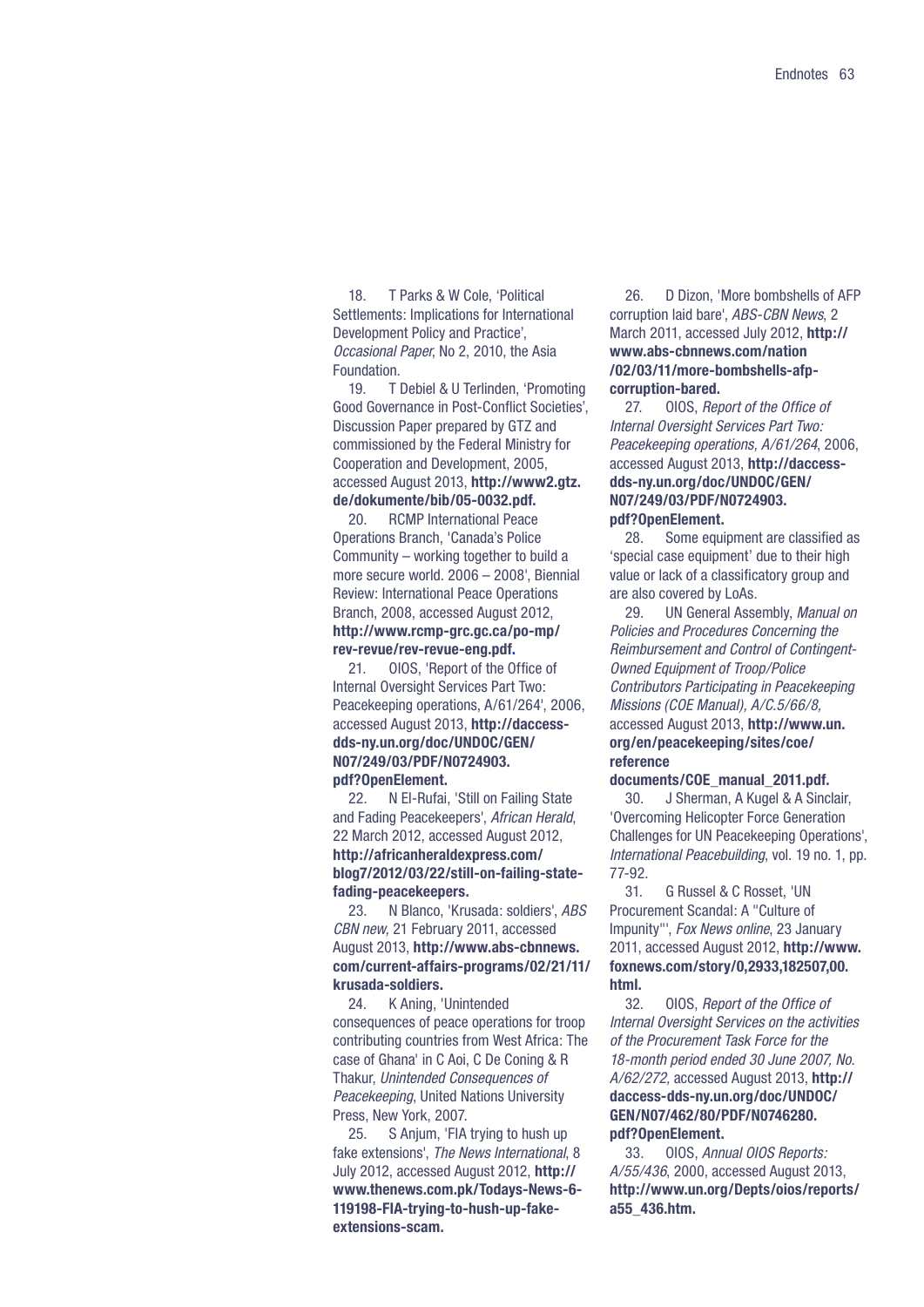<span id="page-65-0"></span>34. OIOS, Annual Report 2008 A/63/302 (Part II), 2009, accessed August 2013, **[http://www.apublica.org/wp](http://)[content/uploads/2011/10/Report-OIOS](http://)[ref.-2008.pdf.](http://)**

<span id="page-65-1"></span>35. OIOS, Report A/57/451, 2002, accessed August 2013, **[http://www.un.](http://www.un.org/Depts/oios/reports/a57_451.pdf) [org/Depts/oios/reports/a57\\_451.pdf.](http://www.un.org/Depts/oios/reports/a57_451.pdf)** 

<span id="page-65-2"></span>36. OIOS, Annual Reports 2010 A/65/271 (Part II), 2011, accessed August 2013, **[http://daccess-dds-ny.un.org/doc/](http://daccess-dds-ny.un.org/doc/UNDOC/GEN/N11/247/84/PDF/N1124784.pdf?OpenElement) [UNDOC/GEN/N11/247/84/PDF/N1124784.](http://daccess-dds-ny.un.org/doc/UNDOC/GEN/N11/247/84/PDF/N1124784.pdf?OpenElement) [pdf?OpenElement](http://daccess-dds-ny.un.org/doc/UNDOC/GEN/N11/247/84/PDF/N1124784.pdf?OpenElement).**

<span id="page-65-3"></span>37. OIOS, Annual Report 2008 A/63/302 (Part II), 2009, accessed August 2013, **[http://www.apublica.org/wp](http://www.apublica.org/wp-content/uploads/2011/10/Report-OIOS-ref.-2008.pdf)[content/uploads/2011/10/Report-OIOS](http://www.apublica.org/wp-content/uploads/2011/10/Report-OIOS-ref.-2008.pdf)[ref.-2008.pdf.](http://www.apublica.org/wp-content/uploads/2011/10/Report-OIOS-ref.-2008.pdf)**

38. OIOS, Report of the Office of Internal Oversight Services Part Two: Peacekeeping operations, A/61/264.

<span id="page-65-4"></span>39. UN General Assembly (2003) Report of the Office of Internal Oversight Services on the administration of peacekeeping trust funds: A/58/61, 2003, accessed August 2013, **[http://www.un.](http://www.un.org/Depts/oios/a59_359.pdf) [org/Depts/oios/a59\\_359.pdf.](http://www.un.org/Depts/oios/a59_359.pdf)**

<span id="page-65-5"></span>40. OIOS, Annual Reports A/59/359, 2004, accessed August 2012, **[http://www.](http://www.un.org/Depts/oios/a59_359.pdf) [un.org/Depts/oios/a59\\_359.pdf](http://www.un.org/Depts/oios/a59_359.pdf).**

<span id="page-65-6"></span>41. P Collier, The Bottom Billion: Why the poorest countries are failing and what can be done about it, Oxford University Press, Oxford, 2008.

<span id="page-65-7"></span>42. E MacAskill, 'UN Gets Warning Shot on Peacekeeping: Huge corruption in Sierra Leone shows the need for rapid reform', The Guardian, 9 September 2000, accessed August 2013, **[http://www.](http://www.guardian.co.uk/world/2000/sep/09/sierraleone2) [guardian.co.uk/world/2000/sep/09/](http://www.guardian.co.uk/world/2000/sep/09/sierraleone2) [sierraleone2](http://www.guardian.co.uk/world/2000/sep/09/sierraleone2).**

<span id="page-65-8"></span>43. OIOS, Annual Report 2007 A/62/281 Part II, 2008, accessed August 2012, **[http://daccess-dds-ny.un.org/doc/](http://daccess-dds-ny.un.org/doc/UNDOC/GEN/N08/252/31/PDF/N0825231.pdf?OpenElement ) [UNDOC/GEN/N08/252/31/PDF/N0825231.](http://daccess-dds-ny.un.org/doc/UNDOC/GEN/N08/252/31/PDF/N0825231.pdf?OpenElement ) [pdf?OpenElement.](http://daccess-dds-ny.un.org/doc/UNDOC/GEN/N08/252/31/PDF/N0825231.pdf?OpenElement )**

<span id="page-65-9"></span>44. UNDPKO/DFS 'The Mission Start Up Process', in UNDPKO/DFS, United Nations Peacekeeping Operations: Principles and Guidelines, United Nations Press, 2008, pp. 62 – 64.

<span id="page-65-10"></span>45. OIOS, Annual Reports: A/55/436, 2000, accessed August 2012, **[http://www.](http://www.un.org/Depts/oios/reports/a55_436.htm) [un.org/Depts/oios/reports/a55\\_436.](http://www.un.org/Depts/oios/reports/a55_436.htm) [htm.](http://www.un.org/Depts/oios/reports/a55_436.htm)**

<span id="page-65-12"></span><span id="page-65-11"></span>46. OIOS, Report no PTF-RO11/07. 47. OIOS, Annual Report 2007 A/62/281 Part II.

<span id="page-65-13"></span>48. The explicit prohibition of any kind of SEA by UN forces is set out in the Secretary General's Bulletin on Protection from Exploitation and Abuse (PSEA). The bulletin defines sexual exploitation as 'any actual or attempted abuse of a position of vulnerability, differential power, or trust, for sexual purposes, including, but not limited to, profiting monetarily, socially or politically from the sexual exploitation of another.' Sexual abuse, on the other hand, is defined as, 'the actual or threatened physical intrusion of a sexual nature, whether by force or under unequal or coercive conditions.' (UN Secretariat, Special Measures for protection from sexual exploitation and abuse ST/SGB/2003/13, 2003, accessed August 2012, **[http://](http://daccess-dds-ny.un.org/doc/UNDOC/GEN/N03/550/40/PDF/N0355040.pdf?OpenElement) [daccess-dds-ny.un.org/doc/UNDOC/](http://daccess-dds-ny.un.org/doc/UNDOC/GEN/N03/550/40/PDF/N0355040.pdf?OpenElement) [GEN/N03/550/40/PDF/N0355040.](http://daccess-dds-ny.un.org/doc/UNDOC/GEN/N03/550/40/PDF/N0355040.pdf?OpenElement) [pdf?OpenElement](http://daccess-dds-ny.un.org/doc/UNDOC/GEN/N03/550/40/PDF/N0355040.pdf?OpenElement)**.)

<span id="page-65-14"></span>49. R Zeid, Comprehensive review of the whole question of peacekeeping operations in all their aspects, 2005, accessed August 2013, **[http://www.](http://www.un.org/ga/search/view_doc.asp?symbol=A/59/710 ) [un.org/ga/search/view\\_doc.](http://www.un.org/ga/search/view_doc.asp?symbol=A/59/710 )**  $asp?$ symbol= $A/59/710$ .

<span id="page-65-15"></span>50. OIOS, Annual Report A/60/346, 2005, accessed August 2012, **[http://](http://daccess-dds-ny.un.org/doc/UNDOC/GEN/N05/485/71/PDF/N0548571.pdf?OpenElement ) [daccess-dds-ny.un.org/doc/UNDOC/](http://daccess-dds-ny.un.org/doc/UNDOC/GEN/N05/485/71/PDF/N0548571.pdf?OpenElement ) [GEN/N05/485/71/PDF/N0548571.](http://daccess-dds-ny.un.org/doc/UNDOC/GEN/N05/485/71/PDF/N0548571.pdf?OpenElement )** [pdf?OpenElement.](http://daccess-dds-ny.un.org/doc/UNDOC/GEN/N05/485/71/PDF/N0548571.pdf?OpenElement )

<span id="page-65-16"></span>51. OIOS Annual Report 2007 A/62/281 Part II, 2008.

<span id="page-65-17"></span>52. This entails early planning, UN integration, national ownership, national capacity development, communication.

<span id="page-65-18"></span>53. DPKO, Liquidation Manual, 2003, accessed August 2013, **[http://sjry.unaudit.](http://sjry.unaudit.org.cn/UploadFile/NewFile/200862223019861.pdf) [org.cn/UploadFile/NewFile/](http://sjry.unaudit.org.cn/UploadFile/NewFile/200862223019861.pdf) [200862223019861.pdf.](http://sjry.unaudit.org.cn/UploadFile/NewFile/200862223019861.pdf)**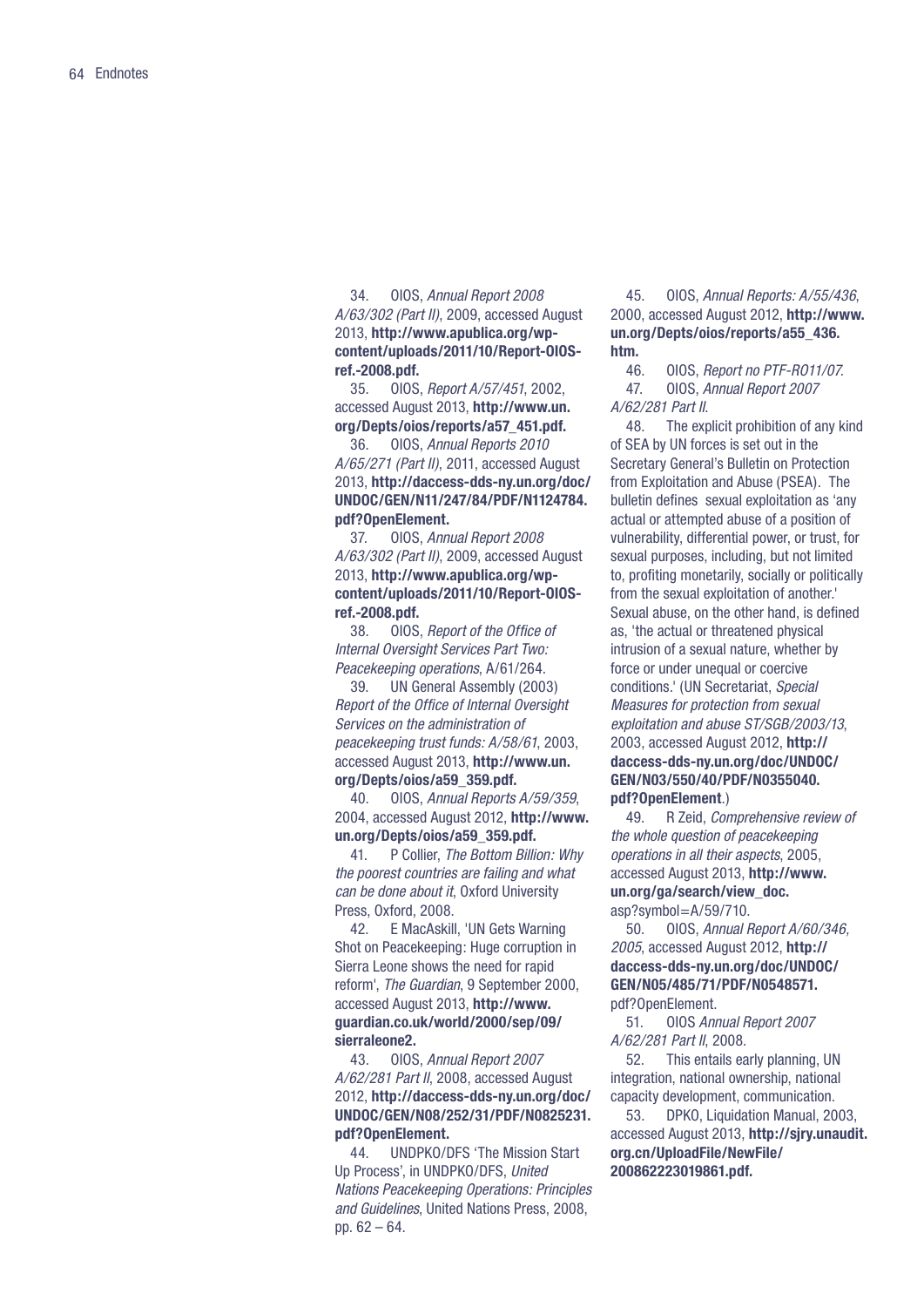<span id="page-66-0"></span>54. M Carnahan, W Durch & S Gilmore, 'Economic Impact of Peacekeeping: Final Report', Peace Dividend Trust, 2006, accessed August 2012, **[http://](http://buildingmarkets.org/sites/default/files/economic_impact_of_un_peacekeeping_march_2006.pdf) [buildingmarkets.org/sites/default/files/](http://buildingmarkets.org/sites/default/files/economic_impact_of_un_peacekeeping_march_2006.pdf) [economic\\_impact\\_of\\_un\\_](http://buildingmarkets.org/sites/default/files/economic_impact_of_un_peacekeeping_march_2006.pdf) [peacekeeping\\_march\\_2006.pdf](http://buildingmarkets.org/sites/default/files/economic_impact_of_un_peacekeeping_march_2006.pdf).**

<span id="page-66-1"></span>55. ibid.

<span id="page-66-3"></span><span id="page-66-2"></span>56. ibid.

57. See most recently a 2011 report by the Joint Inspection Unit (JIU/ REP/2011/7), **[http://www.un.org/en/ga/](http://www.un.org/en/ga/fifth/67/Statements/140_OIOS/C5_67_0m_ST_2012_10_08_Item_140_OIOS_JIU.pdf) [fifth/67/Statements/140\\_OIOS/C5\\_67\\_](http://www.un.org/en/ga/fifth/67/Statements/140_OIOS/C5_67_0m_ST_2012_10_08_Item_140_OIOS_JIU.pdf) [0m\\_ST\\_2012\\_10\\_08\\_Item\\_140\\_OIOS\\_](http://www.un.org/en/ga/fifth/67/Statements/140_OIOS/C5_67_0m_ST_2012_10_08_Item_140_OIOS_JIU.pdf) [JIU.pdf.](http://www.un.org/en/ga/fifth/67/Statements/140_OIOS/C5_67_0m_ST_2012_10_08_Item_140_OIOS_JIU.pdf)**

<span id="page-66-4"></span>58. S Walden, 'UN Judge Ask Secretary General to Protect Whistleblowers', Government Accountability Project, 19 July 2012, accessed August 2012, **[http://www.whistleblower.org/](http://www.whistleblower.org/blog/42-2012/2121-un-judge-asks-secretary-general-to-reassure-whistleblowers-) [blog/42-2012/2121-un-judge-asks](http://www.whistleblower.org/blog/42-2012/2121-un-judge-asks-secretary-general-to-reassure-whistleblowers-)[secretary-general-to-reassure](http://www.whistleblower.org/blog/42-2012/2121-un-judge-asks-secretary-general-to-reassure-whistleblowers-)[whistleblowers](http://www.whistleblower.org/blog/42-2012/2121-un-judge-asks-secretary-general-to-reassure-whistleblowers-).**

<span id="page-66-5"></span>59. S Walden, 'UN Secretary-General seeks to deny whistleblowers their day in court', Government Accountability Project, 4 November 2011, accessed August 2012, **[http://www.whistleblower.org/](http://www.whistleblower.org/blog/31/1578) [blog/31/1578.](http://www.whistleblower.org/blog/31/1578)**

<span id="page-66-6"></span>60. S Walden, 'The Whistleblower' films debuts, but has anything changed for United Nations Whistleblowers?' Government Accountability Project, 4 August 2012, accessed August 2012, **[http://www.](http://www.whistleblower.org/blog/31-2010/1420-the-whistleblower-film-debuts-but-has-anything-changed-for-united-nations-whistleblowers) [whistleblower.org/blog/31-2010/1420](http://www.whistleblower.org/blog/31-2010/1420-the-whistleblower-film-debuts-but-has-anything-changed-for-united-nations-whistleblowers) [the-whistleblower-film-debuts-but-has](http://www.whistleblower.org/blog/31-2010/1420-the-whistleblower-film-debuts-but-has-anything-changed-for-united-nations-whistleblowers)[anything-changed-for-united-nations](http://www.whistleblower.org/blog/31-2010/1420-the-whistleblower-film-debuts-but-has-anything-changed-for-united-nations-whistleblowers)[whistleblowers](http://www.whistleblower.org/blog/31-2010/1420-the-whistleblower-film-debuts-but-has-anything-changed-for-united-nations-whistleblowers).**

<span id="page-66-7"></span>61. UN General Assembly, Report of the Secretary General: Administration of Justice. A/66/275, 8 August 2011, accessed August 2012, **[http://www.un.org/ga/](http://www.un.org/ga/search/view_doc.asp?symbol=a/66/275) [search/view\\_doc.asp?symbol](http://www.un.org/ga/search/view_doc.asp?symbol=a/66/275) [=A/66/275](http://www.un.org/ga/search/view_doc.asp?symbol=a/66/275).**

<span id="page-66-8"></span>62. OIOS, Annual Report 2008 A/63/302 (Part II), 2009, accessed August 2012, **[http://daccess-dds-ny.un.org/doc/](http://daccess-dds-ny.un.org/doc/UNDOC/GEN/N09/247/54/PDF/N0924754.pdf?OpenElement ) [UNDOC/GEN/N09/247/54/PDF/N0924754.](http://daccess-dds-ny.un.org/doc/UNDOC/GEN/N09/247/54/PDF/N0924754.pdf?OpenElement ) [pdf?OpenElement](http://daccess-dds-ny.un.org/doc/UNDOC/GEN/N09/247/54/PDF/N0924754.pdf?OpenElement ).**

<span id="page-66-12"></span>63. OIOS, Annual Report 2007 A/62/281 Part II.

64. OIOS, Annual Reports 2010 A/65/271 (Part II).

<span id="page-66-13"></span>65. OIOS, Audit Report: Procurement of local contracts in UNMIL (Assignment No: AP2010/626/01), 2010, accessed August 2012, **[http://usun.state.gov/documents/](http://usun.state.gov/documents/organization/159763.pdf) [organization/159763.pdf](http://usun.state.gov/documents/organization/159763.pdf)**.

<span id="page-66-9"></span>66. L Borger, 'UN tribunal finds ethics office failed to protect whistleblower', The Guardian, 27 June 2012, accessed August 2012, **[http://www.guardian.co.uk/](http://www.guardian.co.uk/world/2012/jun/27/un-tribunal-whistleblower-james-wasserstrom) [world/2012/jun/27/un-tribunal](http://www.guardian.co.uk/world/2012/jun/27/un-tribunal-whistleblower-james-wasserstrom)[whistleblower-james-wasserstrom.](http://www.guardian.co.uk/world/2012/jun/27/un-tribunal-whistleblower-james-wasserstrom)**

<span id="page-66-10"></span>67. S Walden, 'UN Tribunal Issues Important Decision for Whistleblowers', Global Accountability Project, 6 July 2012, accesed August 2012, **[http://](http://whistleblower.org/blog/42-2012/2102-un-tribunal-issues-important-decision-for-whistleblowers) [whistleblower.org/blog/42-2012/2102](http://whistleblower.org/blog/42-2012/2102-un-tribunal-issues-important-decision-for-whistleblowers) [un-tribunal-issues-important-decision](http://whistleblower.org/blog/42-2012/2102-un-tribunal-issues-important-decision-for-whistleblowers)[for-whistleblowers](http://whistleblower.org/blog/42-2012/2102-un-tribunal-issues-important-decision-for-whistleblowers).**

<span id="page-66-11"></span>68. UN Dispute Tribunal, Wasserstrom vs. Secretary general of the United Nations Case Number UNDT/NY/2009/044/ JAB/2008/087, 2013, accessed August 2013, **[http://www.un.org/en/oaj/files/](http://www.un.org/en/oaj/files/undt/judgments/undt-2013-053.pdf) [undt/judgments/undt-2013-053.pdf](http://www.un.org/en/oaj/files/undt/judgments/undt-2013-053.pdf).**

<span id="page-66-14"></span>69. A Cutillo, 'Deploying the Best: Enhancing Training for United Nations Peacekeepers', Providing for Peacekeeping No. 5, International Peace Institute, New York, 2013.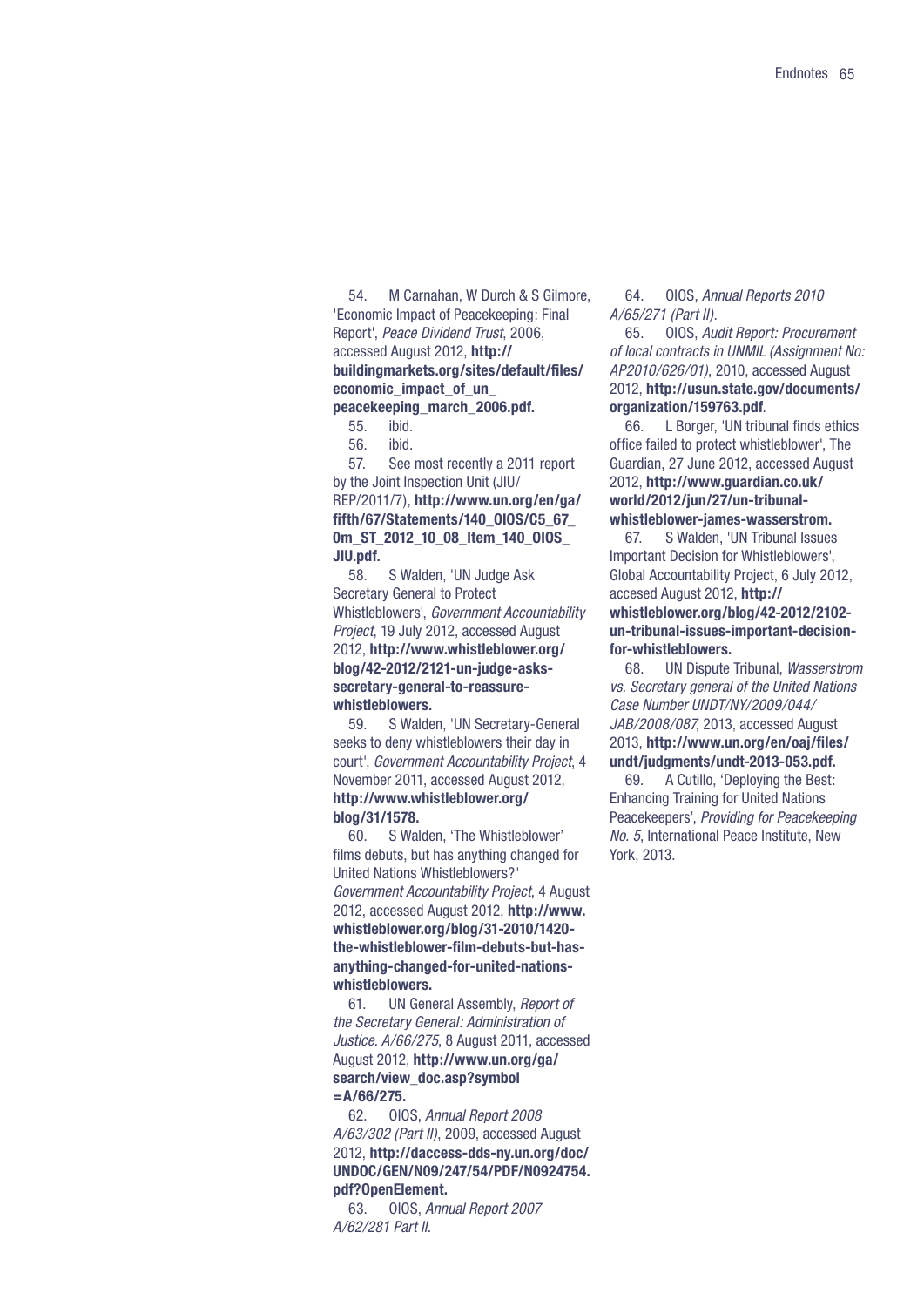## **Corruption & peacekeeping**

Authors: Mark Pyman, Sir Stewart Eldon, Nick Seymour, James Cohen, Hiruy Gossaye, Ben Webster

Design: SVIDesign, Maria Gili

This report has been printed on FSC certified paper.

ISBN number: 978-0-9574970-2-3

Transparency International UK 32-36 Loman Street London SE1 OEH United Kingdom

© Transparency International UK. All rights reserved. First published in October 2013.

## **Thanks**

TI-DSP would like to thank the UK Department for International Development (DfID) for their generous support.

Reproduction in whole or in parts is permitted, providing that full credit is given to Transparency International UK (TI-UK) and provided that any such reproduction, whether in whole or in parts, is not sold or incorporated in works that are sold.

Effort has been made to verify the accuracy of the information contained in this report. Nevertheless, Transparency International UK cannot accept responsibility for the consequences of its use for other purposes or in other contexts.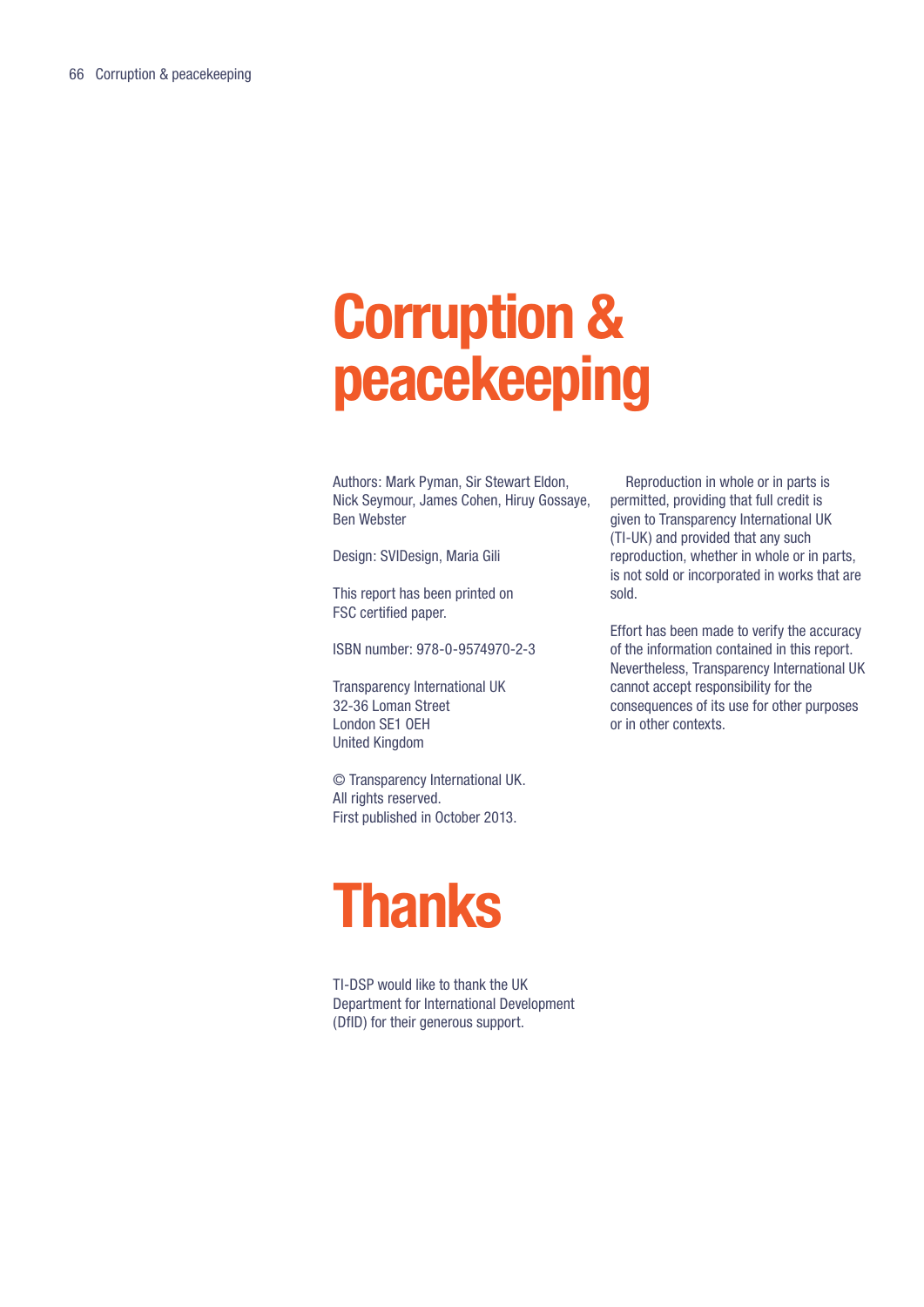**It is realistic and practical to establish a robust framework that can form the basis of UN policy, practice and guidance on corruption and peacekeeping operations.**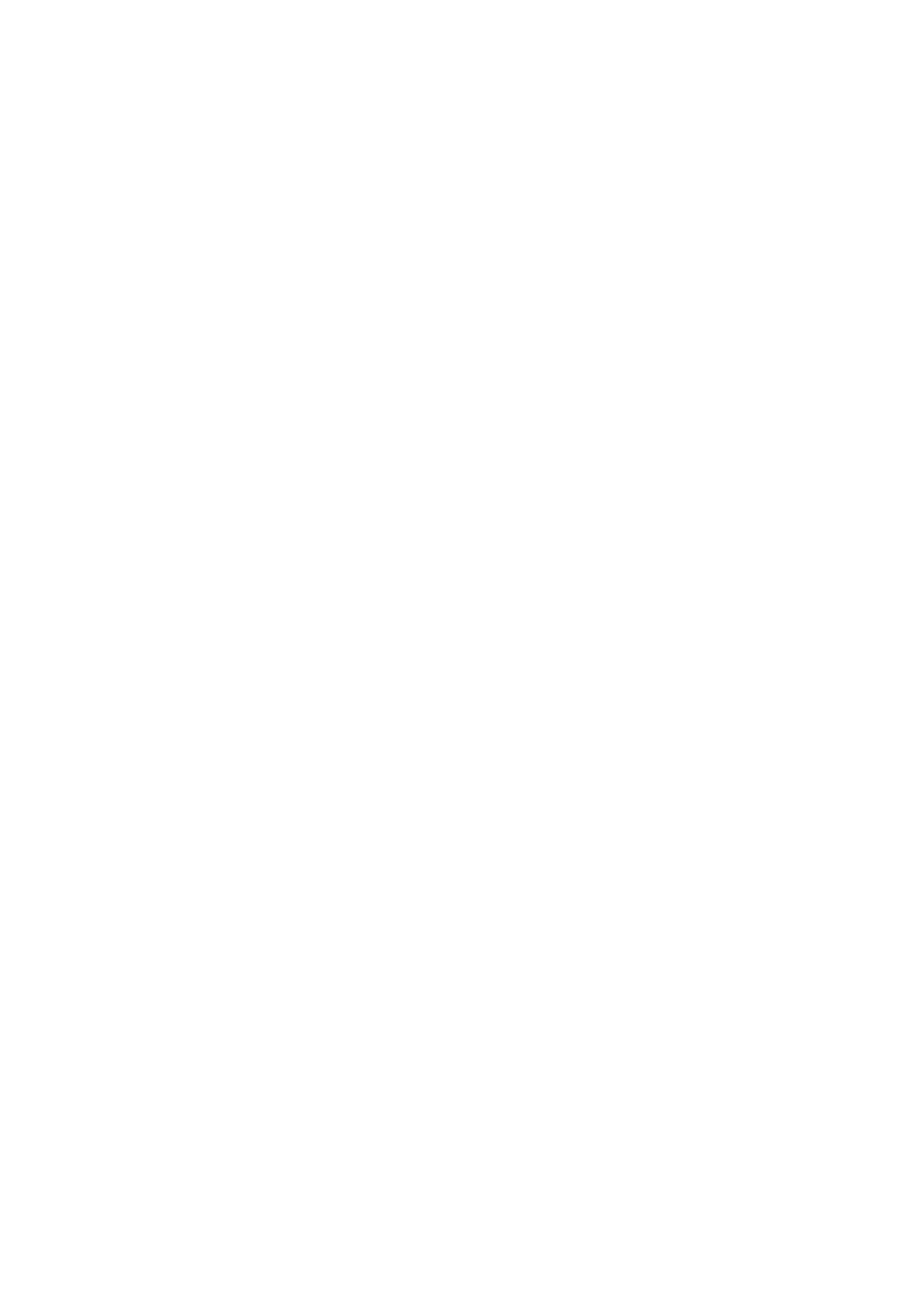## **Additional reports from the Defence and Security Programme**

**Watchdogs? The quality of legislative oversight of defence in 82 countries (2013),** http://government.defenceindex. org/parliaments

**Raising the Bar: Good anti-corruption practices in defence companies (2013)**, http://companies.defenceindex.org/ good-practice

**Government Defence Anti-Corruption Index (2013)**, http://government. defenceindex.org/report

**Arresting Corruption in the Police (2012),**  http://www.ti-defence.org/ publications/1431-arresting-corruption-inthe-police

**Defence Companies Anti-Corruption Index (2012),** http://companies. defenceindex.org/report

**The 3rd Line of Defence: How Audits Can Help Address Defence Corruption (2012),**  http://www.ti-defence.org/ publications/1121-the-3rd-line-of-defence- how-audits-can-help-address-defencecorruption

#### **Due Diligence and Corruption Risk in Defence Industry Offsets Programmes (2012),** http://www.ti-defence.org/

publications/1019-due-diligence-andcorruption-risk-in-defence-industry-offsetsprogrammes

#### **Military-Owned Businesses: Corruption and Risk Reform (2012),**  http://www.ti-defence.org/

publications/997-military-ownedbusinesses--corruption-and-risk-reform **Counter Corruption Reforms in Post-Conflict Countries (2011),** http://www. ti-defence.org/publications/907-countercorruption-reforms-in-post-conflictcountries

**The Transparency of Defence Budgets (2011),** http://www.ti-defence.org/ publications/893-the-transparency-ofdefence-budgets

**Organised Crime, Corruption, and the Vulnerability of the Defence and Security Forces (2011),** http://www.ti-defence.org/ publications/858-organised-crime, corruption,-and-the-vulnerability-ofdefence-and-security-forces

**Codes of Conduct in Defence Ministries and Armed Forces (2011),** http://www. ti-defence.org/publications/90-codes-ofconduct-in-defence-ministries-and-armedforces [Also available in Arabic]

**A Review of Anti-Corruption Reform Measures in the Defence Sector in Colombia (2011),** http://www.ti-defence. org/publications/102-a-review-of-anticorruption-reform-measures-in-thedefence-sector-in-colombia

#### **Building Integrity and Reducing Corruption in Defence and Security: 20 Practical Reforms (2011),** http://www. ti-defence.org/publications/88-building-

integrity-and-reducing-corruption-indefence-and-security--20-practical-reforms

**Defence Offsets: Addressing the Risks of Corruption and Raising Transparency (2010),** http://www.ti-defence.org/ publications/153-defence-offsets--

addressing-the-risks-of-corruption-& raising-transparency